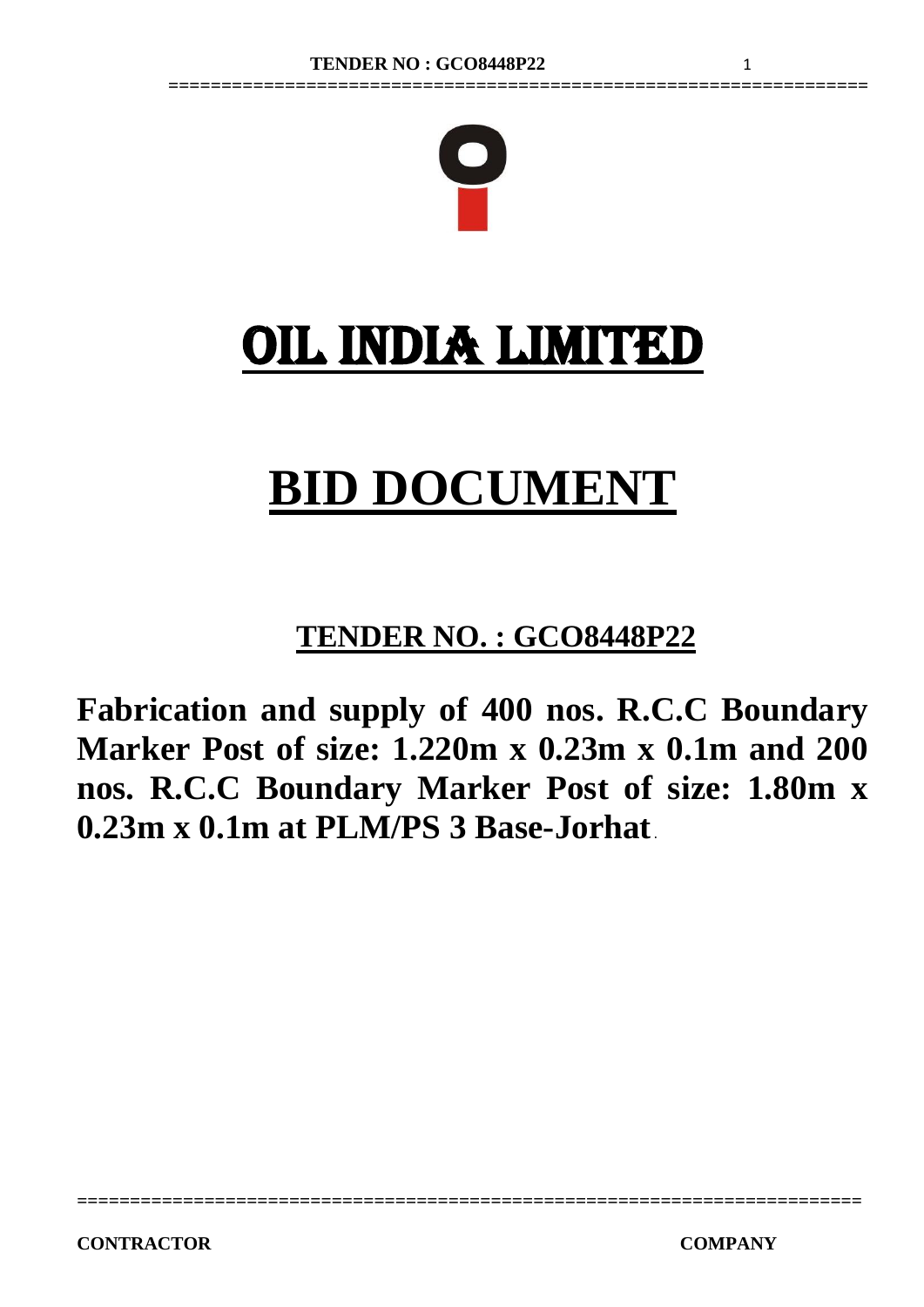**==================================================================**



| Oil India Limited                  | <b>Tender SI No:</b> |
|------------------------------------|----------------------|
| (A Government of India Enterprise) | <b>Issued By</b>     |
|                                    | (Signature)          |
|                                    | <b>Name</b>          |

 **(Contract Section) (A Govt. of India Enterprise) Udyan Vihar, Narengi, Guwahati Assam**

**To,**

**\_\_\_\_\_\_\_\_\_\_\_\_\_\_\_\_\_\_\_\_\_\_\_\_\_\_\_\_**

**\_\_\_\_\_\_\_\_\_\_\_\_\_\_\_\_\_\_\_\_\_\_\_\_**

# **TENDER NOTICE NO. : GCO8448P22**

======================================================================= OIL INDIA LIMITED invites SEALED TENDERS from experienced and approved Contractors/ Firms for the under mentioned work:

| Description of Work / Service.                                                                                                                                                                                                                                       | Location     | Period                           | Cotract i) Bid Closing Date (BCD) /<br>Bid Opening date (BOD).<br>ii) Earnest money deposit<br>(EMD).                                                   |  |  |  |
|----------------------------------------------------------------------------------------------------------------------------------------------------------------------------------------------------------------------------------------------------------------------|--------------|----------------------------------|---------------------------------------------------------------------------------------------------------------------------------------------------------|--|--|--|
| <b>Fabrication and supply of 400</b><br>nos. R.C.C Boundary Marker PLM Section,<br>Post of size: 1.220m x 0.23m x PS3,<br>$0.1m$ and $200$ nos. R.C.C<br><b>Boundary Marker Post of</b><br>size: $1.80m \times 0.23m \times 0.1m$ at<br><b>PLM/PS 3 Base-Jorhat.</b> | <b>Under</b> | $\overline{\mathbf{4}}$<br>Month | To<br>submitted<br>i)<br>be<br>at<br><b>GUWAHATI</b><br>$BCD$ at:<br><b>Guwahation:27.11.2021</b><br>13:30hrs<br><b>Bid opening at:</b><br>Guwahati on: |  |  |  |
|                                                                                                                                                                                                                                                                      |              |                                  | 27.11.2021 at 14:00Hr<br>ii) <b>EMD</b> : NIL<br>iii) Tender Fee : NIL                                                                                  |  |  |  |

#### **a) Bid Security (EMD) :**

 1. Earnest money deposited /Not deposited vide Online Transaction/Bank Guarantee / D. Draft/ Cheque/Money Receipt No. \_\_\_\_\_\_\_\_\_\_\_\_\_\_\_\_\_\_\_\_ dated\_\_\_\_\_\_\_\_\_\_\_\_\_\_\_\_\_\_\_\_\_\_ of**\_\_\_\_\_\_\_\_\_\_\_\_\_ (strike out which is not applicable).** 

**==========================================================================**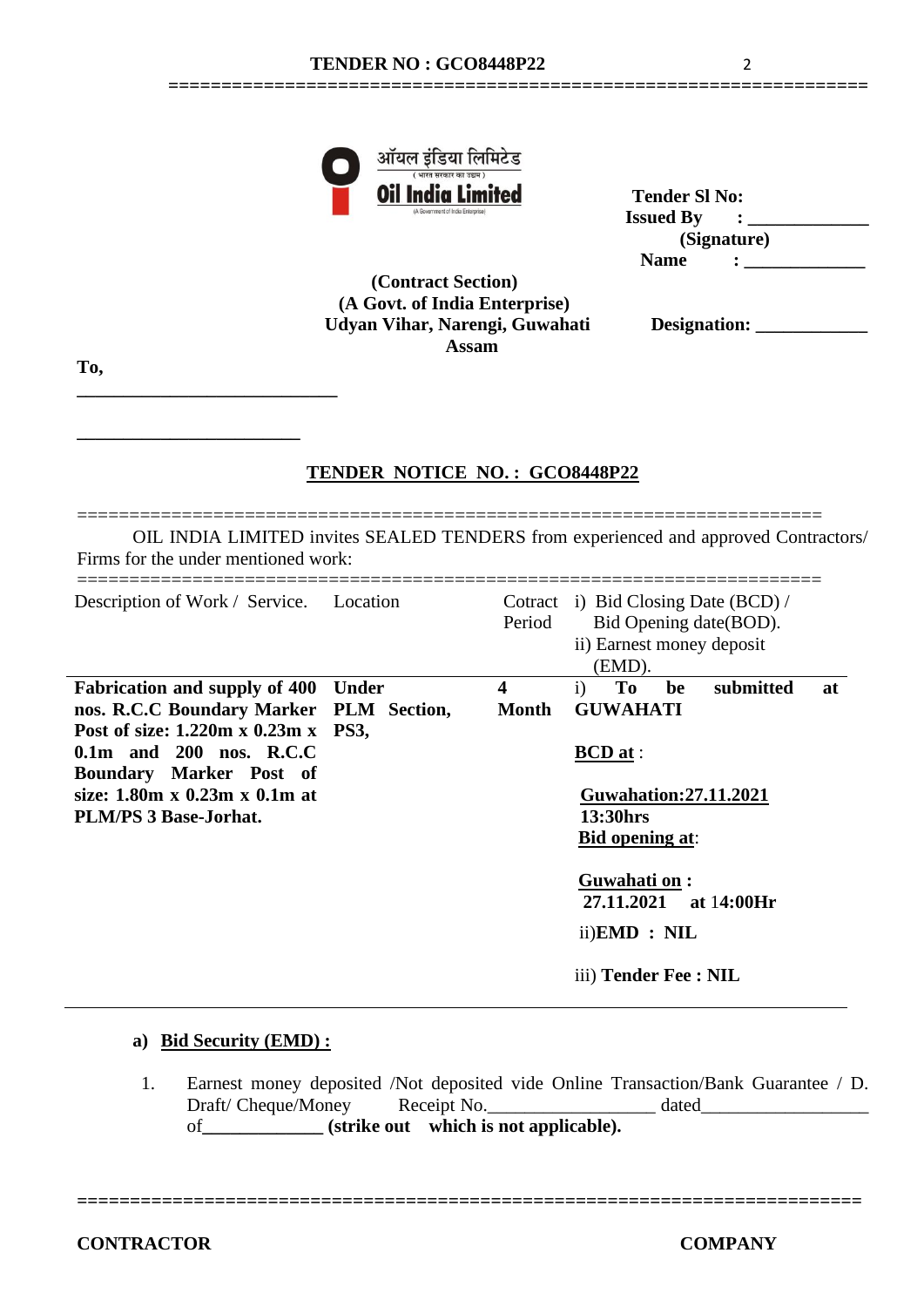2 The Bid Security is required to protect the Company against the risk of Bidder's conduct, which would warrant the security's forfeiture.

**==================================================================**

- 3 The Bid Security shall be denominated in the currency of the bid or another freely convertible currency, and shall be in one of the following form:
	- (a) A Bank Guarantee in the prescribed format vide **Annexure-A** or in another form acceptable to the Company issued by any of the following Banks.:

i)Any schedule Indian Bank or Any Branch of an International bank situated in India and registered with Reserve Bank of India as scheduled foreign bank in case of domestic bidder

#### **OR**

ii) Any foreign Bank which is not a Scheduled Bank in India, provided the Bank Guarantee issued by such Bank is counter-guaranteed by any Branch situated in India of any Scheduled Bank incorporated in India.

**Bank Guarantee issued by a scheduled Bank in India at the request of some other Non-Scheduled Bank of India shall not be acceptable.**

The Bank Guarantee shall be valid for **30 days beyond the validity of the bids** asked for in the Bid Document.

*Bank Guarantees issued by Banks in India should be on non-judicial stamp paper of requisite value, as per Indian Stamp Act, purchased in the name of the Banker.*

*The bank guarantee issued by the bank must be routed through SFMS platform as per the following details:*

*a. (i) "MT760/ MT760 COV for issuance of bank guarantee"*

 *(ii) "MT767/ MT767 COV for issuance of bank guarantee"*

*The above message/ intimation shall be sent through SFMS by the BG issuing bank branch to Axis Bank, Guwahati Branch, IFS Code- UTIB0000140, Branch Address – Axis Bank Ltd, Guwahati Branch, chibber House , G S Road, dispur,Assam , PIN- 781005."*

*b)The vendor shall submit to OIL the copy of SFMS message as sent by the issuing bank branch along with the original bank guarantee*

| b) Performance Security Deposit: | 3% (initial security deposit along with acceptance of |
|----------------------------------|-------------------------------------------------------|
|                                  | contract is to be deposited for 2.5% and remaining 5% |
|                                  | is to be recovered from running account bill) of the  |
|                                  | estimated contract value                              |

c) Conditional/Non Conditional offer as per letter attached.

Bidders interested to provide the services and interested to participate in the above tender are requested to obtain the bid document available in the office of the **General Manager**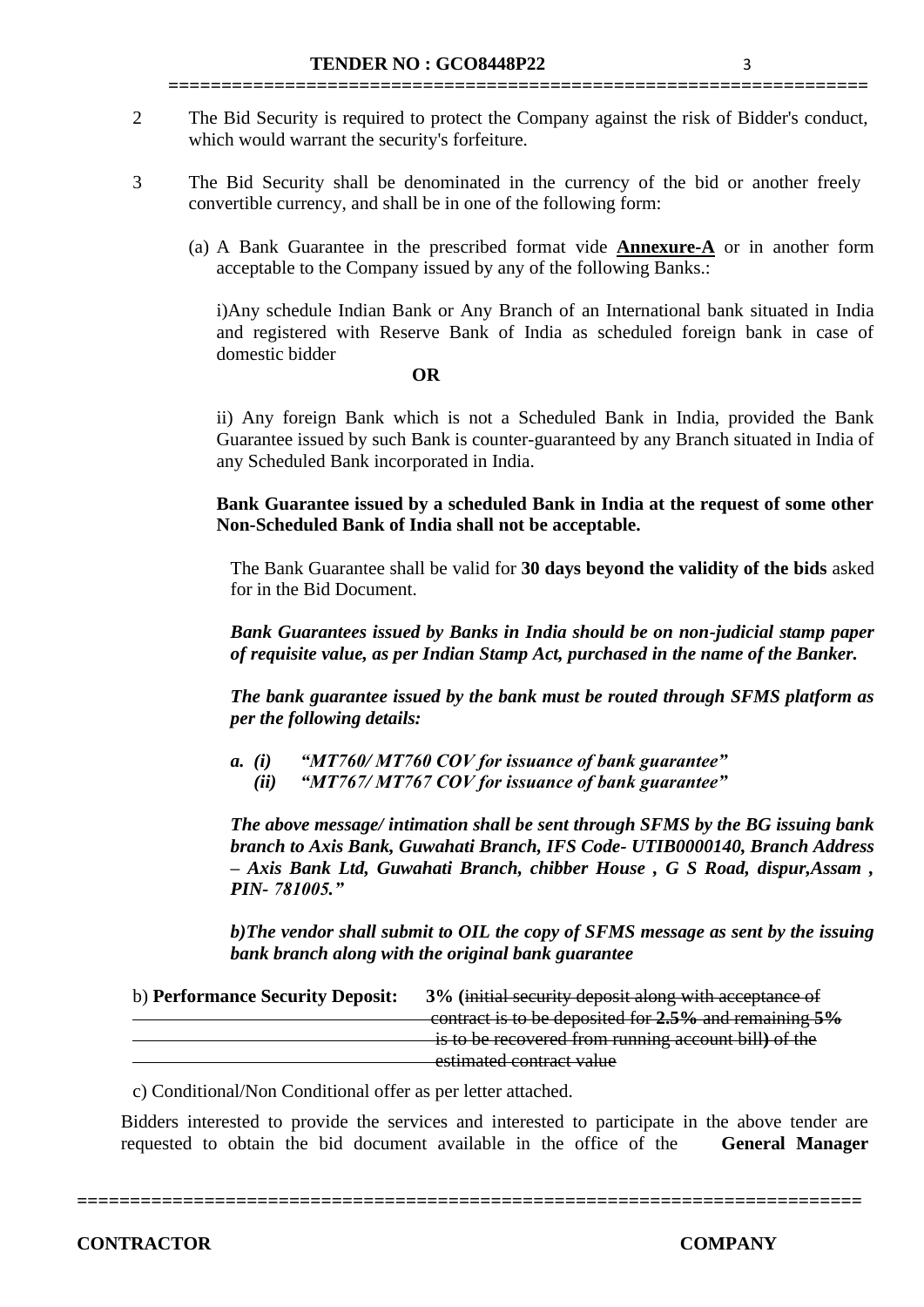**(Contracts), Pipeline Head Quarters (PHQ), Oil India Limited, Guwahati** from 29.10.2021 (from 08.00 A.M. to 10.00 A.M.) during working days (excluding Sundays/Holidays).

**==================================================================**

This bid document is not transferable and Bids will be on sale w.e.f 29.10.2021to 27.11.2021(during office hours 08 AM to 10 AM). Bidders to submit the hard copy of the bid purchased. The company reserves the right to refuse issuance of bid document without assigning any reason thereof.

2.0 SEALED ENVELOPES Containing the Tender shall be marked with the above Tender Number and description of work and addressed to the:

> GENERAL MANAGER (CONTRACTS), OIL INDIA LIMITED (A Govt. of India Enterprise) Udyan Vihar, Narengi, Guwahati 781 171

All tenderers shall deposit the requisite EARNEST MONEY along with the Tender in the form of Demand Draft/Banker's Cheque/Bank Guarantee in favour of M/s Oil India Limited and payable at Guwahati. This Earnest Money shall be refunded to all unsuccessful tenderers, but is liable to be forfeited in full or part, at Company's discretion, as per Clause No. 6 below. **Tenders received without Earnest Money in the manner specified above will be summarily rejected**. The bid is to be submitted in **Original**. A copy of the Bank Guarantee (EMD) format is enclosed as **Annexure –A.**

- 3.0 Tenders will be received upto **01:30 PM (IST)** on the date as mentioned above and opened on the **date as mentioned above** day at **02:00 PM (IST)** at **GENERAL MANAGER (CONTRACTS), Pipeline Head Quarters(PHQ) , Oil India Limited, Guwahati** office before any attending tenderers. Tender box is placed at the office of Dy. General Manager (Contracts). However, if the above mentioned closing / opening day of the tender happens to be non-working day due to Bundh / Strike or any other reason, the tenders will be received and opened on the following working day at the same time except on Saturdays.
- 4.0 The rates shall be quoted per unit as specified in the Schedule of Work (Part II) and shall be in words as well as in figures. No overwriting shall be allowed, but all corrections may be inserted in the blank space above the corrected word / figure and must be initialled. However, white fluid shall not be used for making correction. Any bid not meeting this requirement will be rejected. In case of discrepancy the unit rate quoted in words shall be considerate to be correct.
- 5.0 The Company reserves the right to reject any or all the tenders or accept any tender in full or in part, without assigning any reason.
- 6.0 (a) No Tenderer must withdraw the tender after its public opening. Any such withdrawal will make the tenderer liable of forfeit his/her/their Earnest Money in full and debarred from further tendering at the sole discretion of the company and the period of debarment will not be less than 6(six) months.

**==========================================================================**

- (b) Once a withdrawal letter is received from any bidder, the offer will be treated as withdrawn and no further claim / correspondence will be entertained in this regard.
- 7.0 The tender must be valid for **90 (Ninety)** days from the date of opening of the tender.
- 8.0 Conditional tenders are liable to be rejected at the discretion of the Company.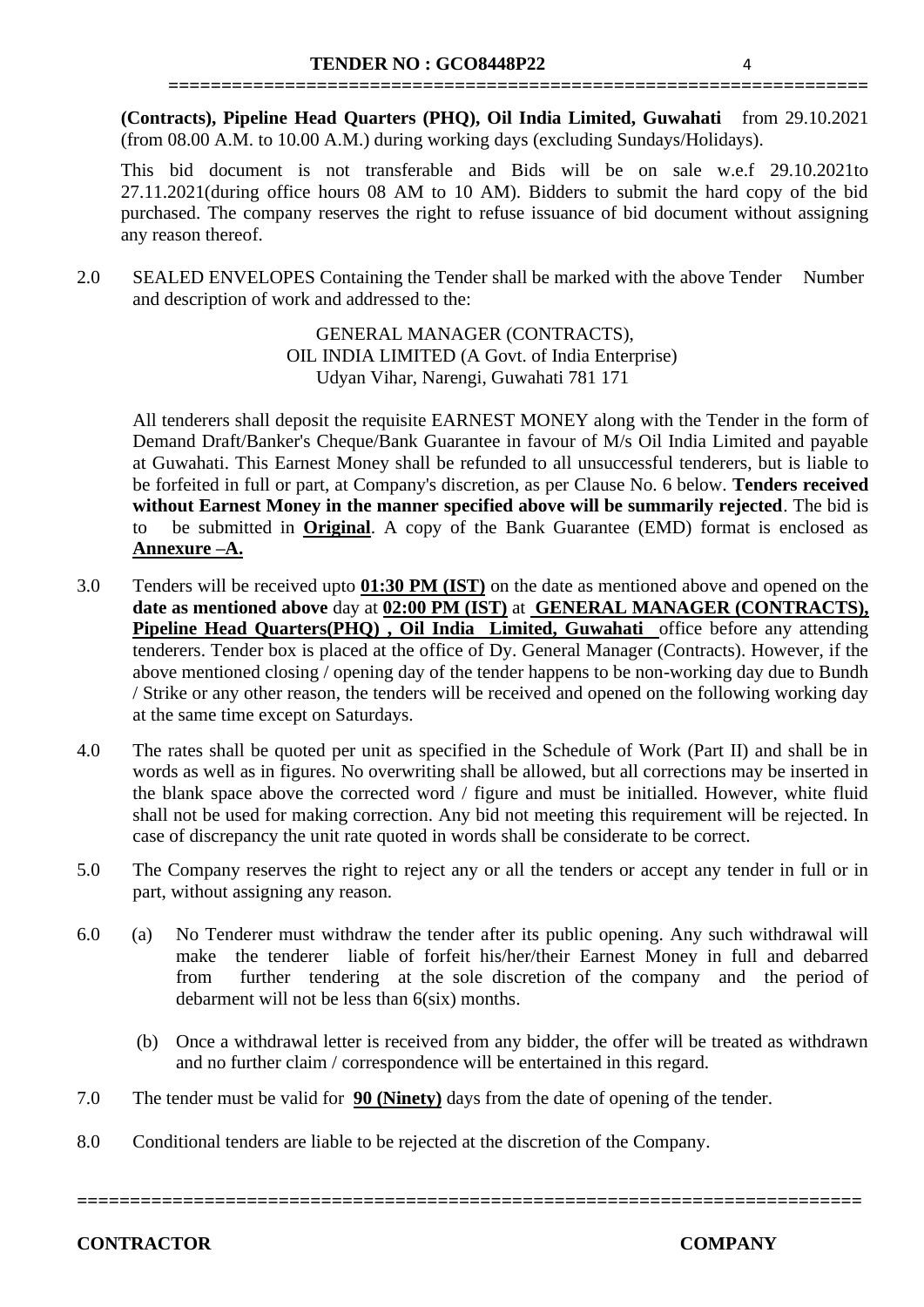#### GENERAL MANAGER (CONTRACTS), PHQ OIL INDIA LIMITED (A Govt. of India Enterprise) P.O. :Udyan Vihar, Narengi, Guwahati, Assam

**==================================================================**

so as to reach his office before scheduled closing date and time. Company will not be responsible for any postal delay or non-receipt of the same.

- 10.0 The work may be split up amongst more than one contractor at the sole discretion of the Company.
- 11.0 The bidders are required to furnish the composition and status of ownership of the firm in whose name tender documents have been purchased/issued along with one or more of the following documentary evidences(which are applicable to the bidder) in support of the same.
	- 01. In case of Sole Proprietorship Firm-Copies of Telephone/Electricity/Mobile Bill, PAN, latest Income Tax Return indicating therein the name, business and residential address, E-mail and telephone numbers of the owner and copies of GST and Central Excise Registration Certificate.
	- 02. In case of HUF-Copies of Telephone/Electricity/Mobile Bill, PAN, latest Income Tax Return, Family Arrangement indicating therein the name, residential address, E-mail and telephone numbers of the owners in general and Karta in particular and copies of GST and Central Excise Registration Certificate.
	- 03. In case of Partnership Firm-Copies of Telephone/Electricity/Mobile Bill, PAN, latest Income Tax Return indicating therein the name, residential address, E-mail and telephone numbers of all the partners(including the Managing Partner), registered partnership agreement/deed and copies of GST and Central Excise Registration Certificate.
	- 04. In case of Co-Operative Societies-Copies of Telephone/Electricity/Mobile Bill, PAN, latest Income Tax Return indicating therein the name, residential address, E-mail and telephone numbers of all the Directors or persons who are at the helm of affairs, registration certificate from Registrar of Co-Operative Societies and copies of GST and Central Excise Registration Certificate.
	- 05. In case of Societies registered under the Societies Registration Act -Copies of Telephone/Electricity/Mobile Bill, PAN, latest Income Tax Return indicating therein the name, residential address, E-mail and telephone numbers of all the Directors or persons who are at the helm of affairs, registration certificate from the Registrar of the state and copies GST and Central Excise Registration Certificate.
	- 06. In case of Joint Stock Companies registered under the Indian Companies Act Copies of Telephone/Electricity/Mobile Bill, PAN, latest Income Tax Return indicating therein the name, residential address, E-mail and telephone numbers of all the Directors or persons who are at the helm of affairs, Certificate of Incorporation from the Registrar of Companies, Memorandum and Articles and copies of GST and Central Excise Registration Certificate.

**==========================================================================**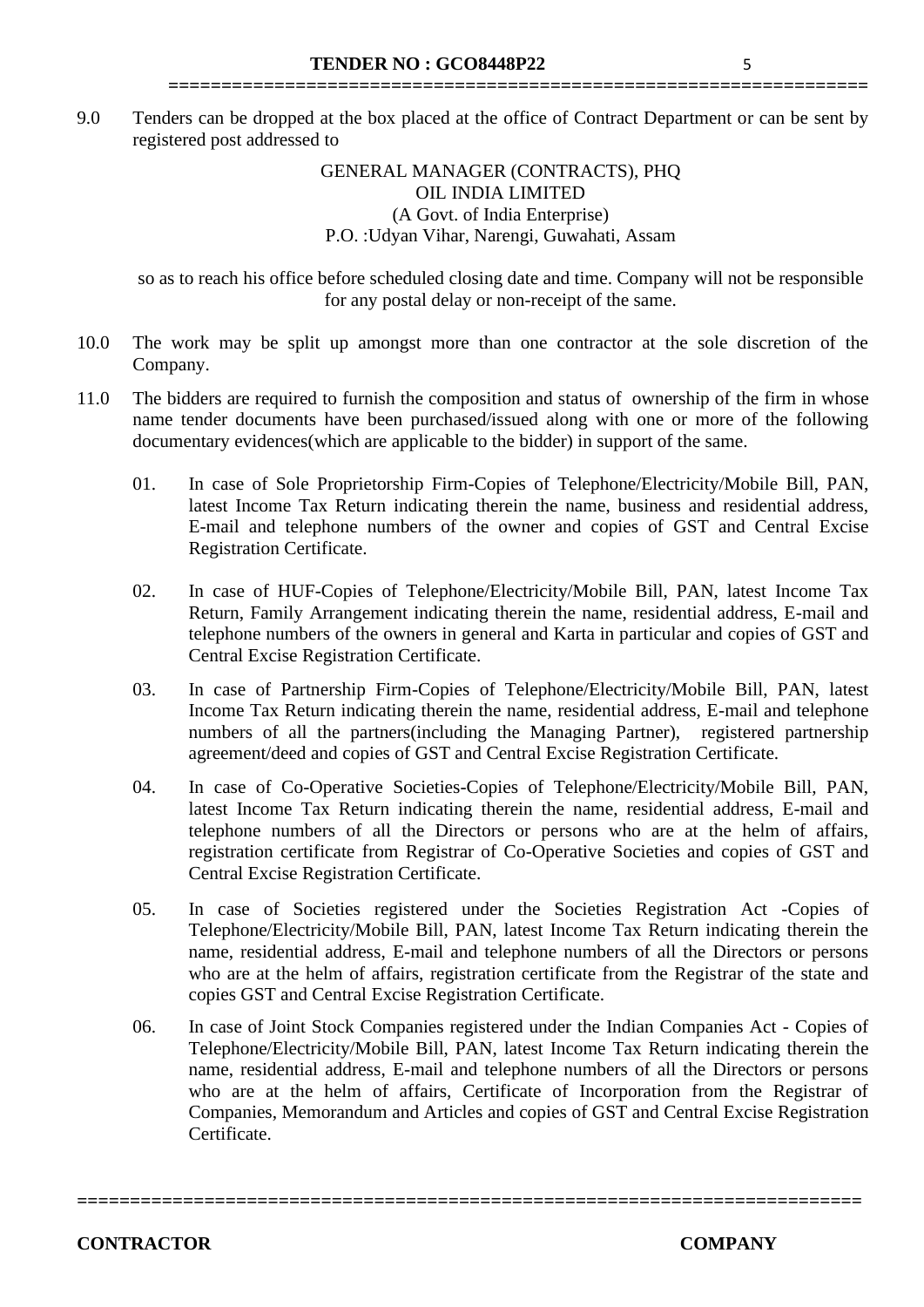07. In case of Trusts registered under the Indian Trust Act - Copies of Telephone/Electricity/Mobile Bill, PAN, latest Income Tax Return indicating therein the name, residential address, E-mail and telephone numbers of all the Trustee or persons who are at the helm of affairs, registration certificate from the Registrar of the state, Trust Deed and copies GST and Central Excise Registration Certificate.

**==================================================================**

12.0 The selected tenderer will be required to enter into a formal contract, which will be based on their tender i.e O.I.L's Standard Form of Contract.

#### 13.0 **PERFORMANCE SECURITY: APPLICABLE FOR THIS TENDER**

- 13.1 Successful bidder shall be required to furnish an amount equivalent to 3**% (initial security deposit along with acceptance of contract is to be deposited for 2.5% and remaining 5% is to be recovered from running account bill)** of the estimated total contract value as Performance Security Deposit within 30 days of notification of award of contract and before signing of the formal contract. In case of default the award of contract may be cancelled and Security deposit forfeited. The Performance Security Deposit may be in the form of Demand Draft / Banker's Cheque/ Bank Guarantee issued by a Nationalized Bank. A copy of the Bank Guarantee format is enclosed as **Annexure –B.**
- 13.2 The performance security and retention money shall be payable to Company as compensation for any loss resulting from Contractor's failure to fulfil its obligations under the Contract.
- 13.3 The performance security in the form of Bank Guarantee as specified above must be valid for **90 (Ninety)** days after the date of expiry of the tenure of the contract to cover the warranty obligations. The same will be discharged by company not later than 30 days following its expiry.
- 13.4 Failure of the successful Bidder to comply with the requirements of **clause 13.1 and /or 13.4** shall constitute sufficient grounds for annulment of the award and forfeiture of the Bid Security. In such an event the Company may award the contract to the next evaluated Bidder or call for new bid or negotiate with the next lowest bidder as then case may be.
- 14.0 The amount of retention money shall be released after expiry of Contractor's performance obligation under this contract.
- 15.0 The work shall have to be started within **1(One)Week** from the date of issue of work order.
- 16.0 Time will be regarded as the essence of the Contract and the failure on the part of the Contractor to complete the work within the stipulated time shall entitle the Company to recover liquidate damages and / or penalty from the Contractor as per terms of the tender /contract.
- 17.0 The contractor will be required to allow OIL officials to inspect the work site and documents in respect of the workers payment.

# 18.0 **DISCOUNTS / REBATES:**

1.1 Unconditional Discounts/ Rebates if any given in the bid or along with bid will be considered for evaluation.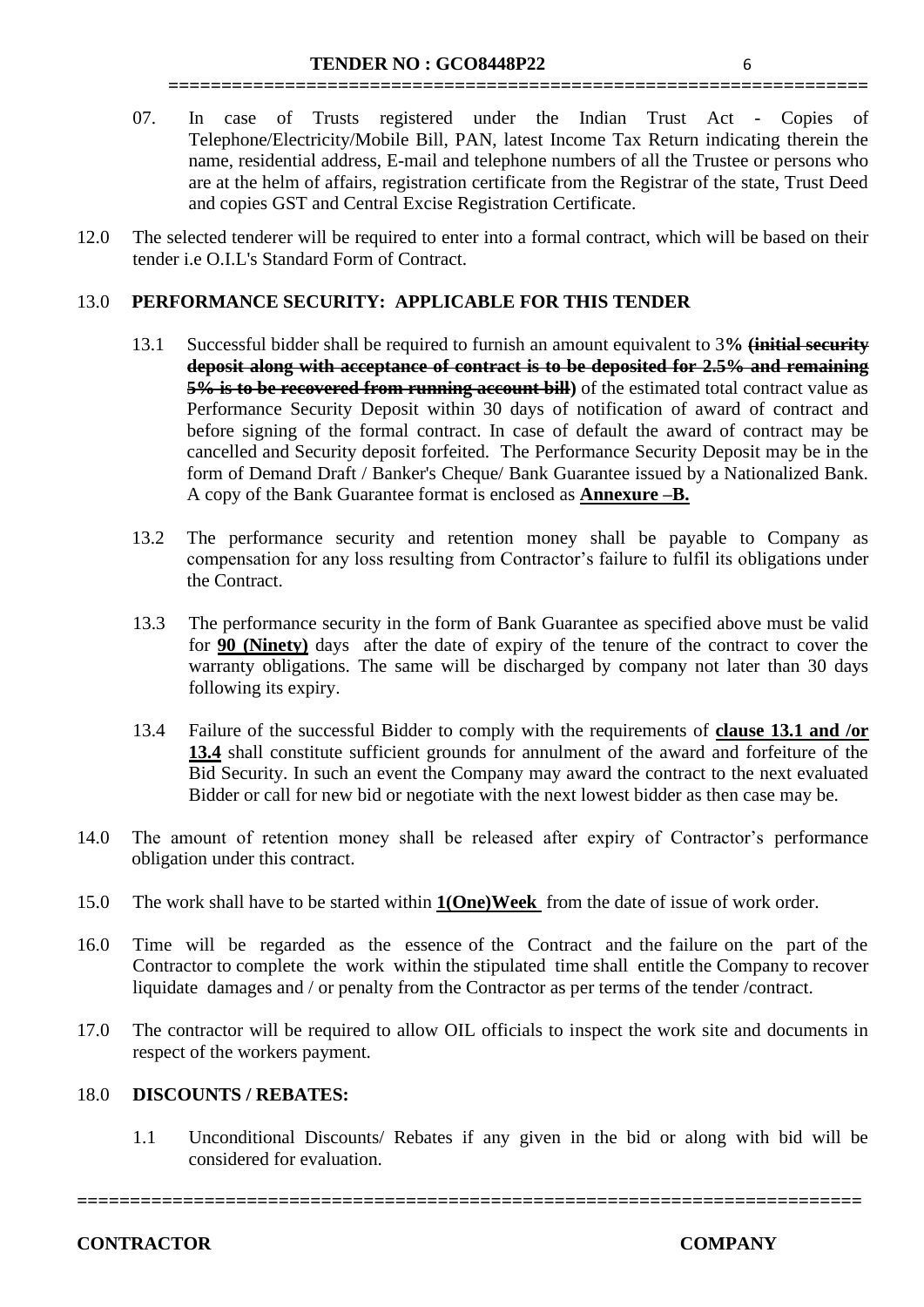1.2 Post bid or conditional discounts / rebates offered by any bidder shall not be considered for evaluation of bids. However, if the lowest bidder happens to be the final acceptable bidder for award of contract and if they have offered any discount/rebate, the contract shall be awarded after taking into consideration such discount / rebate. These provisions shall be incorporated suitably in the Bid Document.

**==================================================================**

# 19.0 **BACKING OUT BY BIDDER**:

In case any bidder withdraws their bid within the bid validity period, Bid Security will be forfeited and the party will be debarred for a period of 2(two) years from the date of withdrawal of bid.

#### 20.0 **BACKING OUT BY L-1 BIDDER AFTER ISSUE OF LOA**:

In case LOA issued is not accepted by the L1 bidder or the Performance Security is not submitted as per the terms of the contract within the time specified in the Bid Document, the Bid Security shall be forfeited and the bidder shall be debarred for 2(two) years from the date of default.

# 21.0 **FURNISHING FRAUDULENT INFORMATION/DOCUMENT**:

If it is found that a Bidder/Contractor has furnished fraudulent document/information, the Bid Security/Performance Security shall be forfeited and the party shall be debarred for period of 3(three) years from date of detection of such fraudulent act, besides the legal action.

#### 22.0 **RESPONSIVENESS OF THE BIDS:**

The bids shall conform generally to the terms and conditions given in the bidding documents. Notwithstanding the general conformity of the bid, the following requirement under **Bid Rejection criteria (BRC)/ Bid Evaluation Criteria (BEC)** will have to be particularly met by the bidders without which the same will be considered non-responsive and rejected.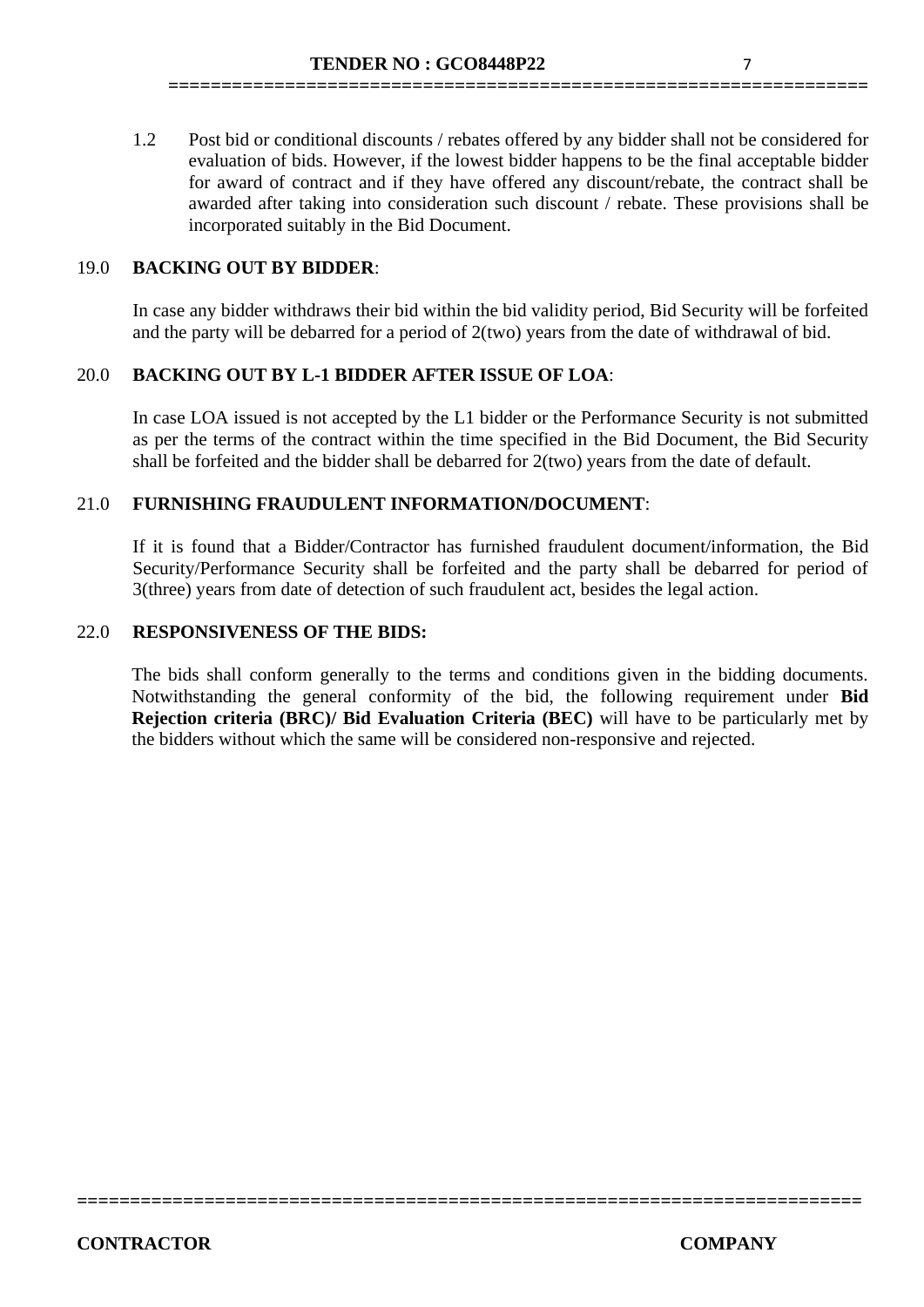# **BID REJECTION / EVALUATION CRITERIA**

# **BID REJECTION CRITERIA (BRC) / BID EVALUATION CRITERIA (BEC)**

The bid shall conform generally to the specifications and terms and conditions given in the Bidding Documents. Bids will be rejected in case material and services offered do not conform to the required parameters stipulated in the technical specifications. Notwithstanding the general conformity of the bid to the stipulated specifications, the following requirements will have to be particularly met by the Bidders without which the same will be considered as non-responsive and rejected. All the documents related to BEC/BRC shall be submitted along with the Techno-Commercial Bid.

1.0 Financial capability: Bidders must have:

#### **(A) Annual financial turnover as per Audited Annual Reports in any of the preceding three(3) financial years should be at least Rs. 171400.00.**

#### FOR CONSORTIUM :

At least one member of the consortium to meet the above criteria of 50% turnover. The other members of consortium should meet minimum 25% turnover requirement.

(B) Net Worth should be positive for the preceding financial year.

(C) For proof of Annual Turnover & Net worth any one of the following document must be submitted along with the bid:-

i) A certificate issued by a practicing Chartered/Cost Accountant (with Membership Number and Firm Registration Number), certifying the Annual turnover & Net worth OR

ii) Audited Balance Sheet along with Profit & Loss account.

(D) In case the bidder is a Central Govt. Organization/PSU/State Govt. Organization/Semi-State Govt. Organization or any other Central/State Govt. Undertaking, where the auditor is appointed only after the approval of Comptroller and Auditor General of India and the Central Government, their certificates may be accepted even though FRN (Firm Registration Number) is not available. However, bidder to provide documentary evidence for the same.

#### **2.0 Experience: Bidders must have:**

# **2.1 Experience of having successfully completed similar works in previous 7(seven) years to be reckoned from the original bid closing date should be the following :**

#### **(i) Experience of at least 1(one) similar work of Rs. 2,85,600.00.**

#### **Similar works shall mean "CC / RCC / Brick construction, maintenance, repair job"**

2.2 A job executed by a bidder for its own organization / subsidiary cannot be considered as experience for the purpose of meeting BEC.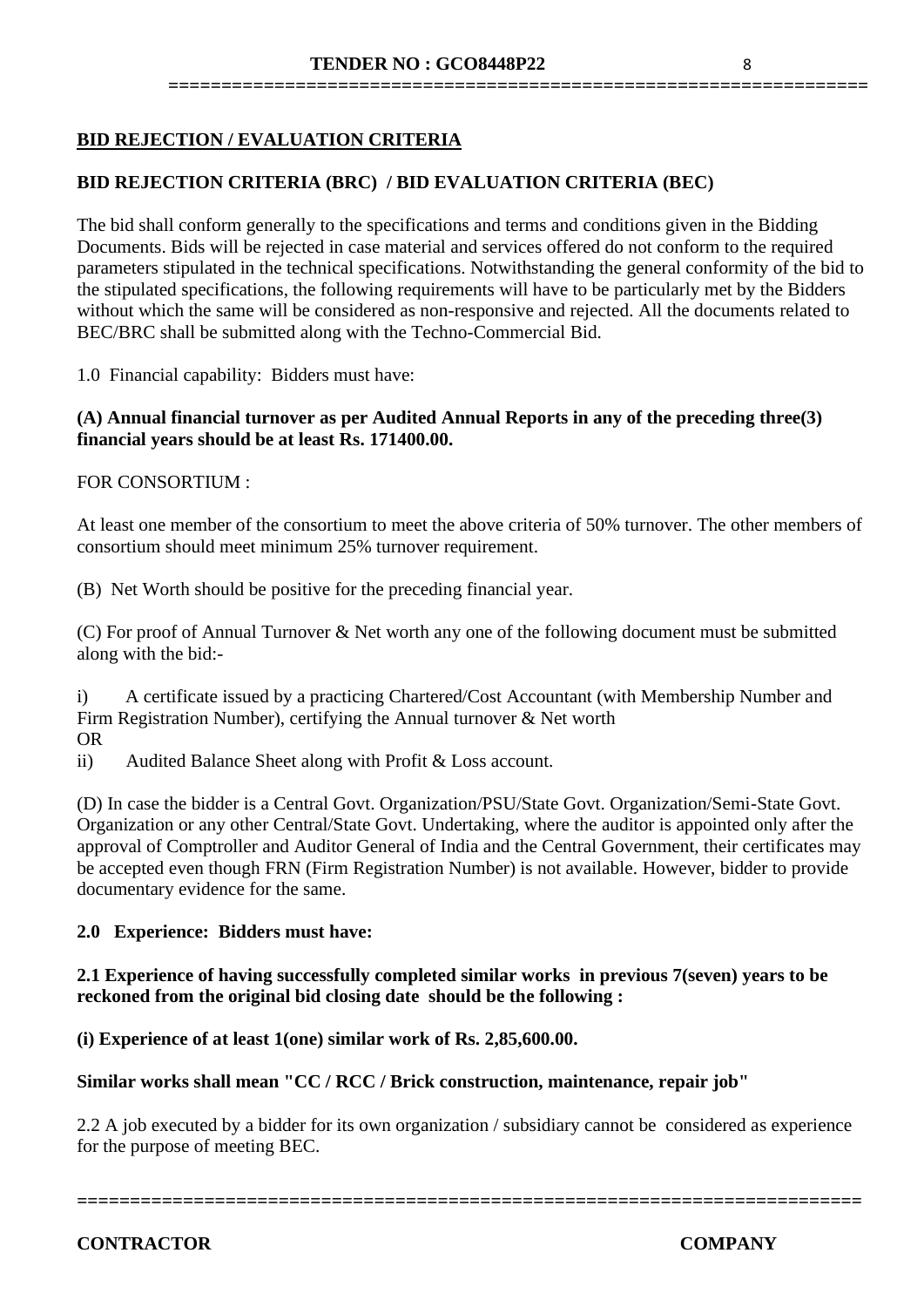2.3 In case of tenders for Annual rate contracts / Maintenance and Service contracts, if the prospective bidder is executing rate / maintenance /service contract which is still running and the contract value / quantity executed prior to due date of bid submission is equal to or more than the minimum prescribed value in the BEC such experience will also be taken in to consideration provided that the bidder has submitted satisfactory work / supply / service execution certificate issued by end user.

**==================================================================**

2.4 Documentary proof must be furnished in support of the experience by way of purchase order / work order / contract document along with completion certificate from the organization to whom such services have been rendered.

- 3.0 Deviation to the following provision of the tender document shall make the bid liable for rejection:
- i. Firm price ii. EMD / Bid Bond iii. Scope of work iv. Specifications v. Price Schedule vi. Delivery / Completion Schedule vii. Period of Validity of Bid viii. Liquidated Damages ix. Performance Bank Guarantee / Security deposit x. Guarantee of material / work xi. Arbitration / Resolution of Dispute xii. Force Majeure xiii. Applicable Laws xiv. Integrity Pact, if applicable
- xv. Any other condition specifically mentioned in the tender documents elsewhere that non-compliance of the clause lead to rejection of the bid.

# 3.0 APPROVAL OF BID EVALUATION CRITERIA:

In case of tender being processed through open advertisement a suitable BEC needs to be formulated covering technical as well as commercial aspects. On recommendation of tender committee the competent authority as per Delegation of Power (DOP) shall approve the proposed BEC.

# 4.0 MODIFICATION / AMENDMENT TO BEC:

Modification to BEC is not desirable and shall be avoided. However, as a result of Pre-Bid Conference or any other valid reason, if modification to BEC is inevitable, on recommendation of Tender Committee with full justification the modification can be approved by the competent authority as per DoP. Modification to BEC is not permitted after the receipt of the bids.

#### 5.0 BID REJECTION CRITERIA (BRC):

It is important to explicitly include all such terms and conditions which are considered absolutely necessary to be accepted by bidder without any deviation. Tender document should have a stipulation that deviation to such criteria shall make the bid liable for rejection. Broadly the following are to be included in the tender as bid rejection criteria:

**==========================================================================**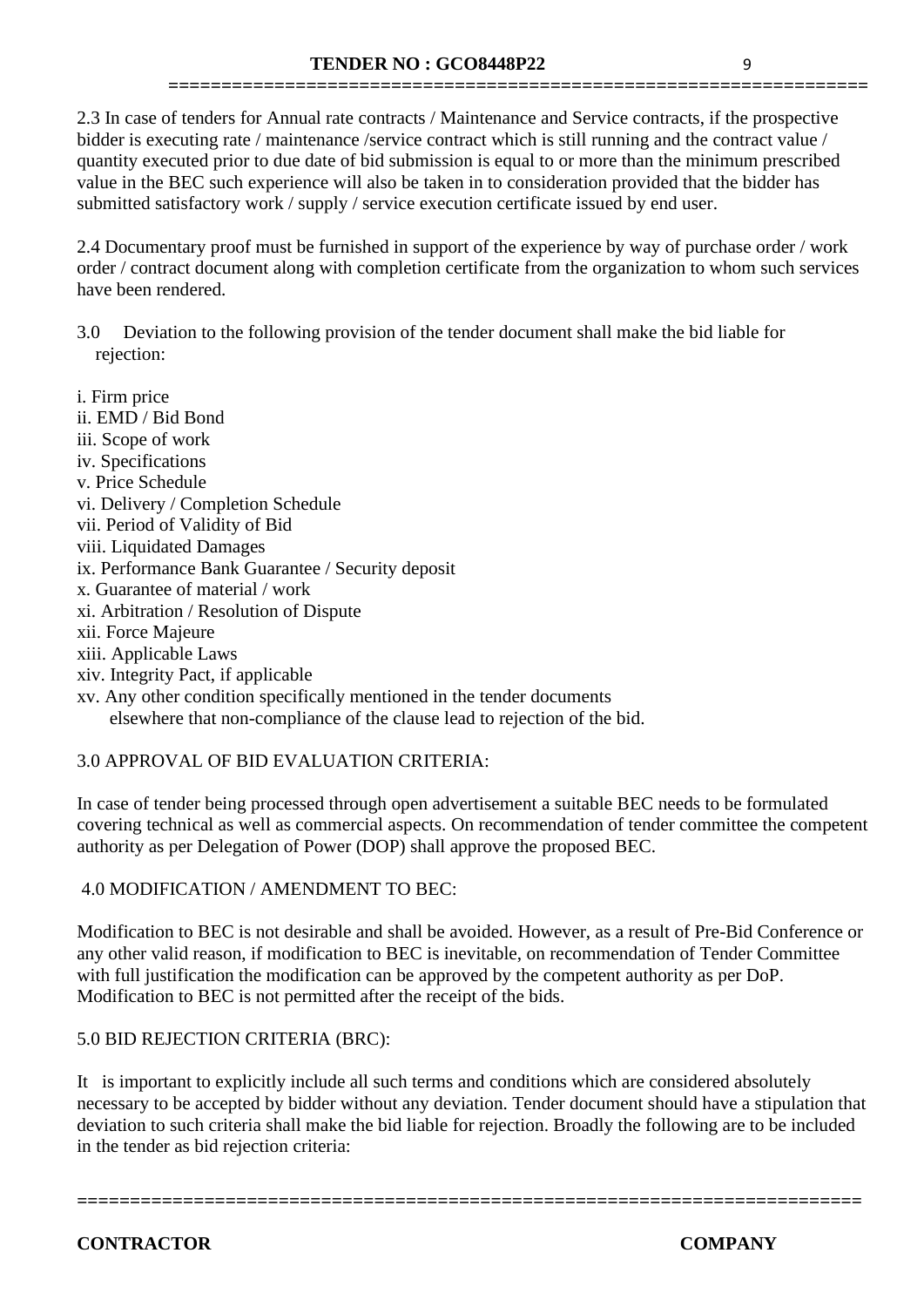**==================================================================**

a) Deviation to the following provision of the tender document:

i. Firm price ii. EMD / Bid Bond iii. Scope of work iv. Specifications v. Price Schedule vi. Delivery / Completion Schedule vii. Period of Validity of Bid viii. Liquidated Damages ix. Performance Bank Guarantee / Security deposit x. Guarantee of material / work xi. Arbitration / Resolution of Dispute xii. Force Majeure xiii. Applicable xiii. Applicable Laws xiv. Integrity Pact, if applicable xv. Any other condition specifically mentioned in the tender documents

elsewhere that non-compliance of the clause lead to rejection of the bid.

# 7.0 **Evaluation of Bids**:

The Bids will be evaluated as per the Bid Evaluation Criteria (BEC) as stated herein under:

# **BID EVALUATION CRITERIA (BEC)**

- .1 Bids conforming to the terms and conditions stipulated in the bid document and considered responsive and subject to qualifying the Bid Rejection Criteria will be considered for further evaluation.
- 2 **To ascertain the inter-se-ranking, the comparison of the responsive bids will be made on the basis of total amount quoted for the items of SOQ.**
- 3 **In case more than one bidder emerges as lowest bidder due to equal rate quoted by the bidder, then the lowest bidder will be decided by draw of lots. Company's decision in this regard is final and binding to all bidders.**
- 4 Any discount/rebates offered shall not be considered for evaluation of bids. However, if the lowest bidder happens to be the final acceptable bidder for award of contract and if they have offered any discount/rebate the contract shall be awarded after taking into consideration such discount/rebate after negotiation or otherwise.
- 5 Company will open the Bids in the presence of Bidder's representatives who choose to attend at the date, time and place mentioned in the Forwarding Letter. However, an authorization letter from the bidder must be produced by the Bidder's representative at the time of bid opening. Unless this Letter is presented, the representative will not be allowed to attend the bid opening. Only one representative against each bid will be allowed to attend.
- 6 Bid for which an acceptable notice of withdrawal has been received shall not be opened. Company will examine bids to determine whether they are complete, whether requisite Bid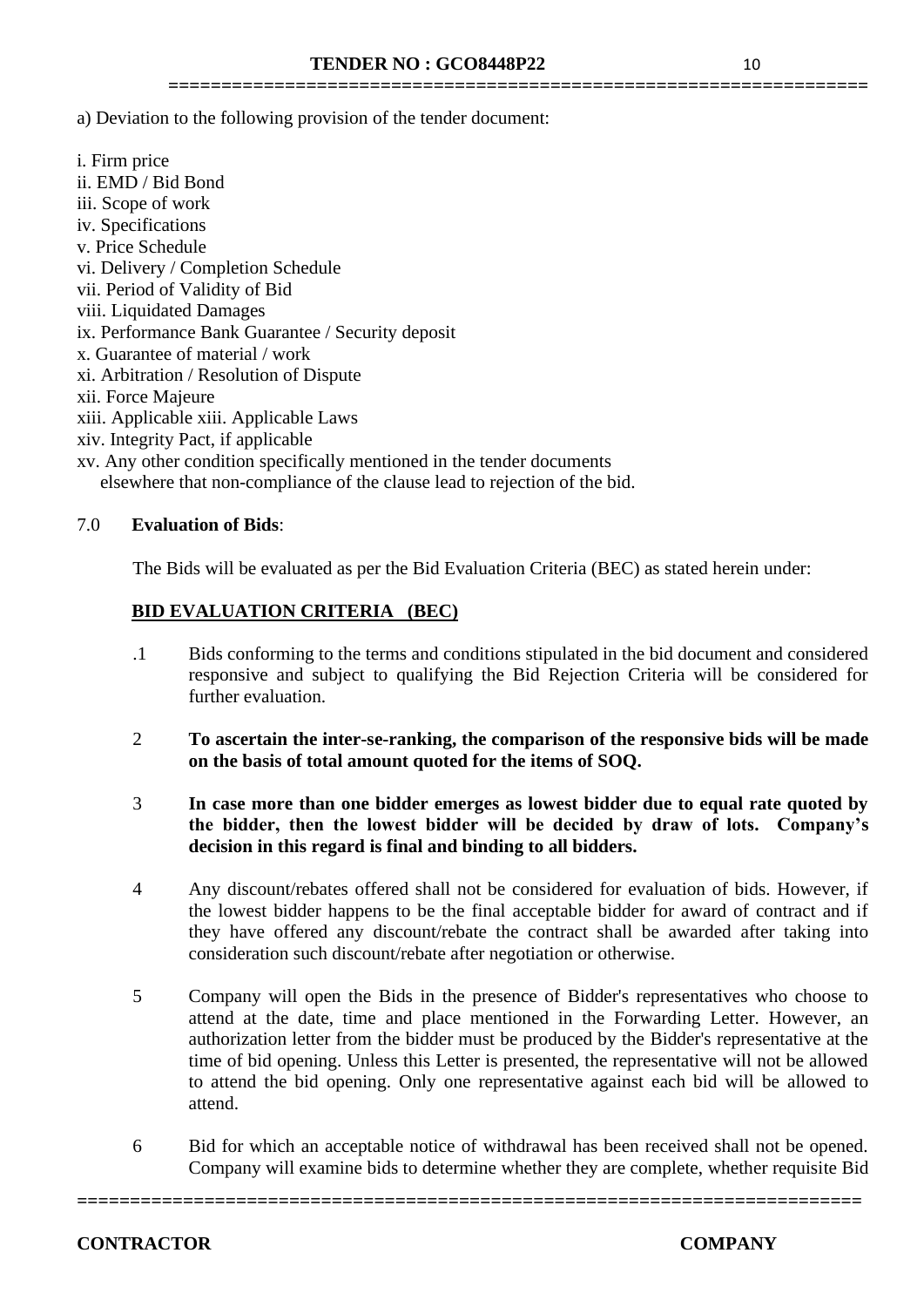Securities have been furnished, whether documents have been properly signed and whether the bids are generally in order.

**==================================================================**

- 7 At bid opening, Company will announce the Bidder's names, written notifications of bid modifications or withdrawal, if any, the presence of requisite Bid Security and such other details as the Company may consider appropriate.
- 8 Company shall prepare, for its own records, document containing the information disclosed to those present in accordance.
- 9 **To assist in the examination, evaluation and comparison of bids the Company may at its discretion, ask the Bidder for clarifications of its bid. The request for clarification and the response shall be in writing and no change in the price or substance of the bid shall be sought, offered or permitted.**
- 10 Prior to the detailed evaluation, Company will determine the substantial responsiveness of each bid to the requirement of the Bidding Documents. For purpose of these paragraphs, a substantially responsive bid is one, which conforms to all the terms and conditions of the Bidding Document without deviations or reservation. A deviation or reservation is one which affects in any way substantial way the scope, quality, or performance of work, or which limits in any substantial way, in-consistent way with the bidding documents, the Company's right or the bidder's obligations under the contract, and the rectification of which deviation or reservation would affect unfairly the competitive position of other bidders presenting substantial responsive bids. The Company's determination of bid's responsiveness is to be based on the contents of the Bid itself without recourse to extrinsic evidence.
- 11 A Bid determined as not substantially responsive will be rejected by the Company and may not subsequently be made responsive by the Bidder by correction of the nonconformity.
- 12 The Company may waive minor informality or nonconformity or irregularity in a bid, which does not constitute a material deviation, provided such waiver, does not prejudice or affect the relative ranking of any Bidder.

# 8.0 **OPENING OF COMMERCIAL/ PRICE BIDS:**

- 1 *Company will open the Commercial/Price Bids of all the Bidders on a specific date in presence of interested bidders.*
- 2 The Company will examine the Price quoted by Bidders to determine whether they are complete, any computational errors have been made, the documents have been properly signed, and the bids are generally in order.
- 3 *Arithmetical errors will be rectified on the following basis. If there is a discrepancy between the unit price and the total price (that is obtained by multiplying the unit price and quantity) the unit price shall prevail and the total price shall be corrected accordingly. If any Bidder does not accept the correction of the errors, their bid will be rejected.*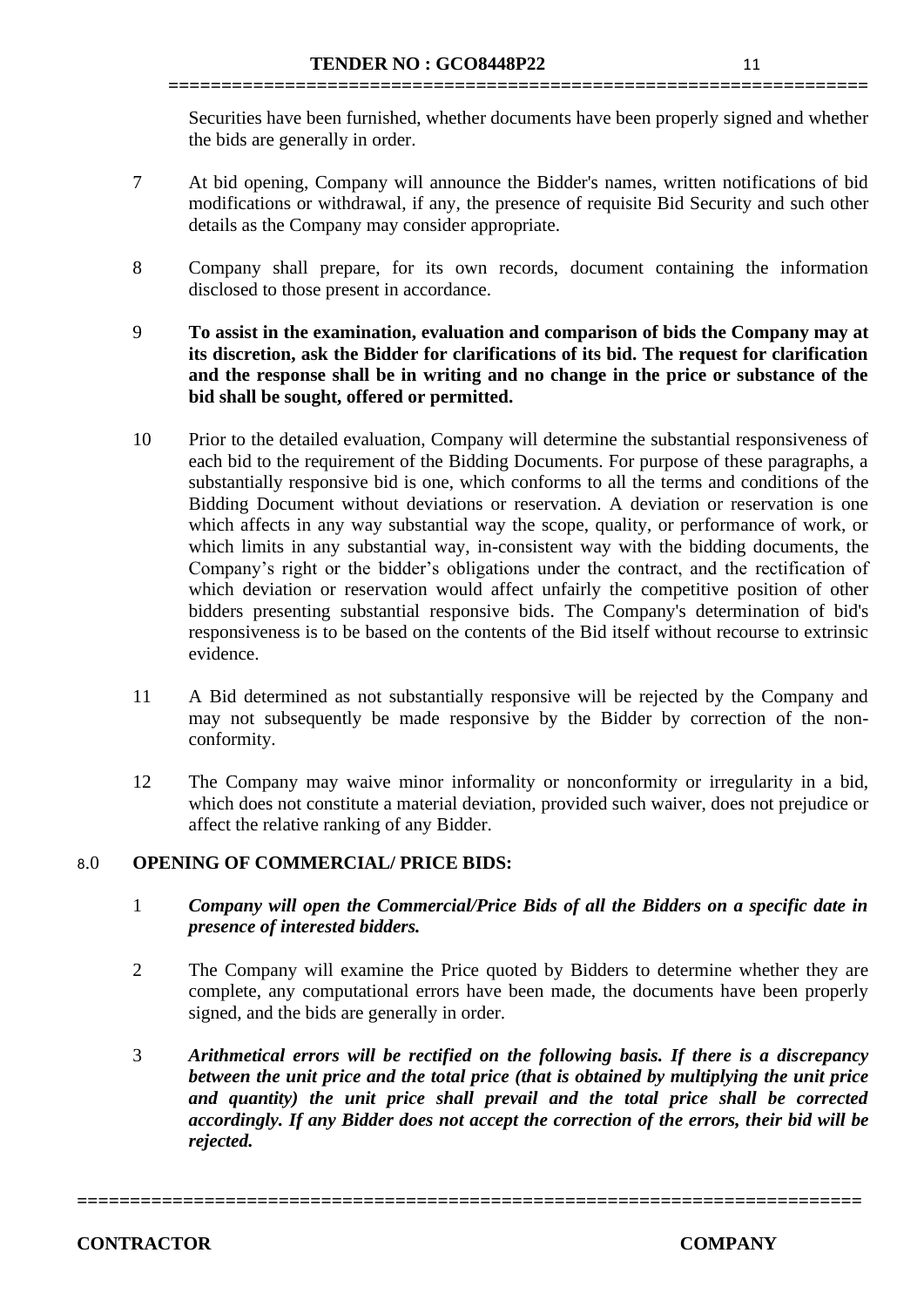4 **All entries in the offer must be made in English. Rates quoted must be firm and shall be both in figures and words. In case of any discrepancy the rates quoted in words will prevail**. No overwriting shall be allowed and all corrections must be initiated.

**==================================================================**

- 5 **Bidders are requested quote their rates in the Price Format enclosed as per SOQ. Rates quoted shall be both in figures and words. In case of any discrepancy the rates quoted in words will prevail.**
- 6 **In case, any of the clauses in the BRC contradict with other clauses of Bid Document elsewhere, then the clauses in the BRC shall prevail.**
- **7. Payment should be made to the engaged labour as per Minimum wages act.**

# **9.0 EXEMPTION OF TENDER FEE AND EMD:**

- (i) MSME, Small Scale Industries (SSI) registered with NSIC under Single Point Registration Scheme are exempted from payment of tender fees for the items they are registered with NSIC. Valid registration certificate with NSIC must be enclosed along with the application for issuing tender documents.
- (ii) Public Sector Undertakings (PSU) , **Central Govt. Departments** are also exempted from payment of tender fee.
- (iii) Firms registered with NSIC, PSU's & Government Departments claiming exemption from payment of tender fee should submit their request with all credentials to the tender administrator at least 7 days in advance from the date of closer of sale of bid documents, to get access for participation in the tender.
- (iv) Tender documents provided to SSI Units registered with NSIC on free of charge basis shall submit their offer for the service for which they are registered. Their offer for other than the registered service shall not be acceptable. Their offer as service provider also will not be acceptable and shall be rejected straightway.
- (v) **Public Sector Undertakings (PSU) , Central Govt. Departments ,** Small Scale Industries (SSI) registered with NSIC under Single Point Registration Scheme are exempted from payment of Earnest money deposit for the items they are registered with NSIC. Valid registration certificate with NSIC must be enclosed along with the application for issuing tender documents.

Thanking you,

Yours faithfully, For OIL INDIA LIMITED

**For General Manager (Contracts) Chief General Manager(Pipeline Services)**

\_\_\_\_\_\_\_\_\_\_ \*\*\*\*\*\*\*\*\*\*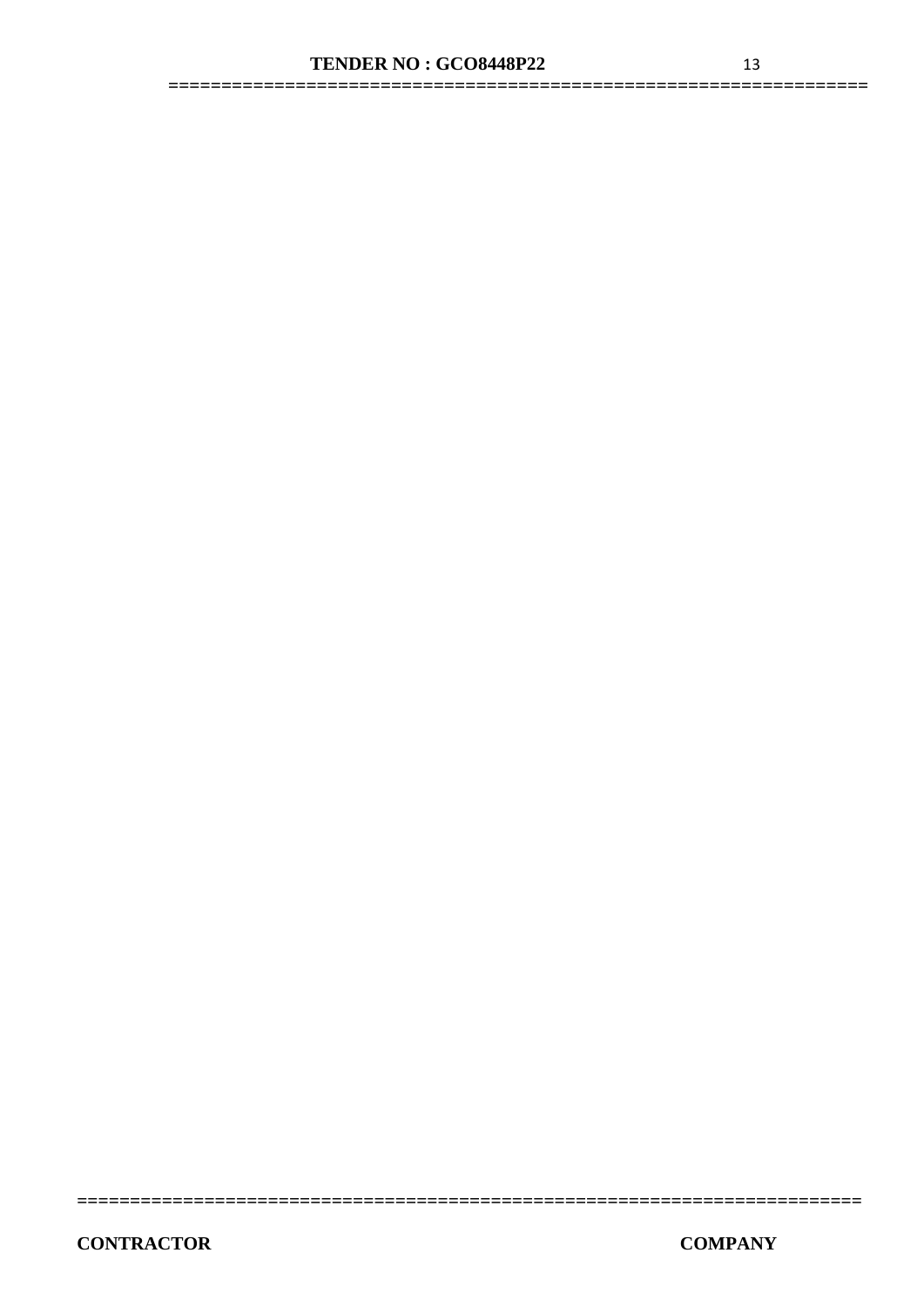# OIL INDIA LIMITED (A Govt. of India Enterprise) Udyan Vihar, Narengi, Guwahati, Assam WORKS CONTRACT

**==================================================================**

# **GCO8448P22**

===========================================================================

#### **DESCRIPTION OF WORK/SERVICE:**

**Fabrication and supply of 400 nos. R.C.C Boundary Marker Post of size: 1.220m x 0.23m x 0.1m and 200 nos. R.C.C Boundary Marker Post of size: 1.80m x 0.23m x 0.1m at PLM/PS 3 Base-Jorhat.**

===========================================================================

#### **GENERAL CONDITIONS OF CONTRACT (GCC):**

MEMORANDUM OF AGREEMENT made this day<br>of Between OIL INDIA LIMITED a Company incorporated under the Between OIL INDIA LIMITED a Company incorporated under the Companies Act 1956 and having its Registered Office at Duliajan in the District of Dibrugarh, Assam ( hereinafter called Company ) of the one part and Shri/Smti \_\_\_\_\_\_\_\_\_\_\_\_\_\_\_\_\_\_\_ and Shri/Smti\_\_\_\_\_\_\_\_\_\_\_\_\_\_\_\_\_\_\_\_\_\_\_\_\_\_\_\_\_carrying on business as partners/proprietor under the firm name and style of M/s.\_\_\_\_\_\_\_\_\_\_\_\_\_\_\_\_\_\_\_\_ with the main Office at\_\_\_\_\_\_\_\_\_\_\_\_\_\_\_\_\_\_\_\_\_\_in the District of **Exercise 2.1** aforesaid hereinafter called ('Contractor') on the other part.

#### WITNESSETH :

- 1.
- a) The contractor hereby agrees to carry out the work set drown in the Schedule of work which forms part-II of this Contract in accordance with the 1968 General Conditions of Contract of Oil India Limited and General Specifications read in conjunction with any drawings and Particular Specifications & instructions which forms Part-III of the contract utilizing any materials/services as offered by the Company as per Part-IV of the contract at **\_PLM Section, PS3, Jorhat, Assam.**
- b) In this Contract all words and expressions shall have the same meaning as are respectively assigned to them in the 1968 General Conditions of Contract of Oil India Limited which the Contractor has perused and is fully conversant with before entering into this Contract.
- c) The clauses of this contract and of the specifications set out hereunder shall be paramount and in the event of anything herein contained being inconsistent with any term or terms of the 1968 General Conditions of Contract of Oil India Limited, the said term or terms of the 1968 General conditions of Contract to the extent of such inconsistency, and no further, shall not be binding on the parties hereto.
- 2. The contractor shall provide all labour, supervision and transport and such specified materials described in part-II of the Contract including tools and plants as necessary for the work and shall be responsible for all royalties and other levies and his rates shall include for these. The work executed and materials supplied shall be to the satisfaction of the Company's Engineer and Contractor's rates shall include for all incidental and contingent work which although not are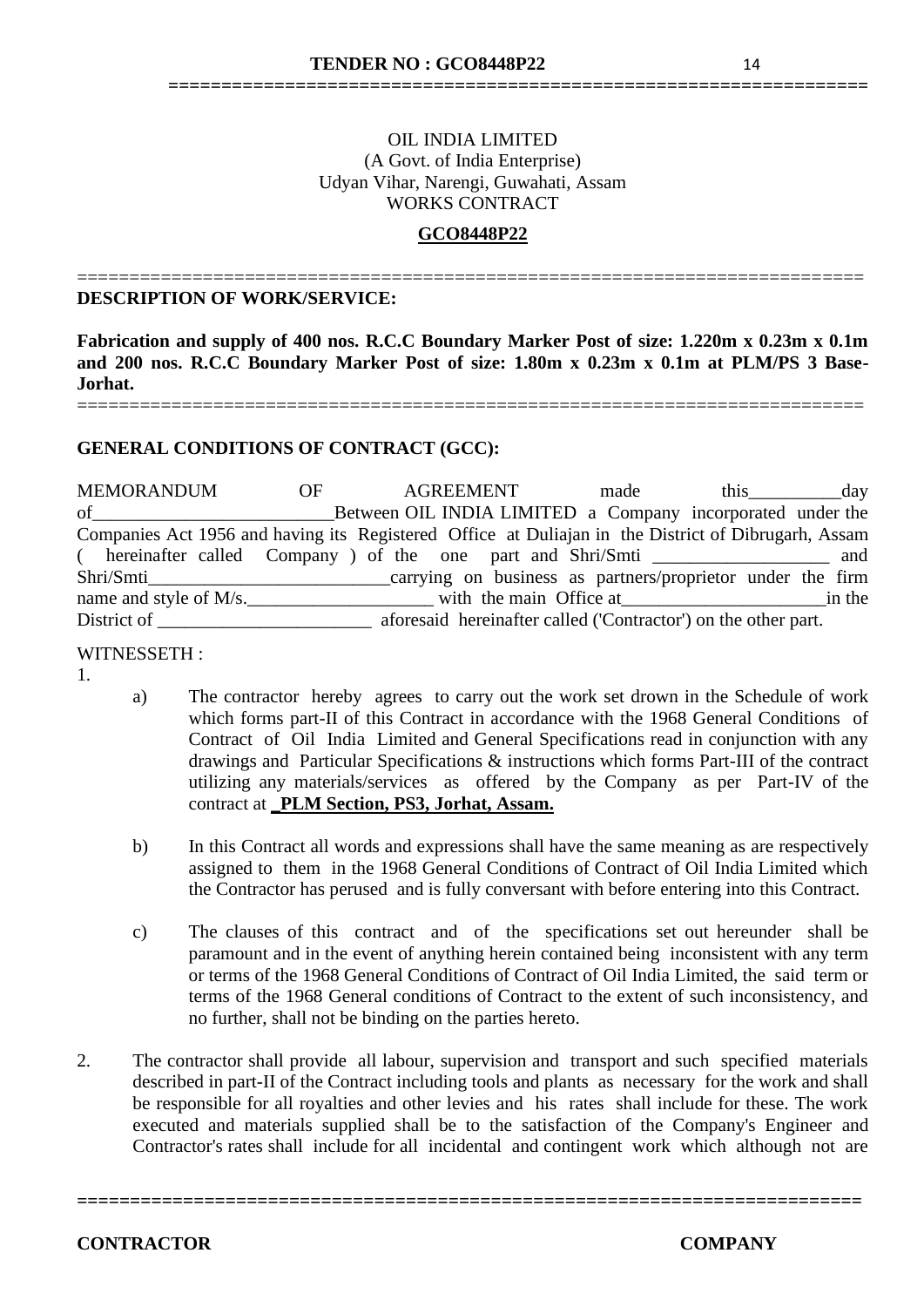necessary for its completion in a specifically mentioned in this contract sound and workman like manner.

**==================================================================**

- 3. The Company's Engineer shall have power to:
	- a) Reduce the rates at which payments shall be made if the quality of work although acceptable is not upto the required standard set forth in the OIL Standard Specifications which have been perused and fully understood by the Contractor.
	- b) Order the Contractor to remove any inferior material from the site and to demolish or rectify any work of inferior workmanship, failing which the Company's Engineer may arrange for any such work to be demolished or rectified by any other means at the Contractor's expenses.
	- c) Order the Contractor to remove or replace any workman who he (The Engineer) considers incompetent or unsuitable; the Engineer's opinion as to the competence and suitability of any workman engaged by the Contractor shall be final and binding on the Contractor.
	- d) Issue to the Contractor from time to time during the progress of the work such further drawings and instructions as shall be necessary for the purpose of proper and adequate execution and maintenance of the works and the Contractor shall carry out and be bound by the same.
	- e) Order deviations in Part II and III of this Contract. All such deviation orders shall be in writing and shall show the financial effect, if any, of such deviation and whether any extra time is to be allowed. The rates to be applied for such Deviation Order shall be the same for those appearing in Company's Schedule of Rate in force on the date of issue of such Deviation Order, to which the contractor has no objection.
- 4. The Contractor shall have no claim against the company in respect of any work which may be withdrawn but only for work actually completed under this contract. The contractor shall have no objection to carry out work in excess of the quantities stipulated in Part-II if so ordered by the company at the same rates, terms and conditions.
- 5. The Company reserves the right to cancel this Contract at any time upon full payment of work done and the value of the materials collected by the contractor for permanent incorporation in the work under this contract particularly for execution of this contract upto the date of cancellation of the Contract. The valuation of the work done and the materials collected shall be estimated by the company's Engineer in presence of the contractor. The Contractor shall have no claim to any further payment whatsoever. The valuation would be carried out exparte if Contractor fails to turn up despite reasonable notice which will be binding on the Contractor.
- 6. The Contractor hereby undertakes to indemnify the Company against all claims which may arise under the under noted Acts:-

- i) The Factory Act.
- ii) The Minimum Wages Act, 1948.
- iii) The Workman's Compensation Act, 1923.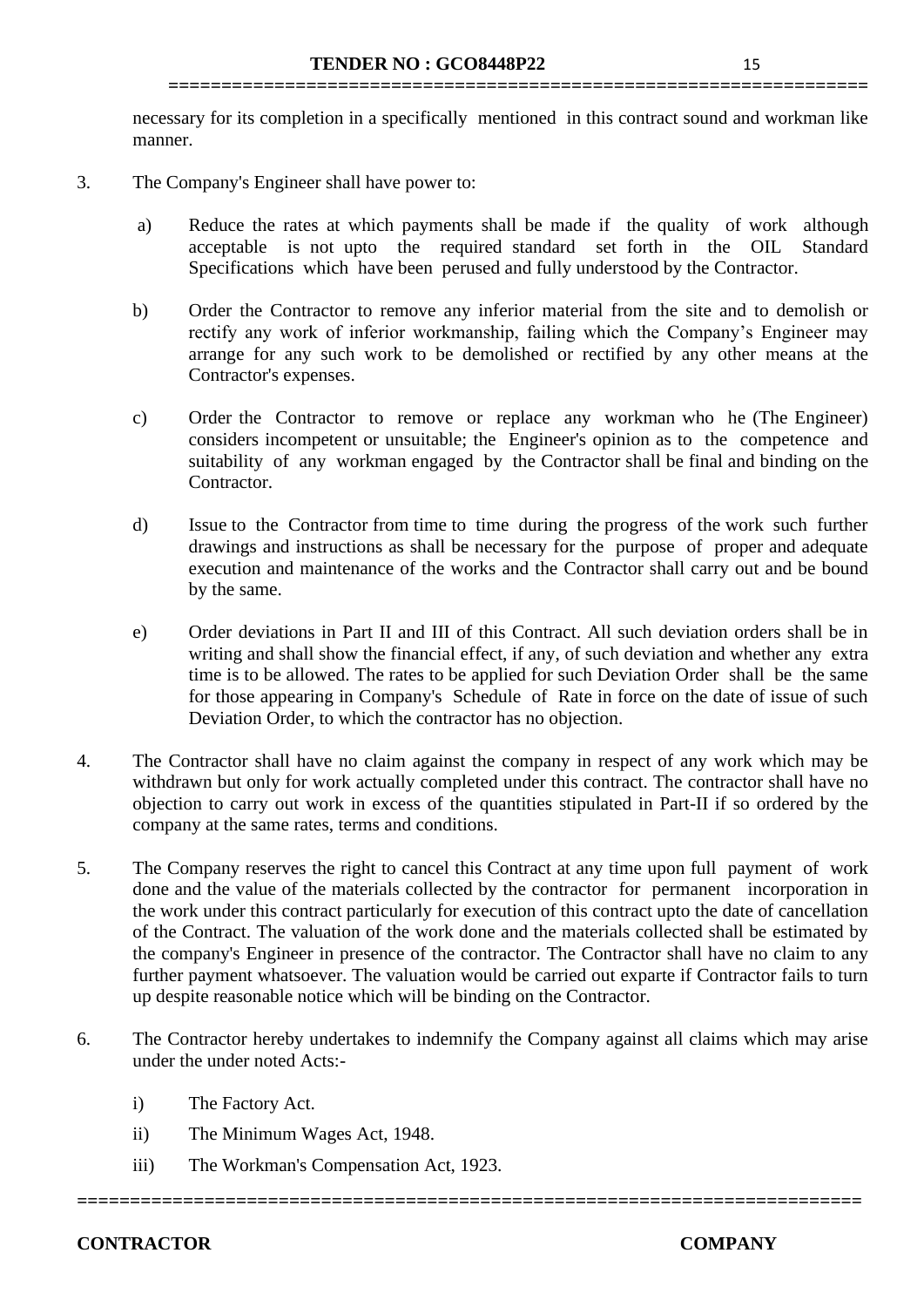- iv) The Payment of wages Act, 1963.
- v) The Payment of Bonus Act, 1965.
- vi) The Contract Labour (Regulation & Abolition) Act, 1970 and the rules framed thereunder.

**==================================================================**

- vii) Employees' Pension Scheme, 1995.
- viii) Inter-State Migrant (Regulation of Employment and Condition of Service) Act. 1979.
- ix) The Employees Provident Fund and Miscellaneous Provisions Act, 1952. x) AGST Act.
- xi) GST Act.

or any other Acts or Statute not here in above specifically mentioned having bearing over engagement of workers directly or indirectly for execution of work. The Contractor shall not make the Company liable to reimburse the Contractor for the statutory increase in the wage rates of the Contract Labour appointed by the Contractor. Such Statutory increase in the wage rates of Contract Labour shall be borne by the contractor.

- 7. The Contractor shall clear away all rubbish and surplus material from the site on completion of work and shall leave the site clean and tidy.
- 8. The Contractor must complete the work within4 **(Four) Month** of the written order to commence the work. During the currency of the job, the work progress must be commensurate with the time elapsed. In the event of any delay on the contractor's part, he/she will be liable to pay to the company liquidated damages at the rate of 1/2% (Half p.c ) per week of the contract price of the item(s) delayed in completion and the maximum value of the liquidated damage will be 7.5% of the contract price of the item(s) delayed provided the item(s) delayed are not critical for commissioning and final utilization of the work. If, however, the item(s) delayed in completion are critical for commissioning and final utilisation of the work then the contractor will be liable to pay liquidated damages by way of penalty at the rate of **1/2% (Half percent)** per week of delay of the total contract cost subject to a maximum of **7.5%** of total contract cost. The Chief Engineer's certificate as to the criticality or otherwise of an item shall be final.

The payment of liquidated damages/penalty may be reduced or waived at the sole discretion of the Company whose decision in this regard will be final.

In the event of there being undue delay in execution of the Contract, the Company reserves the right to cancel the Contract and / or levy such additional damages as it deems fit based on the actual loss suffered by the company attributable to such delay. The company's decision in this regard shall be final.

9. In order to promote, safeguard and facilitate the general operational economic in the interest of the Company during the continuance of this contract the Contractor hereby agrees and undertakes not to take any direct or indirect interest and or support, assist, maintain or help any person or persons engaged in antisocial activities, demonstration, riots , or in any agitation prejudicial to the Company's interest and any such event taking shape or form at any place of the Company's works or and its neighbourhood.

| 10. | The | tendered | all-inclusive Price exclusive of GST (i.e. the Contract price) is                              |          |  |            |     |
|-----|-----|----------|------------------------------------------------------------------------------------------------|----------|--|------------|-----|
|     | Rs. |          |                                                                                                | (Rupees) |  |            |     |
|     |     |          |                                                                                                |          |  | only.) but | the |
|     |     |          | Company shall pay the Contractor only for actual work done at the all inclusive rates set down |          |  |            |     |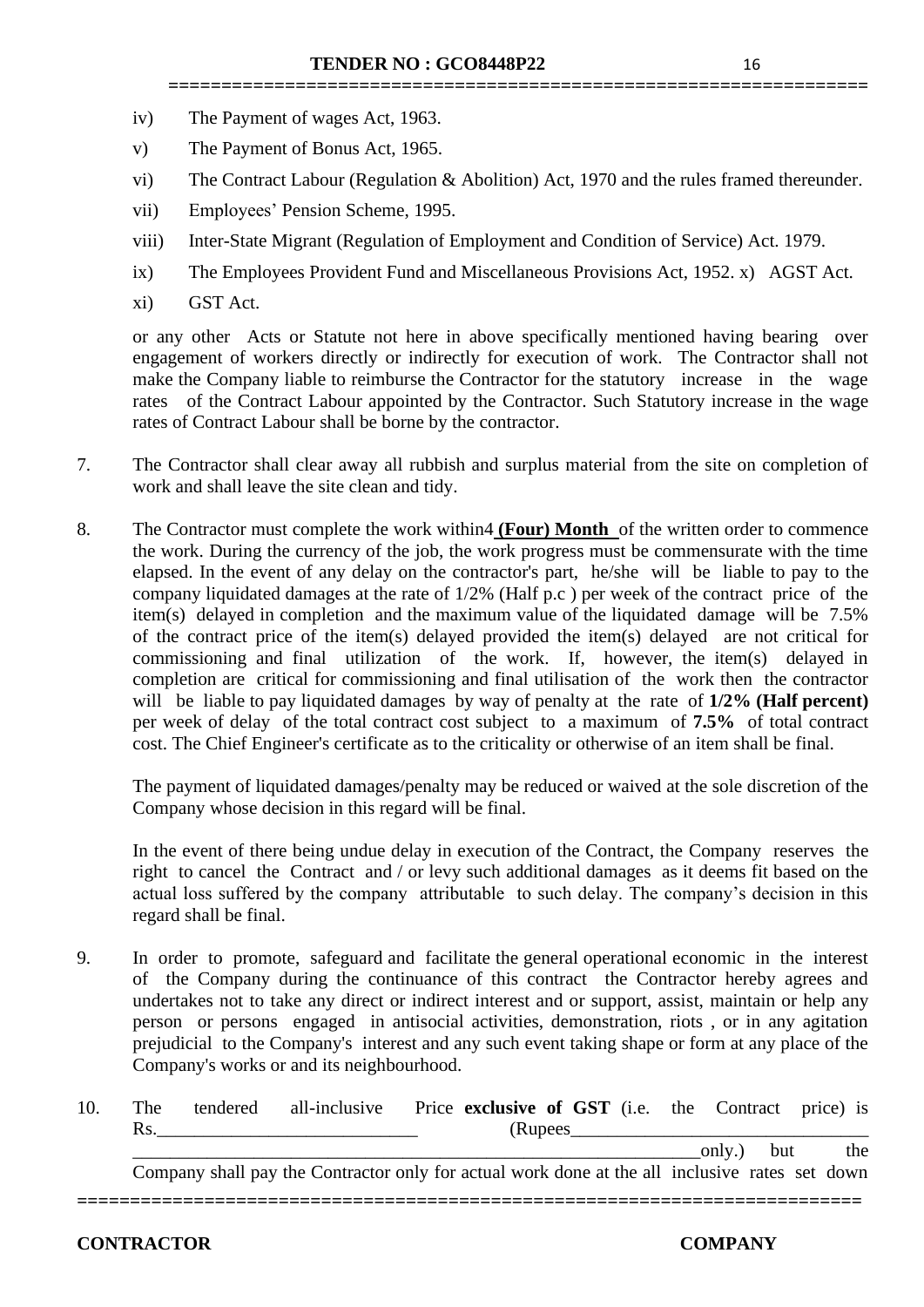in the Schedule of work part II of this Contract. On account payment may be made, not oftener than monthly, upto the amount of **92.5%** of the value of work done. Final payment will be made only after satisfactory completion of the work. Such final payment shall be based on the work actually done allowing for deviations and any deductions and the measurement shall be checked and certified correct by the Company's Engineer before any such final payment is made.

**==================================================================**

- 11. The contractor employing 20 (twenty ) or more workmen on any day preceding 12 months shall be required to obtain requisite licence at his cost from the appropriate Licensing Officer before undertaking any Contract work. The Contractor shall also observe the rules & regulations framed under the Contract Labour (Regulation & Abolition) Act.
- 12. Wages shall be paid by the Contractor to the workmen directly without any intervention of any Jamadars or Thekaders and that the Contractor shall ensure that no amount by way of commission or otherwise be deducted/ recovered by the Jamadar from the wages of the workmen.
- 13. The Company for any reason whatsoever and of which the company shall be sole judge may terminate this Contract with a 24 hours notice in writing to the Contractor and in the event of Company's so doing the **clause 5** here of shall prevail and the accounts between the parties will be in accordance therewith finalised.
- 14. The Contractor will not be allowed to construct any structure (for storage / housing purpose) with thatch, bamboo or any other inflammable materials within any company's fenced area.
- 15. The Contractor shall ensure that all men engaged by him/her are provided with appropriate protective clothing and safety wear in accordance with regulation Factory Act and Rules. The Company's representative shall not allow/accept those men who are not provided with the same.
- 16. All Statutory taxes levied by the Central and State Government or any other competent authority from time to time will be borne by Contractor and the amount of the contract specified in the contract is inclusive of all tax liabilities.
- 17. The Contractor shall deploy local persons in all works.
- 18. The Contractor shall not engage minor labour below 18(eighteen) years of age under any circumstances.
- 19. The Contractor and his/her workmen shall strictly observe the rules and regulations as per Factory Act and Rules

# **20. SPECIAL CONDITIONS: ( PERFORMANCE SECURITY APPLICABLE FOR THIS TENDER )**

1 Successful bidder shall be required to furnish an amount equivalent to 3% **(initial security deposit along with acceptance of contract is to be deposited for 2.5% and remaining 5% is to be recovered from running account bill)** of the estimated contract value as Performance Security Deposit within two weeks of issue of Letter of acceptance and before signing of the formal contract. The Performance Security Deposit may be in the form of a Bank Guarantee (in the prescribed format enclosed herewith) issued by a Nationalized Bank, and shall remain valid for **3 (Three) more months** beyond validity of the contract. In case the contract is extended the Performance Bank Guarantee will accordingly be extended suitably.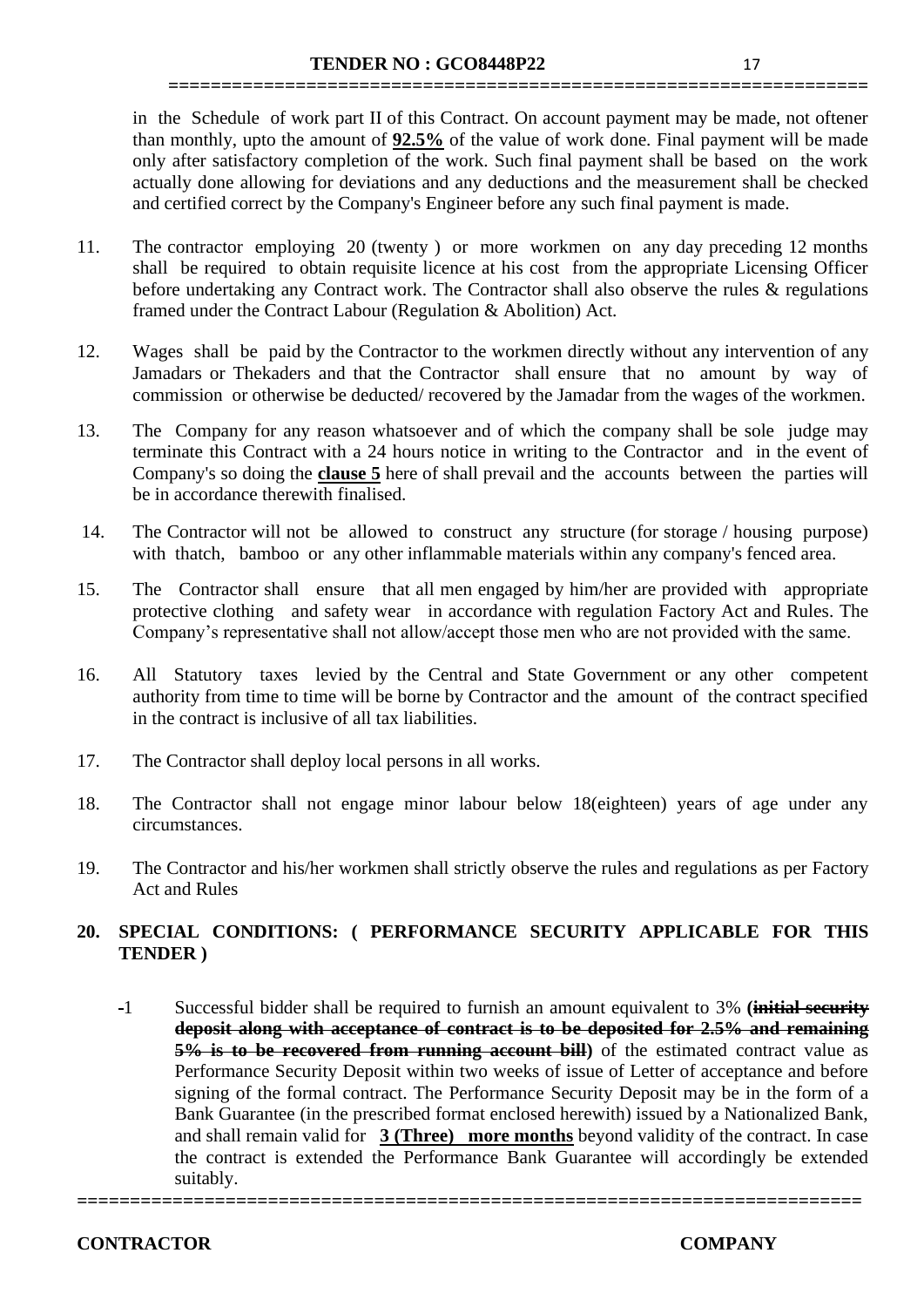**==================================================================**

- 3 The proceeds of the Performance security shall be payable to Oil India Limited as compensation for any loss resulting from the contra ctors failure to complete his obligations under the contract.
- 4 The Performance Security will not accrue any interest.

# **NOTE :**

A Bank Guarantee in the prescribed format vides **Annexure-B** or in another form acceptable to the Company issued by any of the following Banks.:

i)Any schedule Indian Bank or Any Branch of an International bank situated in India and registered with Reserve Bank of India as scheduled foreign bank in case of domestic bidder

#### **OR**

ii) Any foreign Bank which is not a Scheduled Bank in India, provided the Bank Guarantee issued by such Bank is counter-guaranteed by any Branch situated in India of any Scheduled Bank incorporated in India.

**Bank Guarantee issued by a scheduled Bank in India at the request of some other Non-Scheduled Bank of India shall not be acceptable.**

*The bank guarantee issued by the bank must be routed through SFMS platform as per the following details:*

*a) (i) "MT760/ MT760 COV for issuance of bank guarantee" (ii) "MT767/ MT767 COV for issuance of bank guarantee"*

*The above message/ intimation shall be sent through SFMS by the BG issuing bank branch to Axis Bank, Guwahati Branch, IFS Code- UTIB0000140, Branch Address – Axis Bank Ltd, Guwahati Branch, chibber House , G S Road, dispur,Assam , PIN-781005."*

# *b) The vendor shall submit to OIL the copy of SFMS message as sent by the issuing bank branch along with the original bank guarantee*

- 5 The performance security money shall be payable to Company as compensation for any loss resulting from Contractor's failure to fulfill its obligations under the Contract.
- 6 **In addition to Performance Security Deposit, a retention money equivalent to 5% of each running account bill shall be deducted till final completion of the work.**

**==========================================================================**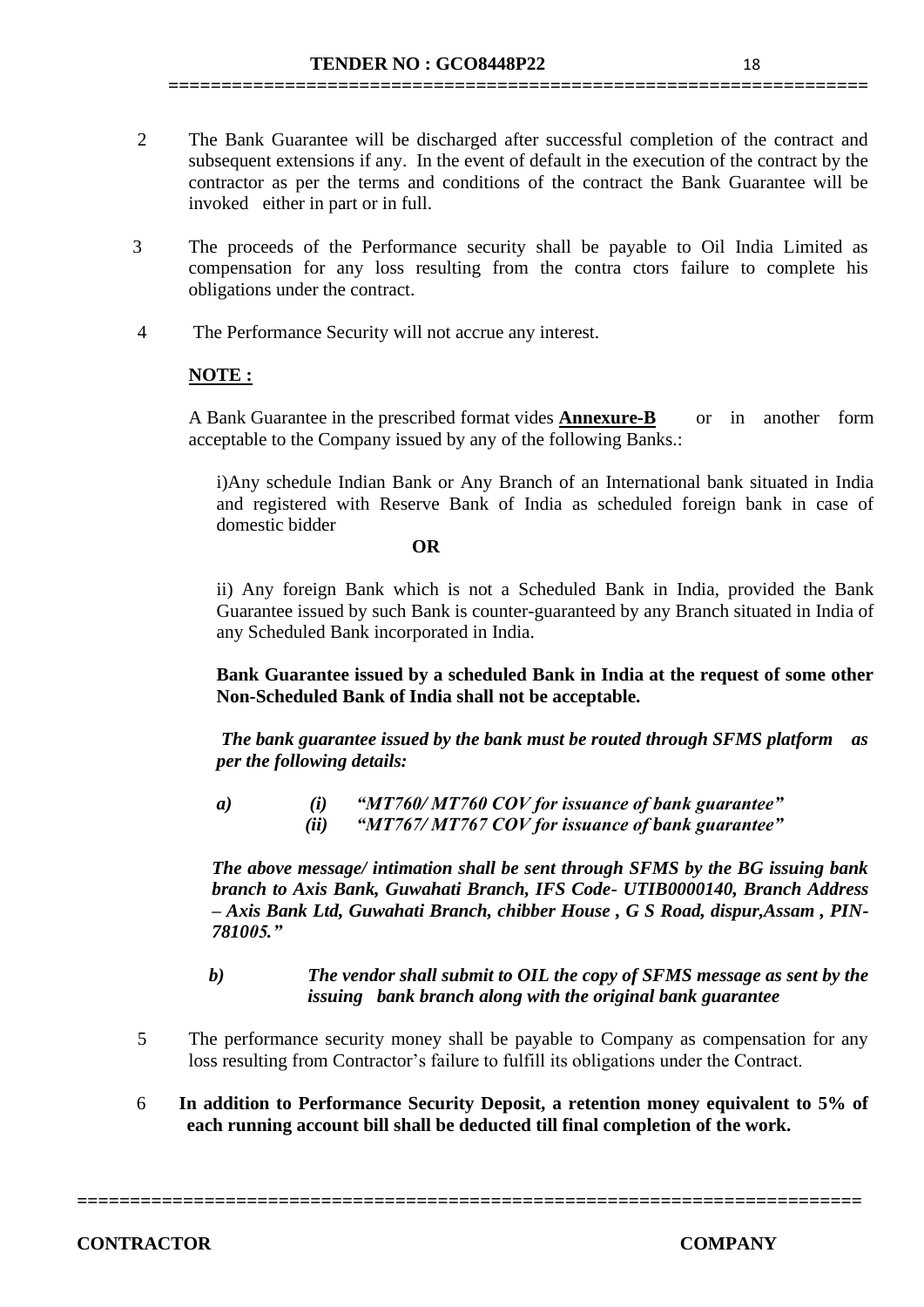7 The performance security as specified above must be valid for **3 months** (plus 3 months to lodge claim, if any) after the date of expiry of the tenure of the contract to cover the warranty obligations. The same will be discharged by company not later than 30 days following its expiry.

**==================================================================**

- 8 Failure of the successful Bidder shall constitute sufficient grounds for annulment of the award and forfeiture of the Bid Security. In such an event the Company may award the contract to the next evaluated Bidder or call for new bid or negotiate with the next lowest bidder as then case may be.
- 9 The amount of retention money shall be released after expiry of Contractor's performance obligation under this contract.
- 10 The work shall have to be started within **7 Days** from the date of issue of work order.
- 11 Time will be regarded as the essence of the Contract and the failure on the part of the Contractor to complete the work within the stipulated time shall entitle the Company to recover liquidate damages and / or penalty from the Contractor as per terms of the tender /contract.
- 12 The contractor will be required to allow OIL officials to inspect the work site and documents in respect of the workers payment.
- 13 Contractor(s) whosoever is liable to be covered under the P.F. Act and contract cost is inclusive of P.F., must ensure strict compliance of provisions of Provident Fund and Miscellaneous Provisions Act, 1952 in addition to the various Acts mentioned elsewhere in this contract. Any contractor found violating these provisions will render themselves disqualified from any future tendering. As per terms of the contract, if applicable, the Contractor must deposit Provident Fund Contribution (covering Employee's & Employer's share) with the competent authority monthly under their direct code. The Contractor shall be required to submit documentary evidence of deposit of P.F. Contribution to the Company. In case of failure to provide such documentary evidence, the Company reserves the right to withhold the amount equivalent to 12% P.F. Contribution on wage component.

# 21. **ARBITRATION:**

Any dispute under this contract will be settled through Arbitration as per Indian Arbitration and Conciliation Act, 1996.

Place of Arbitration: **GUWAHTI, PHQ**.

#### 22. **FORCE MAJUERE:**

22.1 In the event of either party being rendered unable by `Force Majeure' to perform any obligation required to be performed by them under the contract, the relative obligation of the party affected by such `Force Majeure' will stand suspended as provided herein. The word `Force Majeure' as employed herein shall mean acts of God, war, revolt, agitation, strikes, riot, fire, flood, sabotage, civil commotion, road barricade (but not due to interference of employment problem of the Contractor) and any other cause, whether of

**==========================================================================**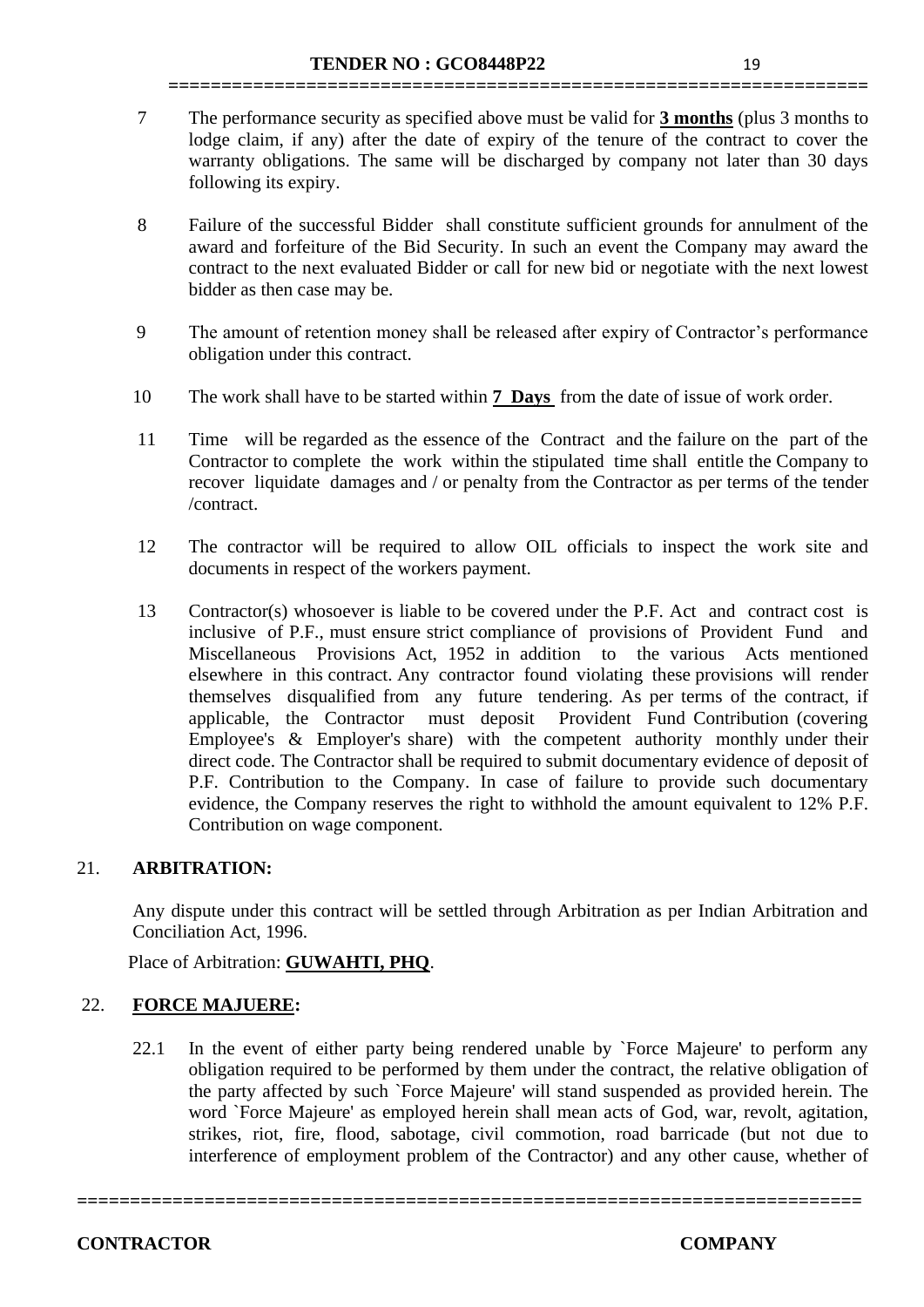kind herein enumerated or otherwise which are not within the control of the party to the contract and which renders performance of the contract by the said party impossible.

**==================================================================**

- 22.2 Upon occurrence of such cause and upon its termination, the party alleging that it has been rendered unable as aforesaid thereby, shall notify the other party in writing within Seventy Two (72) hours of the alleged beginning and ending thereof, giving full particulars and satisfactory evidence in support of its claim.
- 22.3 Should `force majeure' condition as stated above occurs and should the same be notified within seventy two (72) hours after its occurrence the 'force majeure' rate shall apply for a maximum cumulative period of fifteen days. Either party will have the right to terminate the Contract if such `force majeure' condition continues beyond fifteen (15) days with prior written notice. Should either party decide not to terminate the Contract even under such condition, no payment would apply after expiry of fifteen (15) days force majeure period unless otherwise agreed to.

# 23. I.B. VERIFICATION REPORT AND SECURITY REVIEW:

Contractor will be required to submit the verification report to ascertain character and antecedents from the Civil Administration towards the persons engaged under this contract to the Head of the user Department before engagement.

24. In case of any doubt or dispute as to the interpretation of any clause herein contained, the decision of the Company's Engineer shall be final and binding on the contractor.

# 25. **SET OFF CLAUSE:-**

"Any sum of money due and payable to the contractor (including Security Deposit refundable to them) under this or any other contract may be appropriated by Oil India Limited and set off against any claim of Oil India Limited (or such other person or persons contracting through Oil India Limited) for payment of a sum of money arising out of this contract or under any other contract made by the contractor with Oil India Limited (or such other person or persons contracting through Oil India Limited)."

# 26.0 **FURNISHING FRAUDULENT INFORMATION/DOCUMENT:**

If it is found that a Bidder/Contractor has furnished fraudulent document/information, the Bid Security/Performance Security shall be forfeited and the party shall be debarred for period of 3(three) years from date of detection of such fraudulent act, besides the legal action.

# 27.0 **LIQUIDATED DAMAGES FOR DELAY IN MOBILISATION AND/ OR COMPLETION OF WORKS AND SERVICES**

27.1 In normal case of works /service contracts, liquidated damages will be applicable @ 0.5% of the contract value per week or part thereof, for delay in contract mobilization /completion date subject to a maximum ceiling of 7.5% of contract value .

# 28.0 **PAYMENT TERMS:**

28.1 The company shall make payment, subject to adjustment/deduction of TDS as necessary for the service, rendered as and when required, on the basis of rates finalized by OIL and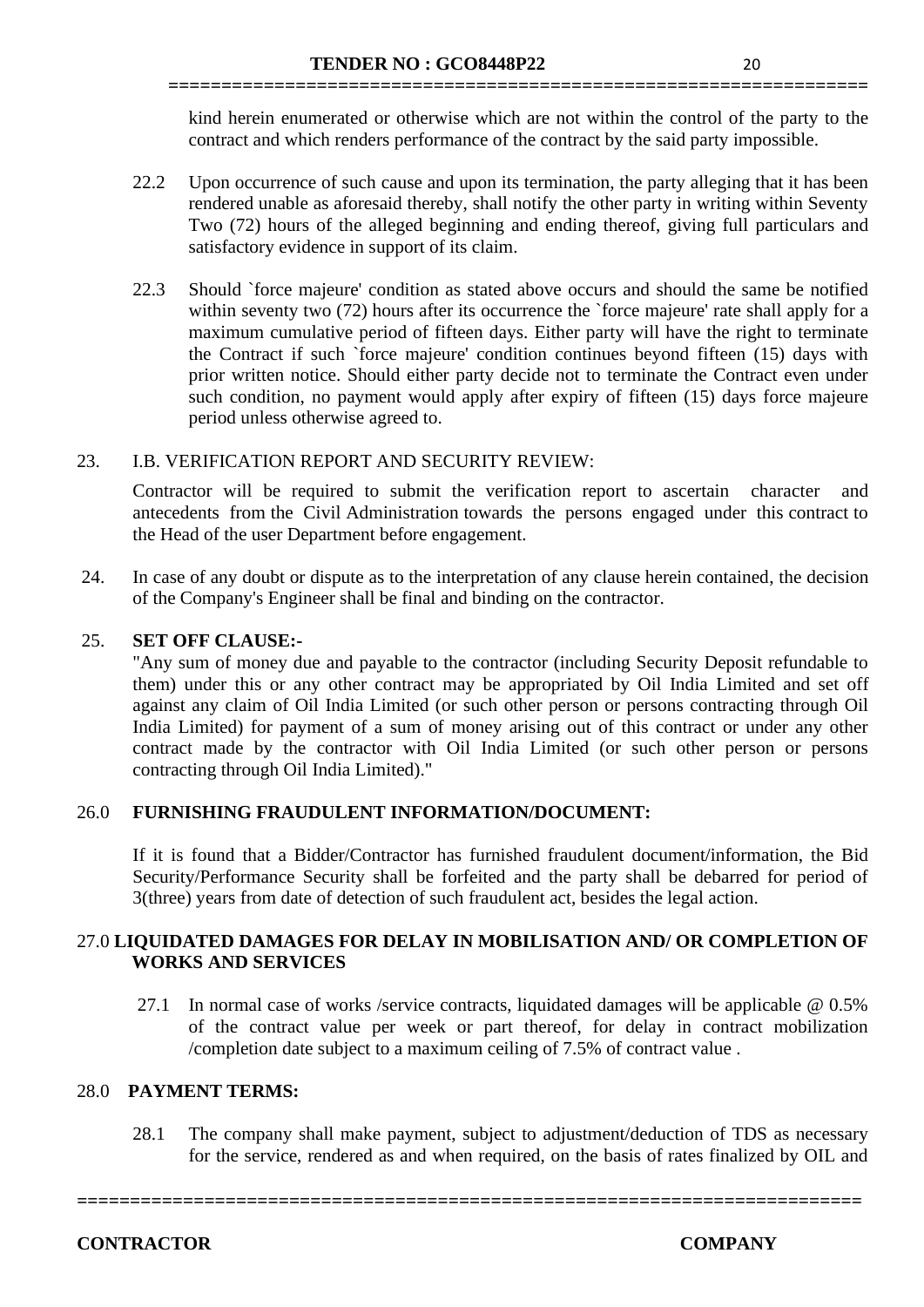as mentioned in SOQ of this service agreement, provided bills which are to be submitted by the service provider are received not later that end day of subsequent calendar month.

**==================================================================**

# 29.0 **TERMINATION:**

#### 29.1 **TERMINATION ON EXPIRY OF THE TERMS (DURATION):**

The contract shall be deemed to have been automatically terminated on the expiry of duration of the Contract or extension, if any, thereof.

#### 29.2 **TERMINATION ON ACCOUNT OF FORCE MAJEURE:**

Either party shall have the right to terminate the Contract on account of Force Majeure as set forth in clause 22.0 above.

#### 29.3 **TERMINATION ON ACCOUNT OF INSOLVENCY:**

In the event that the Contractor at any time during the term of the Contract, becomes insolvent or makes a voluntary assignment of its assets for the benefit of creditors or is adjudged bankrupt, then the Company shall, by a notice in writing have the right to terminate the Contract and all the Contractor's rights and privileges hereunder, shall stand terminated forthwith.

#### 29.4 **TERMINATION FOR UNSATISFACTORY PERFORMANCE:**

If the Company considers that, the performance of the Contractor is unsatisfactory, or not upto the expected standard, the Company shall notify the Contractor in writing and specify in details the cause of the dissatisfaction. The Company shall have the option to terminate the Contract by giving 15 days notice in writing to the Contractor, if Contractor fails to comply with the requisitions contained in the said written notice issued by the Company,

#### 29.5 **TERMINATION DUE TO CHANGE OF OWNERSHIP & ASSIGNMENT:**

In case the Contractor's rights and / or obligations under the Contract and/or the Contractor's rights, title and interest to the equipment/material, are transferred or assigned without the Company's consent, the Company may at its absolute discretion, terminate the Contract.

- 29.6 If at any time during the term of the Contract, breakdown of Contractor's equipment results in Contractor being unable to perform their obligations hereunder for a period of 15 successive days, Company at its option may terminate this Contract in its entirely without any further right or obligation on the part of the Company except for the payment of money then due. No notice shall be served by the Company under the condition stated above.
- 29.7 Notwithstanding any provisions herein to the contrary, the Contract may be terminated at any time by the company on giving 30 (thirty) days written notice to the Contractor due to any other reason not covered under the above clause from 12.1 to 12.6 and in the event of such termination the Company shall not be liable to pay any cost or damage to the Contractor except for payment for services as per the Contract upto the date of termination.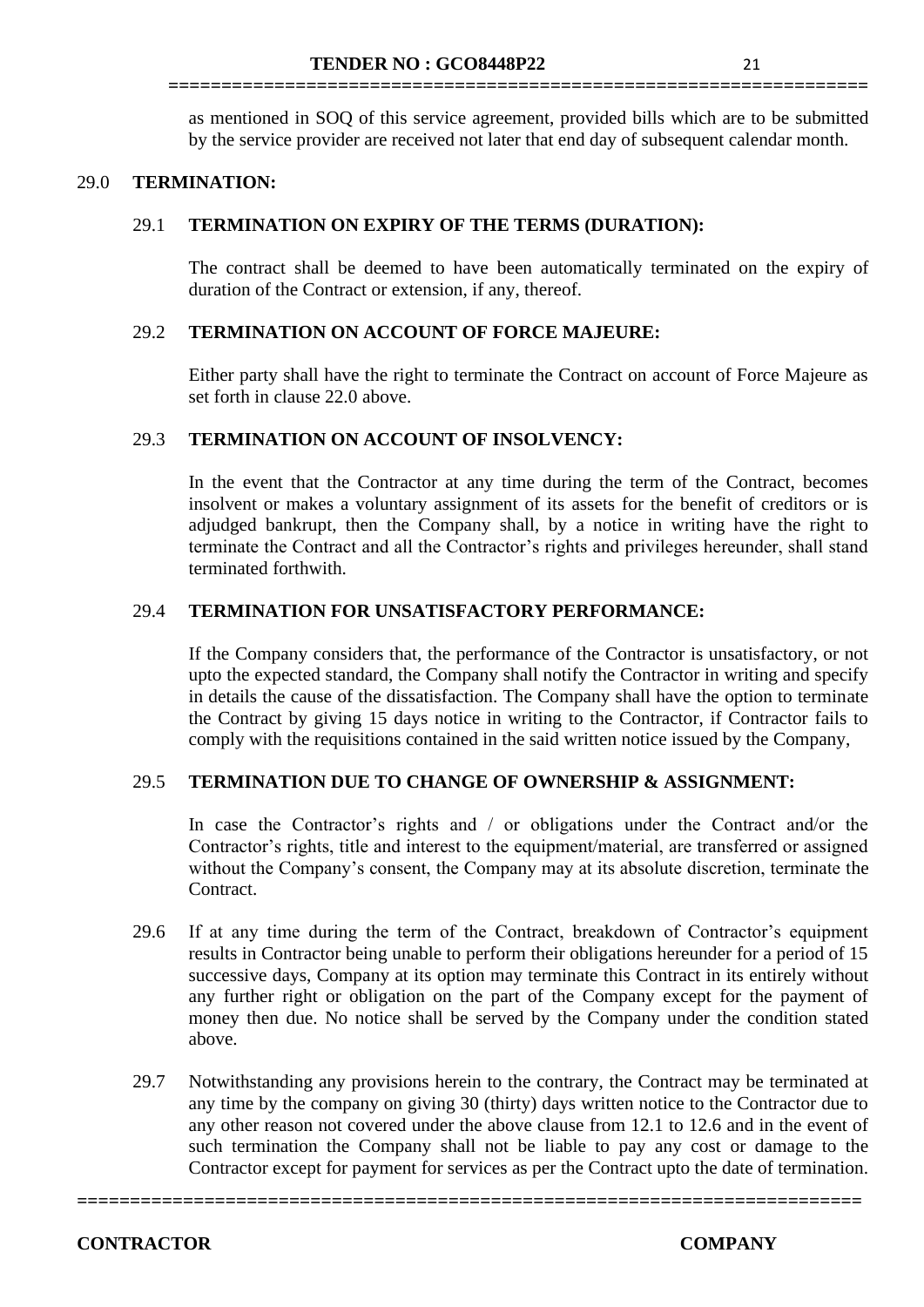# 29.8 **CONSEQUENCES OF TERMINATION:**

In all cases of termination herein set forth, the obligation of the Company to pay for Services as per the Contract shall be limited to the period upto the date of termination. Notwithstanding the termination of the Contract, the parties shall continue to be bound by the provisions of the Contract that reasonably require some action or forbearance after such termination.

**==================================================================**

- 29.8.1 Upon termination of the Contract, Contractor shall return to Company all of Company's items, which are at the time in Contractor's possession.
- 29.8.2 In the event of termination of contract, Company will issue Notice of termination of the contract with date or event after which the contract will be terminated. The contract shall then stand terminated and the Contractor shall demobilize their personnel & materials.

# **31.0 GOODS AND SERVICES TAX**

# **31.1 GENERAL REMARKS ON TAXES & DUTIES:**

In view of **GST** Implementation from 1st July 2017, all taxes and duties including Excise Duty, CST/VAT, Service tax, Entry Tax and other indirect taxes and duties have been submerged in **GST**. **Accordingly reference of Excise Duty, Service Tax, VAT, Sales Tax, Entry Tax or any other form of indirect tax except of GST mentioned in the bidding document shall be ignored.** 

#### **31.2 Bidders are required to submit copy of the GST Registration Certificate while submitting the bids wherever GST (CGST & SGST/UTGST or IGST) is applicable.**

- **31.3** "**GST**" shall mean Goods and Services Tax charged on the supply of material(s) and services. The term "**GST**" shall be construed to include the Integrated Goods and Services Tax (hereinafter referred to as "IGST") or Central Goods and Services Tax (hereinafter referred to as "CGST") or State Goods and Services Tax (hereinafter referred to as "SGST") or Union Territory Goods and Services Tax (hereinafter referred to as "UTGST") depending upon the import / interstate or intrastate supplies, as the case may be. It shall also mean GST compensation Cess, if applicable.
- **31.4** Quoted price/rate(s) should be inclusive of all taxes and duties, except **GST(i.e. IGST or CGST and SGST/UTGST applicable in case of interstate supply or intra state supply respectively and cess on GST if applicable) on the final service**. However, GST rate (including cess) to be provided in the respective places in the Price Bid. Please note that the responsibility of payment of GST (CGST & SGST or IGST or UTGST) lies with the Supplier of Goods /Services (Service Provider) only. Supplier of Goods / Services (Service Provider) providing taxable service shall issue an Invoice/ Bill, as the case may be as per rules/ regulation of **GST**. Further, returns and details required to be filled under GST laws & rules should be timely filed by Supplier of Goods / Services (Service Provider) with requisite details.
- **31.4.1** Bidder should also mention the **Harmonised System of Nomenclature** (HSN) and  **Service Accounting Codes (SAC)** at the designated place in **SOR.**
	- **31.5 Where the OIL is entitled to avail the input tax credit of GST**: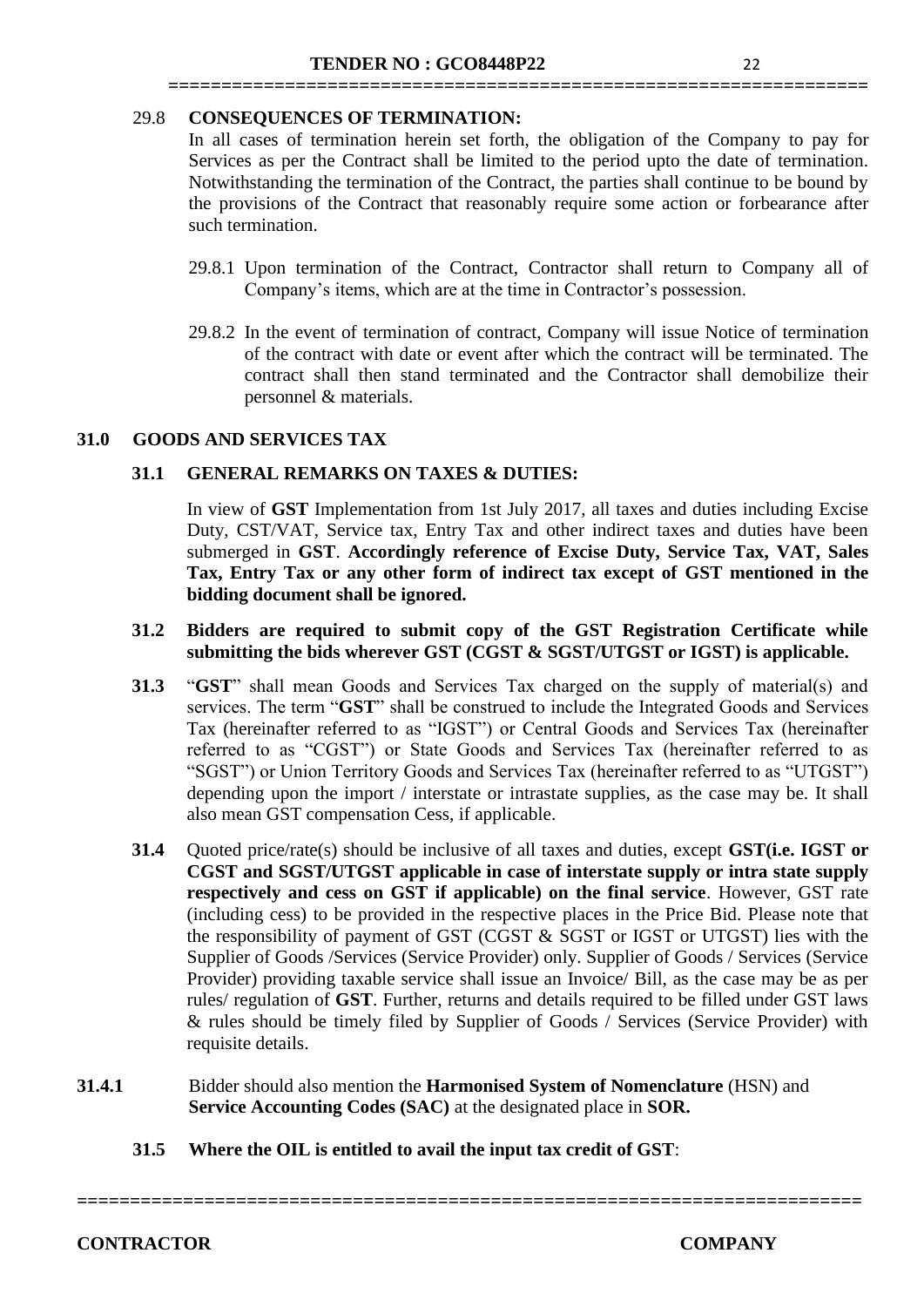**31.5.1** OIL will reimburse the **GST** to the Supplier of Goods / Services (Service Provider) at actuals against submission of Invoices as per format specified in rules/ regulation of GST to enable OIL to claim input tax credit of **GST** paid. In case of any variation in the executed quantities, the amount on which the **GST** is applicable shall be modified in same proportion. Returns and details required to be filled under GST laws  $&$  rules should be timely filed by supplier with requisite details.

**==================================================================**

**31.5.2** The input tax credit of **GST** quoted shall be considered for evaluation of bids, as per evaluation criteria of tender document.

# **31.6 Where the OIL is not entitled to avail/take the full input tax credit of GST**:

- **31.6.1** OIL will reimburse **GST** to the Supplier of Goods / Services (Service Provider) at actuals against submission of Invoices as per format specified in rules/ regulation of **GST** subject to the ceiling amount of **GST** as quoted by the bidder. In case of any variation in the executed quantities (If directed and/or certified by the In-Charge) the ceiling amount on which **GST** is applicable will be modified on prorata basis.
- **31.6.2** The bids will be evaluated based on total price including **GST**.
- **31.7** Payments to Service Provider for claiming **GST** amount will be made provided the above formalities are fulfilled. Further, OIL may seek copies of challan and certificate from Chartered Accountant for deposit of **GST** collected from OIL.
- **31.8 Contractor/vendor shall be required to issue tax invoice in accordance with GST Act and/or Rules so that input credit can be availed by OIL.** In the event that the contractor / vendor fails to provide the invoice in the form and manner prescribed under the **GST Act read with GST Invoicing Rules** thereunder, OIL shall not be liable to make any payment on account of **GST** against such invoice.
- **31.9 GST** shall be paid against receipt of tax invoice and proof of payment of **GST** to government. In case of non-receipt of tax invoice or non-payment of **GST** by the contractor/vendor, OIL shall withhold the payment of **GST**.
- **31.10 GST payable under reverse charge mechanism for specified services or goods under GST act or rules, if any, shall not be paid to the contractor/vendor but will be directly deposited to the government by OIL.**
- **31.11** Where OIL has the obligation to discharge **GST** liability under reverse charge mechanism and OIL has paid or is /liable to pay **GST** to the Government on which interest or penalties becomes payable as per GST laws for any reason which is not attributable to OIL or ITC with respect to such payments is not available to OIL for any reason which is not attributable to OIL, then OIL shall be entitled to deduct/ setoff / recover such amounts against any amounts paid or payable by OIL to Contractor / Supplier.
- **31.12** Notwithstanding anything contained anywhere in the Agreement, in the event that the input tax credit of the **GST** charged by the Contractor / Vendor is denied by the tax authorities to OIL for reasons attributable to Contractor / Vendor, OIL shall be entitled to recover such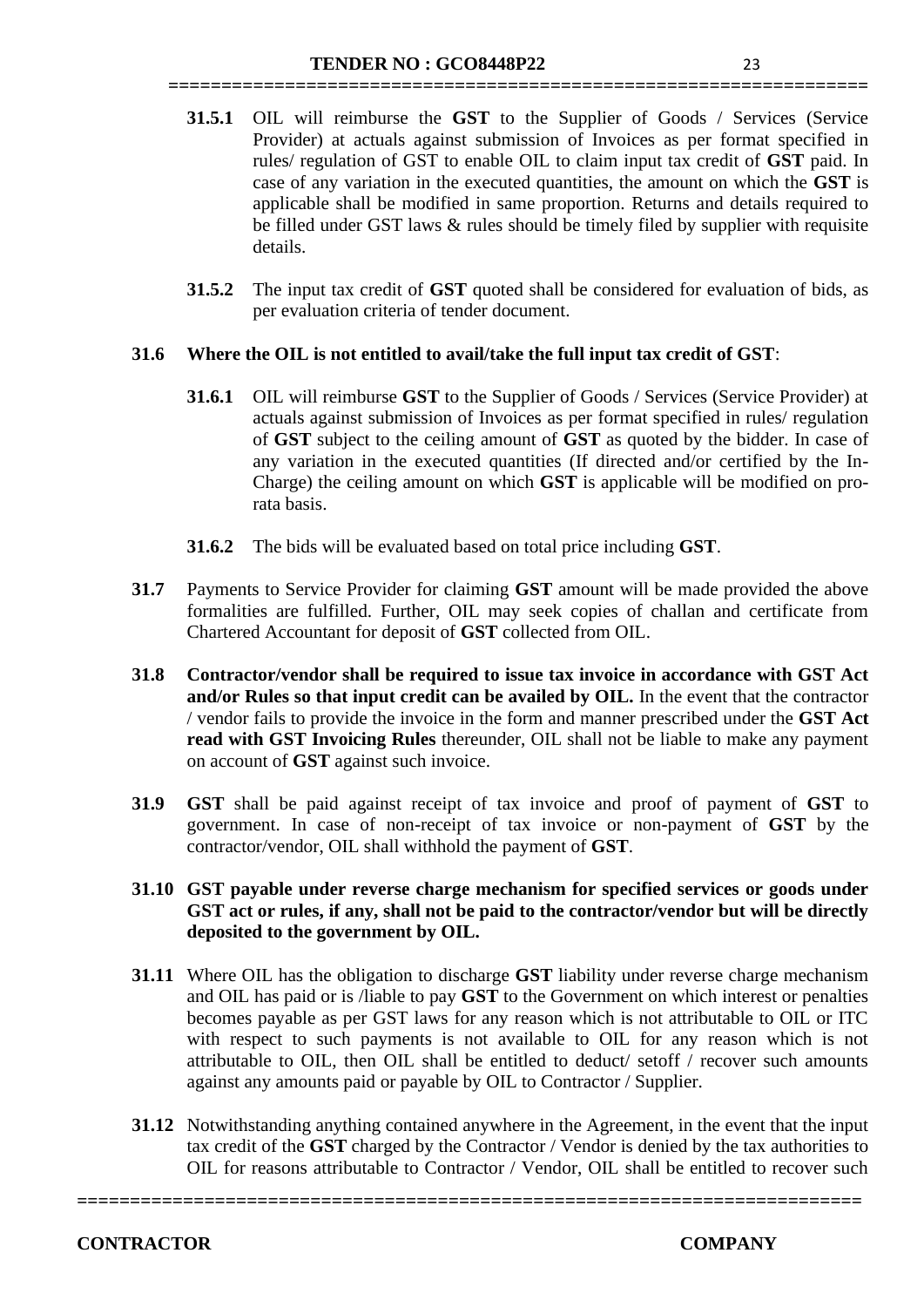amount from the Contractor / Vendor by way of adjustment from the next invoice. In addition to the amount of **GST**, OIL shall also be entitled to recover interest at the rate prescribed under GST Act and penalty, in case any penalty is imposed by the tax authorities on OIL.

**==================================================================**

- **31.13** TDS under GST, if applicable, shall be deducted from contractor's/vendor's bill at applicable rate and a certificate as per rules for tax so deducted shall be provided to the contractor/vendor.
- **31.14** The Contractor will be under obligation for charging correct rate of tax as prescribed under the respective tax laws. Further the Contractor shall avail and pass on benefits of all exemptions/concessions available under tax laws. Any error of interpretation of applicability of taxes/ duties by the contractor shall be to contractor's account.
- **31.15 It is the responsibility of the bidder to quote the correct GST rate. The classification of goods/services as per GST (Goods & Service Tax) Act should be correctly done by the contractor to ensure that input tax credit on GST (Goods & mine ) is not lost to the OIL on account of any error on the part of the contractor.**
- **31.16** In case, the quoted information related to various taxes, duties & levies subsequently proves wrong, incorrect or misleading, OIL will have no liability to reimburse the difference in the duty/ tax, if the finally assessed amount is on the higher side and OIL will have to right to recover the difference and in case the rate of duty/ taxes finally assessed is on the lower side.
- **31.17** Notwithstanding anything mentioned elsewhere in the Bidding Document the aggregate liability of OIL towards Payment of GST shall be limited to the volume of GST declared by the bidder in its bid  $\&$  nothing shall be payable extra except for the statutory variation in GST.
- **31.18** Further, it is the responsibility of the bidders to make all possible efforts to make their accounting / IT system GST compliant in order to ensure availability of Input Tax Credit (ITC) to Oil India Ltd
- **31.19** GST liability, if any on account of supply of free samples against any tender shall be to bidder's account.
- **31.20** In case of statutory variation in **GST,** other than due to change in turnover, payable on the contract value during contract period, the Supplier of Goods / Services (Service Provider) shall submit a copy of the 'Government Notification' to substantiate the rate as applicable on the Bid due date and on the date of revision.

Beyond the contract period, in case OIL is not entitled for input tax credit of **GST**, then any increase in the rate of **GST** beyond the contractual delivery period shall be to Service provider's account whereas any decrease in the rate **GST** shall be passed on to the OIL.

Beyond the contract period, in case OIL is entitled for input tax credit of **GST**, then statutory variation in applicable **GST** on supply and on incidental services, shall be to OIL's account.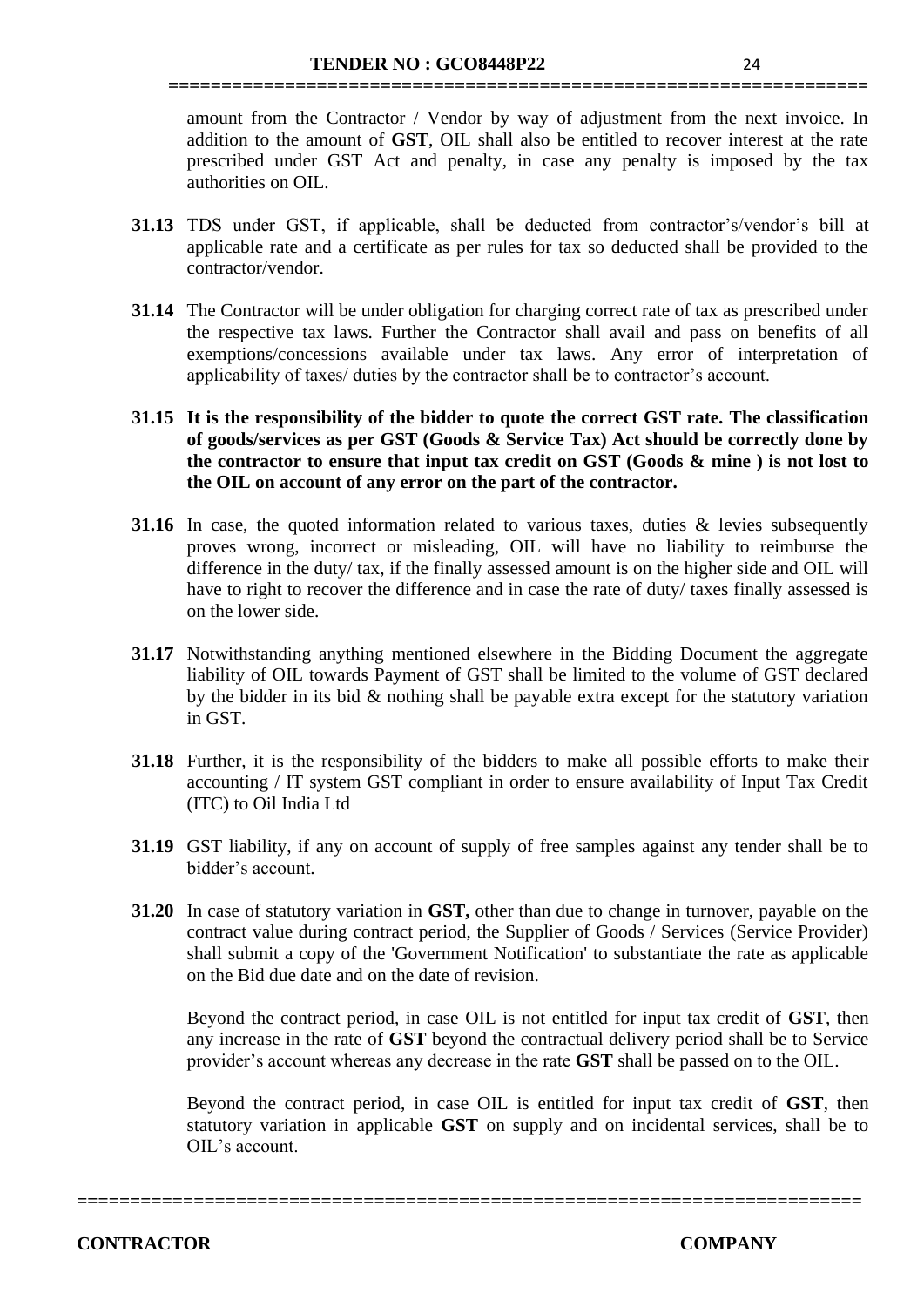Claim for payment of **GST**/ Statutory variation, should be raised within two [02] months from the date of issue of 'Government Notification' for payment of differential (in %) **GST**, otherwise claim in respect of above shall not be entertained for payment of arrears. **The base date for the purpose of applying statutory variation shall be the Bid Opening Date.**

**==================================================================**

- **31.21** The contractor will be liable to ensure to have registered with the respective tax authorities, wherever applicable and to submit self-attested copy of such registration certificate(s) and the Contractor will be responsible for procurement of material in its own registration (GSTIN) and also to issue its own Road Permit/ E-way Bill, if applicable etc.
- **31.22 In case the bidder is covered under Composition Scheme under GST laws, then bidder should quote the price inclusive of the GST (CGST & SGST/UTGST or IGST). Further, such bidder should mention "Cover under composition system" in column for GST (CGST & SGST/UTGST or IGST) of price schedule.**
- **31.23 OIL will prefer to deal with registered supplier of goods/ services under GST. Therefore, bidders are requested to get themselves registered under GST, if not registered yet. However, in case any unregistered bidder is submitting their bid, their prices will be loaded with applicable GST while evaluation of bid. Where OIL is entitled for input credit of GST, the same will be considered for evaluation of bid as per evaluation methodology of tender document.**
- **31.24** Procurement of Specific Goods: Earlier, there is no tax incidence in case of import of specified goods (i.e. the goods covered under List-34 of Customs Notification no. 12/2012- Cus dated. 17.03.2012 as amended). Customs duty is not payable as per the policy. However, under GST regime, IGST Plus GST compensation cess (if applicable) would be leyiable on such imports. Bidders should quote GST as inclusive considering IGST component for the imported Materials portion while quoting their prices on destination basis. However, GST rate to be specified in the price bid format.

# **31.25 Documentation requirement for GST**

**The vendor will be under the obligation for invoicing correct tax rate of tax/duties as prescribed under the GST law to OIL, and pass on the benefits, if any, after availing input tax credit.** 

Any invoice issued shall contain the following particulars :

- a) Name, address and GSTIN of the supplier;
- b) Serial number of the invoice;
- c) Date of issue;
- d) Name, address and GSTIN or UIN, if registered of the recipient;
- e) Name and address of the recipient and the address of the delivery, along with the State and its code,
- f) HSN code of goods or **Accounting Code of services[SAC];**
- g) Description of goods or services;
- h) Quantity in case of goods and unit or Unique Quantity Code thereof;

**==========================================================================**

i) Total value of supply of goods or services or both;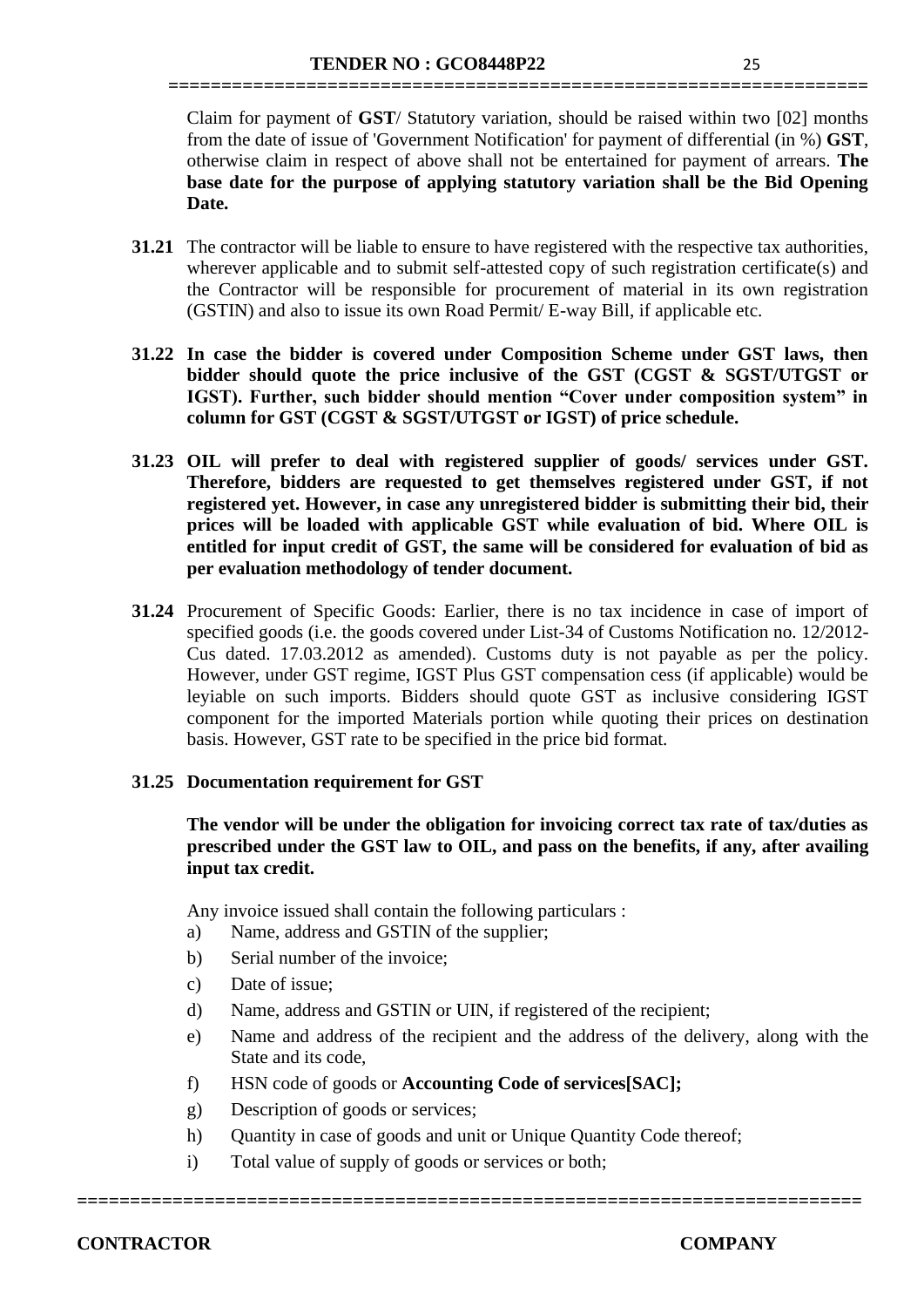j) Taxable value of supply of goods or services or both taking into discount or abatement if any;

**==================================================================**

- k) Rate of tax (IGST,CGST, SGST/ UTGST, cess);
- l) Amount of tax charged in respect of taxable goods or services (IGST,CGST, SGST/UTGST, cess);
- m) Place of supply along with the name of State, in case of supply in the course of interstate trade or commerce;
- n) Address of the delivery where the same is different from the place of supply and
- o) Signature or digital signature of the supplier or his authorised representative. GST invoice shall be prepared in triplicate, in case of supply of goods, in the following manner
- a) The original copy being marked as ORIGINAL FOR RECIPIENT;
- b) The duplicate copy being marked as DUPLICATE FOR TRANSPORTER and
- c) The triplicate copy being marked as TRIPLICATE FOR SUPPLIER.

In case of any advance given against any supplies contract, the supplier of the goods shall issue Receipt Voucher containing the details of details of advance taken along with particulars as mentioned in clause no. (a), (b), (c), (d), (g), (k), (l), (m) & (o) above.

IN WITNESS whereof the parties hereunto set their hands seals the day and year first written above

| SIGNED & DELIVERED FOR AND ON<br><b>BEHALF OF CONTRACTOR</b>                                                               | (Signature of Contractor or his legal Attorney)                                           |
|----------------------------------------------------------------------------------------------------------------------------|-------------------------------------------------------------------------------------------|
| by<br><u> 2000 - 2000 - 2000 - 2000 - 2000 - 2000 - 2000 - 2000 - 2000 - 2000 - 2000 - 2000 - 2000 - 2000 - 2000 - 200</u> | (Full Name of Signatory)                                                                  |
| Partner/Legal Attorney                                                                                                     |                                                                                           |
|                                                                                                                            | (Seal of Contractor's Firm)                                                               |
| And in presence of                                                                                                         |                                                                                           |
|                                                                                                                            | (Signature of witness)                                                                    |
|                                                                                                                            |                                                                                           |
|                                                                                                                            | (Full Name of Signatory)<br>Address:                                                      |
| SIGNED & DELIVERED FOR & ON                                                                                                | the control of the control of the control of the control of the control of the control of |
| <b>BEHALF OF OIL INDIA LIMITED</b>                                                                                         |                                                                                           |
|                                                                                                                            | (Signature of Acceptor)                                                                   |
|                                                                                                                            | Designation                                                                               |
|                                                                                                                            |                                                                                           |
|                                                                                                                            |                                                                                           |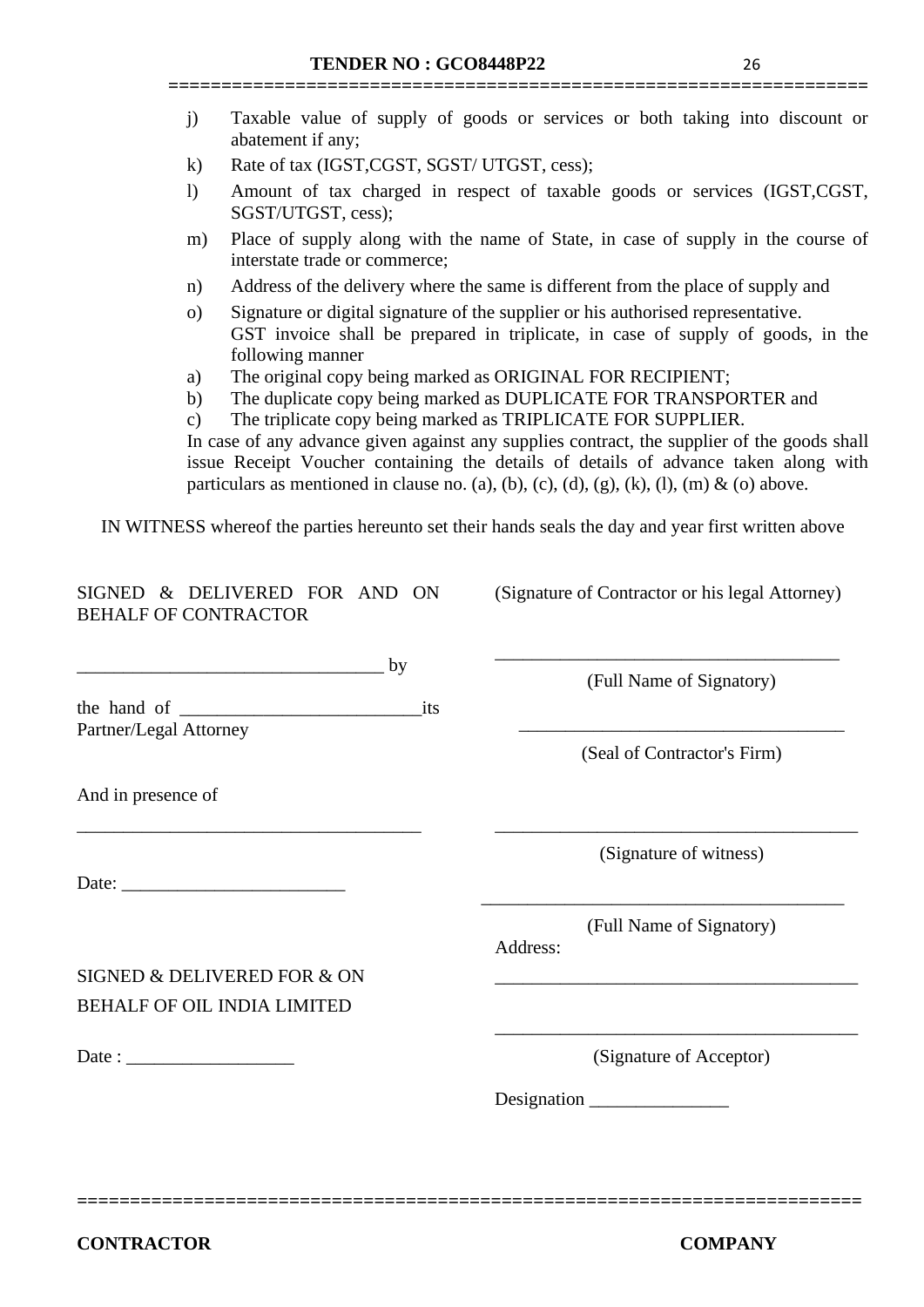**==================================================================**

**SOQ** 

# OIL INDIA LIMITED (A Govt. of India Enterprise) Udyan Vihar, Narengi, Guwahati, Assam WORKS CONTRACT

#### **Tender No. GCO8448P22**

| SOQ - Schedule of Work, Unit, Quantities, Rates and Prices. |  |
|-------------------------------------------------------------|--|
|                                                             |  |

| <b>Service</b><br>Line<br>N <sub>o</sub> | <b>Description of Work</b>                                                                                                                                                                                                                                                                                                                                                                                                                                                | Quan-<br>tity<br>$\overline{A}$ | <b>Unit</b><br>in<br>Word<br>$\mathbf{s}$ | Rate per Unit<br>$(Rs.)$ (In<br>Figures $\&$<br>Words) (B) | <b>Amount</b><br>(Rs.)<br>(AXB) | <b>SAC</b><br><b>CODE</b> | <b>SPECIFY</b><br><b>PERCENT</b><br><b>AGE OF</b><br><b>GST</b><br>(%) | <b>TOTAL(C)</b><br>$(AXB)+GS$<br>T% ON<br>(AXB)<br>(Rs.) | <b>INPUT TAX</b><br><b>CREDIT</b><br><b>AMOUNT IF</b><br><b>AVAILED</b><br>(Rs.) |
|------------------------------------------|---------------------------------------------------------------------------------------------------------------------------------------------------------------------------------------------------------------------------------------------------------------------------------------------------------------------------------------------------------------------------------------------------------------------------------------------------------------------------|---------------------------------|-------------------------------------------|------------------------------------------------------------|---------------------------------|---------------------------|------------------------------------------------------------------------|----------------------------------------------------------|----------------------------------------------------------------------------------|
| 10 <sup>°</sup>                          | Fabrication & Supply of Marker<br>Posts :<br>Casting & supply of new<br>Boundary Marker Posts as<br>following<br>per<br>specification:<br>Casting of rectangular<br>a)<br>shaped reinforced cement<br>concrete OIL marker post<br>with chamfered edge of size<br>$1.22m$ (L) X 0.23m (B) X<br>0.1m (H) with morter ratio<br>of 1:2:4 using stone chips<br>of 18mm arrgegrate (as per<br>approved drawing).<br>To inscribe the letters<br>b)<br>'O' 'I' 'L' of size 12 cms | 400                             | <b>NO</b>                                 |                                                            |                                 |                           |                                                                        |                                                          |                                                                                  |

**==========================================================================**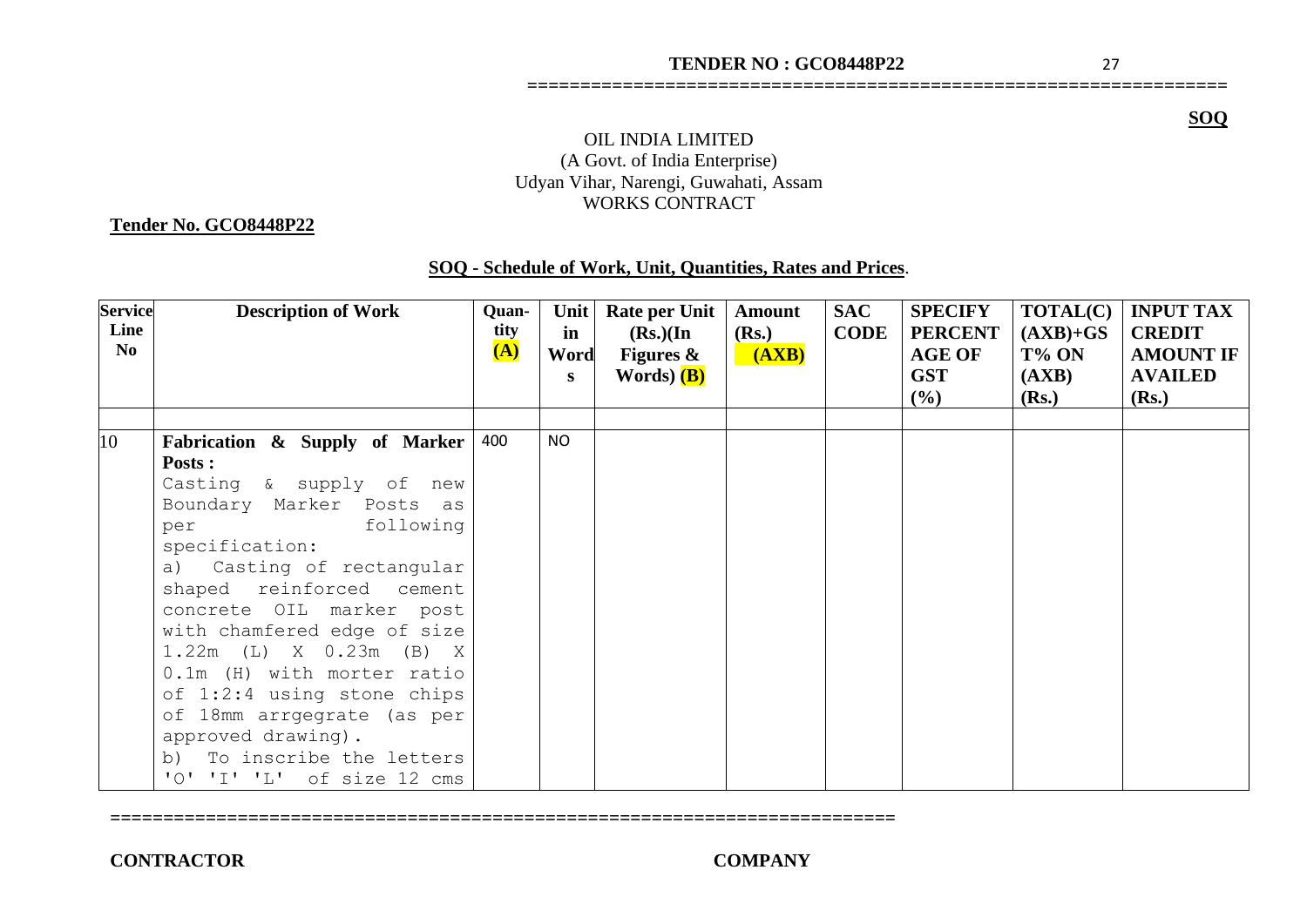# **TENDER NO : GCO8448P22** 28

**==================================================================**

| on both faces of the marker |  |  |  |  |
|-----------------------------|--|--|--|--|
| posts with 12mm recess (as  |  |  |  |  |
|                             |  |  |  |  |
| per approved drawing).      |  |  |  |  |
| c) White washing of the     |  |  |  |  |
| posts after<br>marker       |  |  |  |  |
| necessary curing period,    |  |  |  |  |
| and painting the "OIL"      |  |  |  |  |
| insignia (inscription) with |  |  |  |  |
| black enamel paint.         |  |  |  |  |
| d) Handling & stacking the  |  |  |  |  |
| marker posts at assigned    |  |  |  |  |
| location (in blocks of 25   |  |  |  |  |
| nos. each).                 |  |  |  |  |
|                             |  |  |  |  |
| Note:                       |  |  |  |  |
|                             |  |  |  |  |
| i) Supply of all materials  |  |  |  |  |
| (cement, sand,<br>stone     |  |  |  |  |
| aggregate, MS reinforcement |  |  |  |  |
| bar, binding<br>wire,       |  |  |  |  |
| suttering timber, lime for  |  |  |  |  |
| white washing, black enamel |  |  |  |  |
| paint, including any other  |  |  |  |  |
| materials and/or services   |  |  |  |  |
| required for the job) shall |  |  |  |  |
| be in the contractor's      |  |  |  |  |
| scope of work.              |  |  |  |  |
| ii) Each of the marker      |  |  |  |  |
| posts will be reinforced    |  |  |  |  |
| with 4 nos. 8mm MS bar      |  |  |  |  |
| along its length, and 7     |  |  |  |  |
| 6mm stirrups @ 200<br>nos.  |  |  |  |  |
| CRS.                        |  |  |  |  |
|                             |  |  |  |  |
|                             |  |  |  |  |

**==========================================================================**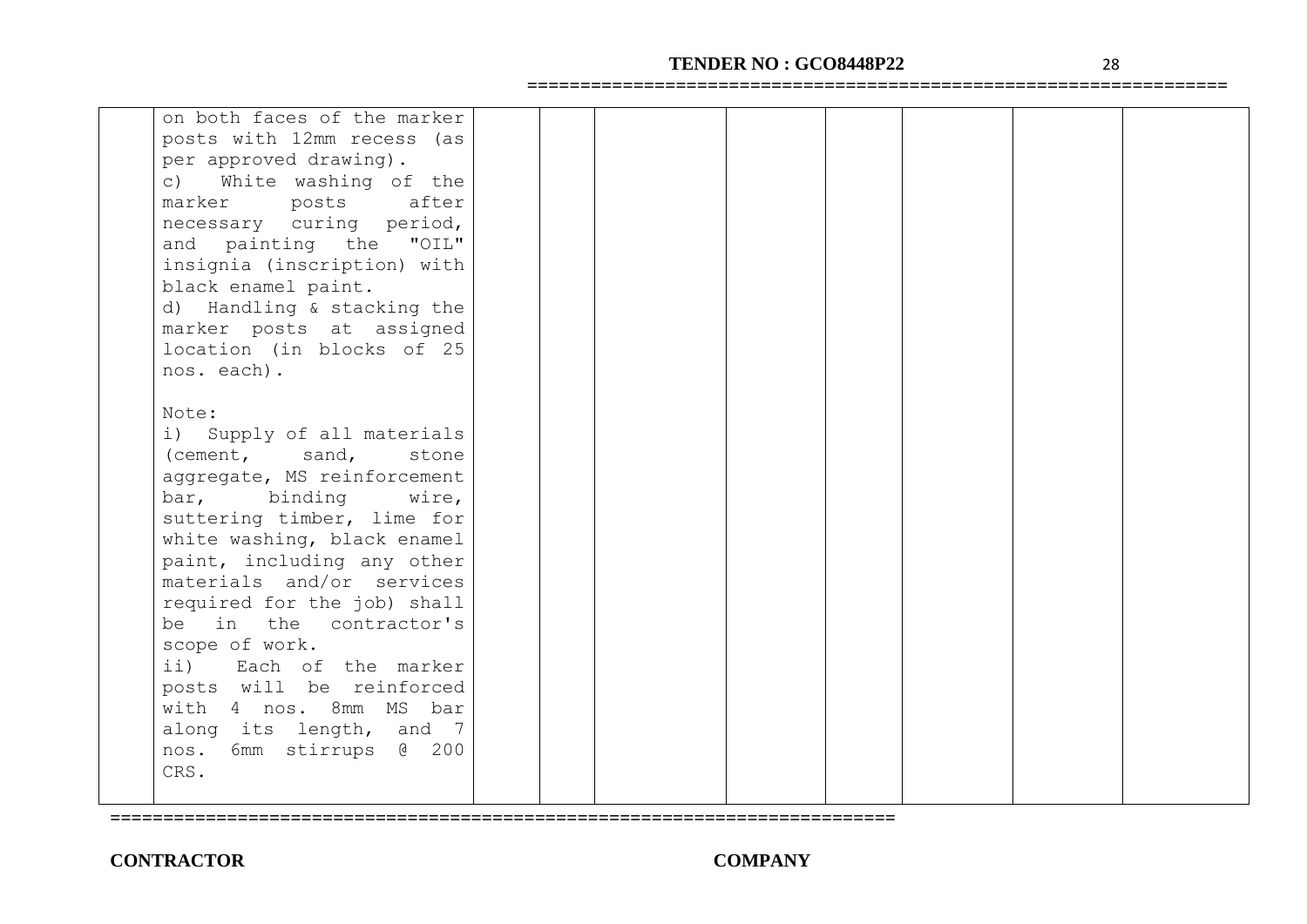# **TENDER NO : GCO8448P22** 29

**==================================================================**

| 20 | <b>Fabrication &amp; Supply of Marker</b> | 200 | <b>NO</b> |  |  |  |
|----|-------------------------------------------|-----|-----------|--|--|--|
|    | Posts :                                   |     |           |  |  |  |
|    | Casting & supply of new Boundary          |     |           |  |  |  |
|    | Marker Posts as per following             |     |           |  |  |  |
|    | specification:                            |     |           |  |  |  |
|    | Casting of rectangular shaped<br>a)       |     |           |  |  |  |
|    | reinforced cement concrete OIL marker     |     |           |  |  |  |
|    | post with chamfered edge of size 1.8m     |     |           |  |  |  |
|    | (L) X $0.23m$ (B) X $0.1m$ (H) with       |     |           |  |  |  |
|    | morter ratio of 1:2:4 using stone chips   |     |           |  |  |  |
|    | of 18mm arrgegrate (as per approved       |     |           |  |  |  |
|    | drawing).                                 |     |           |  |  |  |
|    | b) To inscribe the letters 'O' T 'L' of   |     |           |  |  |  |
|    | size 12 cms on both faces of the marker   |     |           |  |  |  |
|    | posts with 12mm recess (as per            |     |           |  |  |  |
|    | approved drawing).                        |     |           |  |  |  |
|    | c) White washing of the marker posts      |     |           |  |  |  |
|    | after necessary curing period, and        |     |           |  |  |  |
|    | painting the "OIL" insignia (inscription) |     |           |  |  |  |
|    | with black enamel paint.                  |     |           |  |  |  |
|    | Handling & stacking the marker<br>d)      |     |           |  |  |  |
|    | posts at assigned location (in blocks of  |     |           |  |  |  |
|    | 25 nos. each).                            |     |           |  |  |  |
|    |                                           |     |           |  |  |  |
|    | Note:                                     |     |           |  |  |  |
|    | Supply of all materials (cement,<br>i)    |     |           |  |  |  |
|    | <b>MS</b><br>sand,<br>stone<br>aggregate, |     |           |  |  |  |
|    | reinforcement<br>bar,<br>binding<br>wire, |     |           |  |  |  |
|    | suttering timber, lime for<br>white       |     |           |  |  |  |
|    | washing, black enamel paint, including    |     |           |  |  |  |
|    | any other materials and/or services       |     |           |  |  |  |
|    | required for the job) shall be in the     |     |           |  |  |  |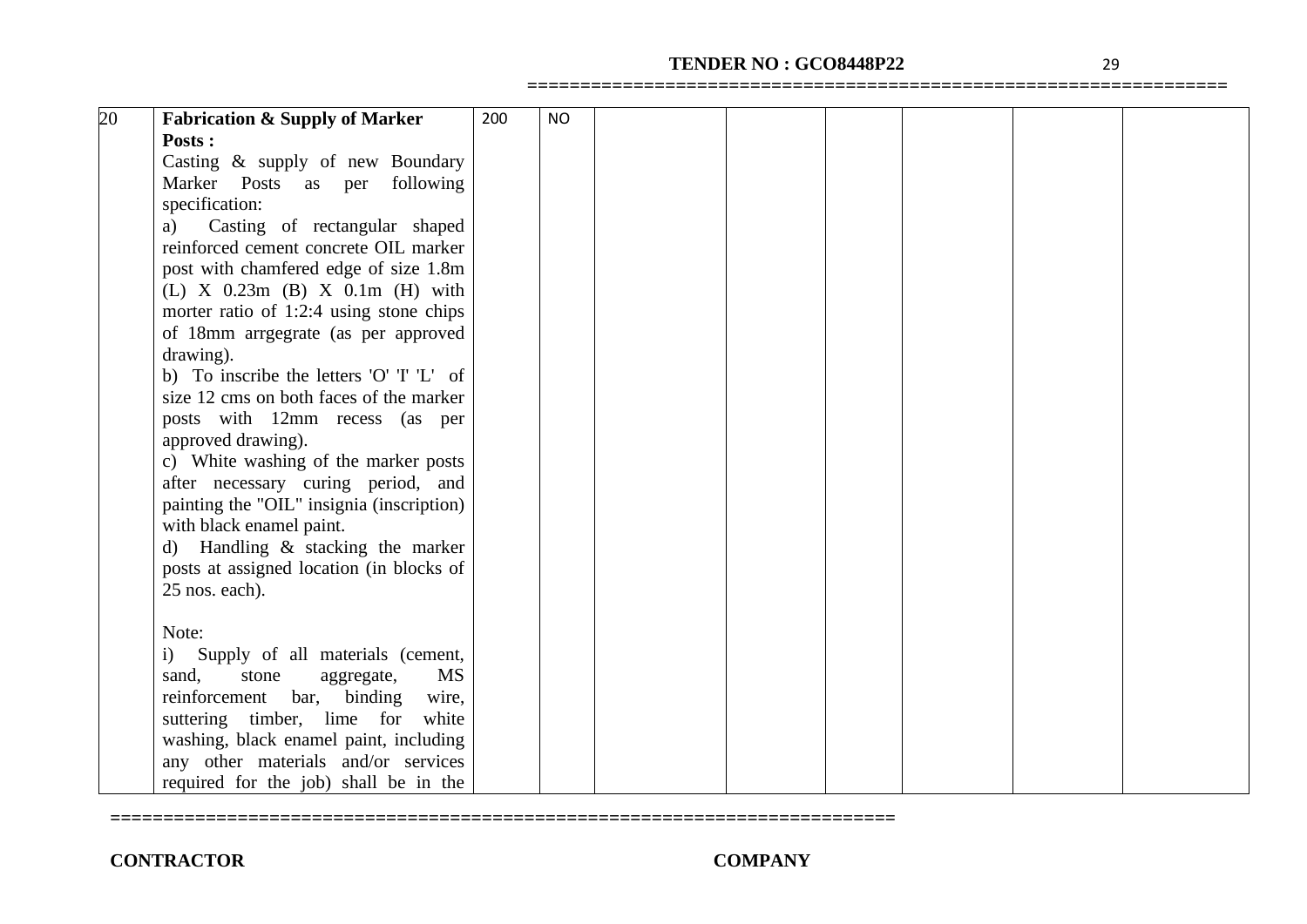# **TENDER NO : GCO8448P22** 30

**==================================================================**

| contractor's scope of work.<br>ii) Each of the marker posts will be |  |  |  |  |
|---------------------------------------------------------------------|--|--|--|--|
| reinforced with 4 nos. 8mm MS bar                                   |  |  |  |  |
| along its length, and 9 nos. 6mm<br>stirrups $@$ 200 CRS.           |  |  |  |  |
|                                                                     |  |  |  |  |

Total: \_\_\_\_\_\_\_\_\_\_\_\_\_\_\_\_\_\_\_\_\_\_\_\_\_\_\_\_\_\_\_\_\_\_\_\_\_\_\_\_\_\_\_\_\_\_\_\_\_\_\_\_\_\_\_\_\_\_\_\_\_\_\_\_\_\_\_\_\_\_\_\_\_\_\_\_\_\_\_\_\_\_\_\_\_\_\_\_\_\_\_\_\_\_\_\_\_\_\_\_\_\_\_\_\_ (In Words)

#### **Notes:**

- 1.0 The price/rate(s) quoted by the Bidders will be inclusive of all taxes **except GST** (i.e. IGST or CGST and SGST/UTGST as applicable in case of interstate supply or intra state supply respectively and Cess on GST , if applicable) on the final services. **However, GST rate (including cess) to be provided in the respective places in the Price Bid.**
- 2.0 Price Bids shall be evaluated on overall lowest cost to OIL (L-1 offer) basis i.e. considering total quoted price for all services including applicable GST(CGST & SGST/UTGST or IGST)
- 3.0 **Price Bid submitted without giving any of the details of the taxes (Including rates and amounts) will be considered as inclusive of all taxes including GST.** When a bidder mentions taxes as extra without specifying the rates & amount, the offer will be loaded with maximum value towards taxes received against the tender for comparison purposes. If the bidder emerges as lowest bidder after such loading, in the event of order on that bidder, taxes mentioned by OIL on the Purchase Order/ Contracts will be binding on the bidder.

# 4.0 . **Refer to CLAUSE NO. 31 of GCC (General Conditions of Contract) for detail of GST**

**==========================================================================**

- 5.0 The rates shall be quoted per unit as specified in the "PRICE BIDDING FORMAT" attached under "Notes and Attachments" tab.
- 6.0 Bidders are also requested to refer the Taxes and Duties clause during GST regime attached vide **Annexure-I** for compliance

\_\_\_\_\_\_\_\_\_\_ \*\*\*\*\*\*\*\*\*\*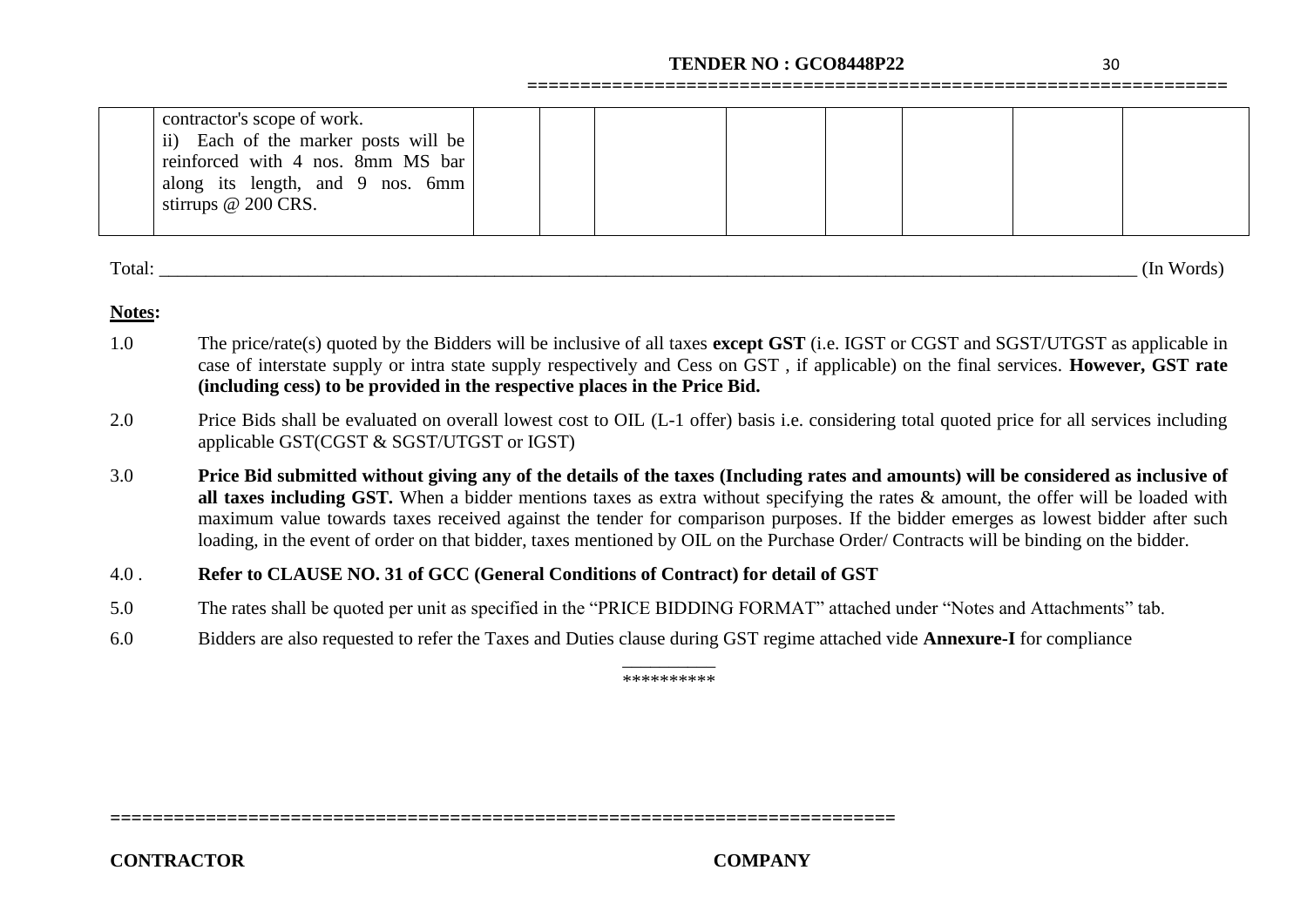#### **Annexure –I**

# **TAXES AND DUTIES CLAUSE - FOR VENDOR/SUPPLIER/CONTRACTOR (For Supplies/ Services during GST Regime i.e., New Tender)**

#### **INDIRECT TAXES/ GST**

- 1. For the purposes of levy and imposition of GST, the expressions shall have the following meanings:
	- (a) GST means any tax imposed on the supply of goods and/or services under GST Law.
	- (b) Cess means any applicable cess, existing or future on the supply of Goods and Services as per Goods and Services Tax (Compensation to States) Act, 2017.
	- (c) GST Law means IGST Act 2017, CGST Act 2017, UTGST Act, 2017 and SGST Act, 2017and all related ancillary Rules and Notifications issued in this regard from time to time.
- 2. **The rates quoted by the bidders shall be inclusive of all taxes, duties and levies.** However, bidders are required to provide separately the rate and amount of all types of taxes, duties and levies. In case, the quoted information related to various taxes, duties & levies subsequently proves wrong, incorrect or misleading, OIL will have no liability to reimburse the difference in the duty/ tax, if the finally assessed amount is on the higher side and OIL will have to right to recover the difference in case the rate of duty/ taxes finally assessed is on the lower side. Further, for the purpose of this contract, it is agreed between the parties that if Goods and Services Tax introduced during the tenure of this contract/agreement then the bidders have to clearly show the amount of GST separately in the Tax Invoices. Further, it is the responsibility of the bidders to make all possible efforts to make their accounting / IT system GST compliant in order to ensure availability of Input Tax Credit (ITC) to Oil India Ltd.
- 3. **Offers without giving any of the details of the taxes (Including rates and amounts) as specified above will be considered as inclusive of all taxes including GST.** When a bidder mentions taxes as extra without specifying the rates &amount, the offer will be loaded with maximum value towards taxes received against the tender for comparison purposes. If the bidder emerges as lowest bidder after such loading, in the event of order on that bidder, taxes mentioned by OIL on the Purchase Order/ Contracts will be binding on the bidder.
- **4. Bidders are required to pass on the benefit arising out of introduction of GST, including seamless flow of Input Tax Credit, reduction in Tax Rate on inputs as well as final goods by way of reduction of price as contemplated in the provision relating to Anti-Profiteering Measure vide Section 171 of the CGST Act, 2017. Accordingly, for supplies made under GST, the bidders should confirm that benefit of lower costs has been passed on to OIL by way of lower prices/taxes and also provide details of the same as applicable. OIL reserves the right to examine such details about costs of inputs/input services of the bidders to ensure that the intended benefits of GST have been passed on to OIL.**
- 5. Oil India Ltd. shall declare the value of free issue of materials and services, if any, involved in the execution of the contract. The Contractor should consider the same while working out the GST liability, if any. Further in cases where GST is leviable on any facilities provided by OIL and used by bidders and the consideration for which is recovered by OIL in the form of reduction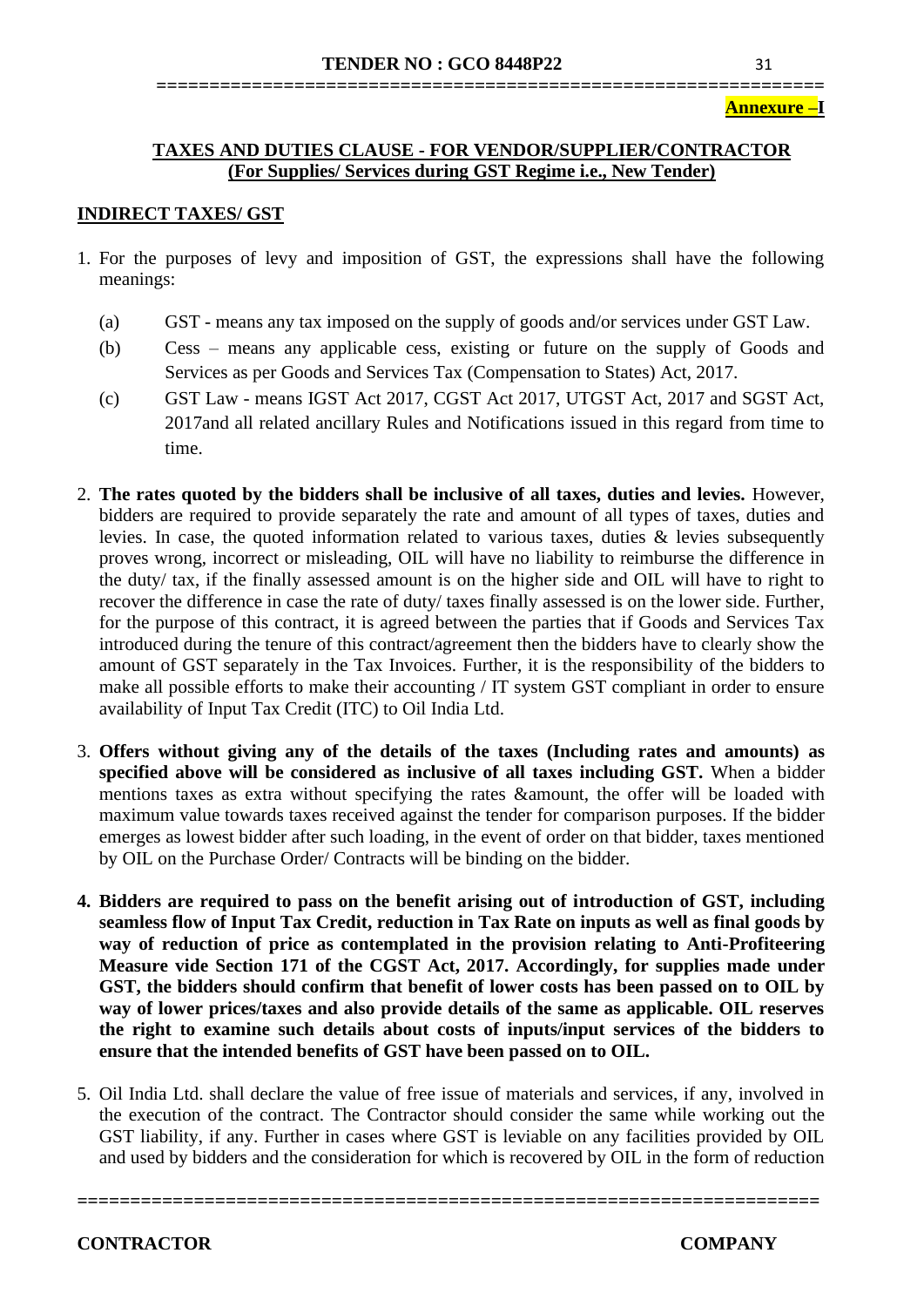**===============================================================** in the invoice raised by bidders then OIL will raise GST invoices on such transactions and the same will be reimbursed by bidders.

# **6. When Input tax credit is available for Set Off as per the end use certification given by User Department at the time of raising Purchase Requisition (P.R.)**

Evaluation of L-1 prices shall be done based on Quoted price after deduction of Input Tax Credit (ITC) of GST, if available to OIL.OIL shall evaluate the offers on the basis of the quoted rates only and any claim subsequently by the bidders for additional payment/liability shall not be admitted and has to be borne by the bidders

# **When Input tax credit is NOT available for Set Off**

Evaluation of L-1 prices shall be done based on Quoted price only.OIL shall evaluate the offers on the basis of the quoted rates only and any claim subsequently by the bidders for additional payment/liability shall not be admitted and has to be borne by the bidders

- 7. In a situation where Purchase Orders (POs)/ Contracts have been placed prior to GST Regime and supplies are effected during GST Regime, it is made clear that any statutory variation (increase/decrease) due to introduction of GST, as the case may be, but within the contractual delivery/completion period will be to the account of OIL subject to documentary evidence. However, any increase in statutory levy after the expiry of the scheduled date of delivery shall be to the supplier's account.
- 8. Bidders agree to do all things not limited to providing GST compliant Tax Invoices or other documentation as per GST law relating to the supply of goods and/or services covered in the instant contract like raising of and /or acceptance or rejection of credit notes / debit notes as the case may be, payment of taxes, timely filing of valid statutory Returns for the tax period on the **Goods and Service Tax Network (GSTN),** submission of general information as and when called for by OIL in the customized format shared by OIL in order to enable OIL to update its database etc. that may be necessary to match the invoices on GSTN common portal and enable OIL to claim input tax credit in relation to any GST payable under this Contract or in respect of any supply under this Contract.
- **9. In case Input Tax Credit of GST is denied or demand is recovered from OIL by the Central / State Authorities on account of any non-compliance by bidders, including nonpayment of GST charged and recovered, the Vendor/Supplier/Contractor shall indemnify OIL in respect of all claims of tax, penalty and/or interest, loss, damages, costs, expenses and liability that may arise due to such non-compliance. OIL, at its discretion, may also withhold/recover such disputed amount from the pending payments of the bidders.**

**======================================================================** 

10.GST liability, if any on account of supply of free samples against any tender shall be to bidder's account.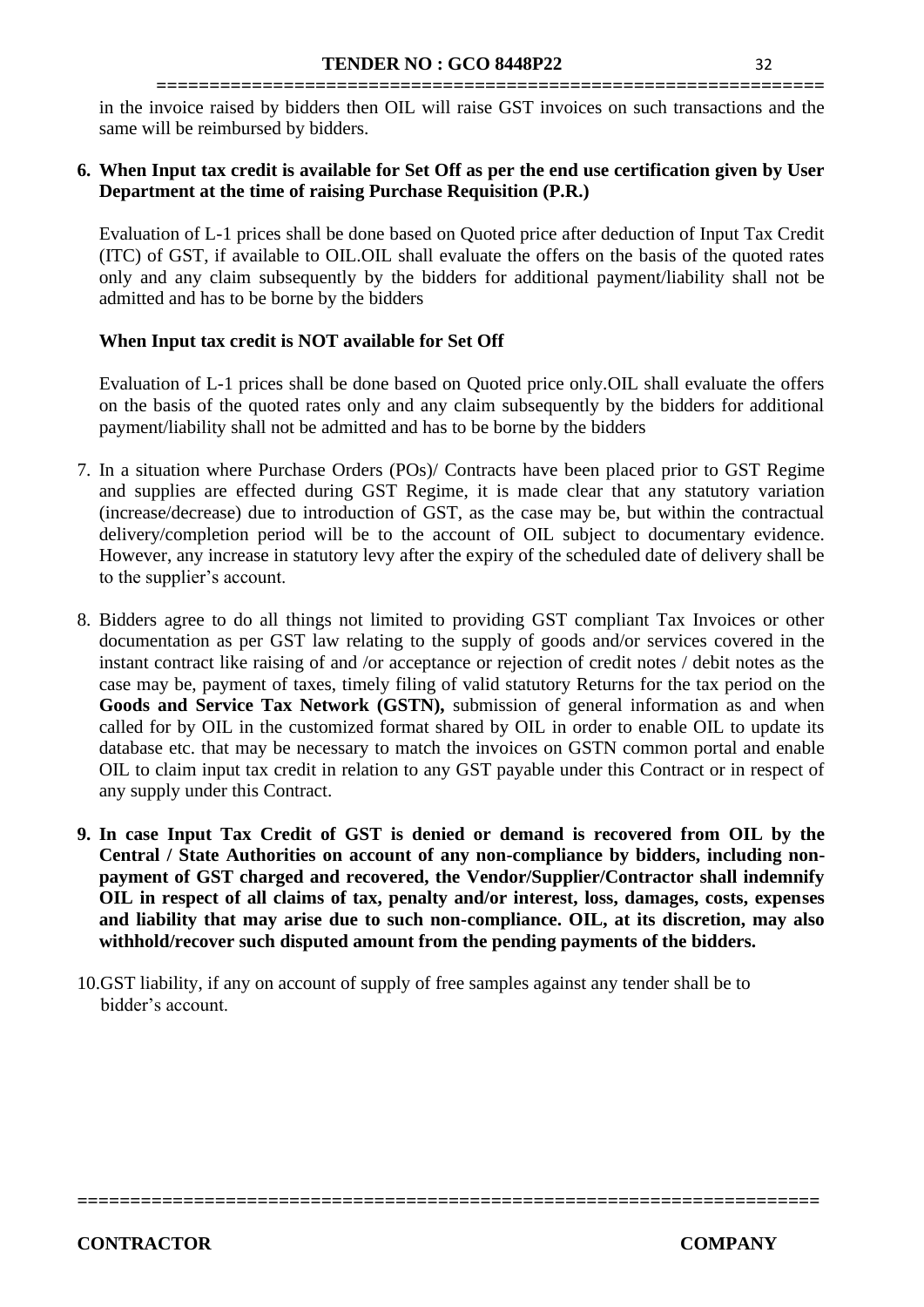# **===============================================================** OIL INDIA LIMITED (A Govt. of India Enterprise) Udyan Vihar, Narengi, Guwahati, Assam **WORKS CONTRACT**

#### **Tender No. GCO 8448P22**

# **SPECIAL TERMS AND CONDITIONS**

THE CONTRACTOR IS REQUIRED TO CARRY OUT ANY WORK OF THE CONTRACT AS PER ADVICE/ORDER OF THE BASE ENGINEER IN-CHARGE.

1) The job shall be carried out inside the industrial area of Pump Station 3-Jorhat at a designated place under the supervision of a PLM-section competent person.

2) The completed Boundary Marker Posts should be stacked in blocks of 25 no. at the designated place inside the industrial area only.

3) The area must be cleared of all debris and used items after finish of completed job.

4) To ensure quality of the job, the empty bags of the cements supplied by the contractor for the job shall be reconciled by physical verification of the same or through records of gate pass entries.

5) For every 100 nos. of the marker posts, 1 marker post will be randomly selected which will be subjected to destructive testing to ascertain the reinforcement quality & quantity, casting integrity.

6) All consumables, tools and tackles are under contractor's scope of work.

7) Labour payment to be done as per minimum rates of wages applicable from time to time.

8) OIL reserves the right to inspect, check & measure the materials supplied for the job.

9) The contractor shall ensure that all the personnel engaged by the contractor shall use PPE while on-the-job.

#### **RATES QUOTED BY THE BIDDERS**: -

Rates quoted by the Bidders should be exclusive of GST and all other levies, taxes as applicable during the contract period. Rates once quoted by the bidders shall remain fixed during the Contract period and will not be changed. Company in any case will be responsible for any additional costs or price escalation during the contract period and all extra costs in such cases will be borne by the Contractors.

\* SPECIAL CONDITIONS FOR THE CONTRACTOR:-

THE CONTRACTOR SHALL TAKE ALL MEASURES NECESSARY TO PROTECT ALL PERSONAL WORK AND FACILITIES AND SHALL OBSERVE SAFETY RULES AND REGULATIONS OF THE COMPANY.

> \_\_\_\_\_\_\_\_\_\_ \*\*\*\*\*\*\*\*\*\*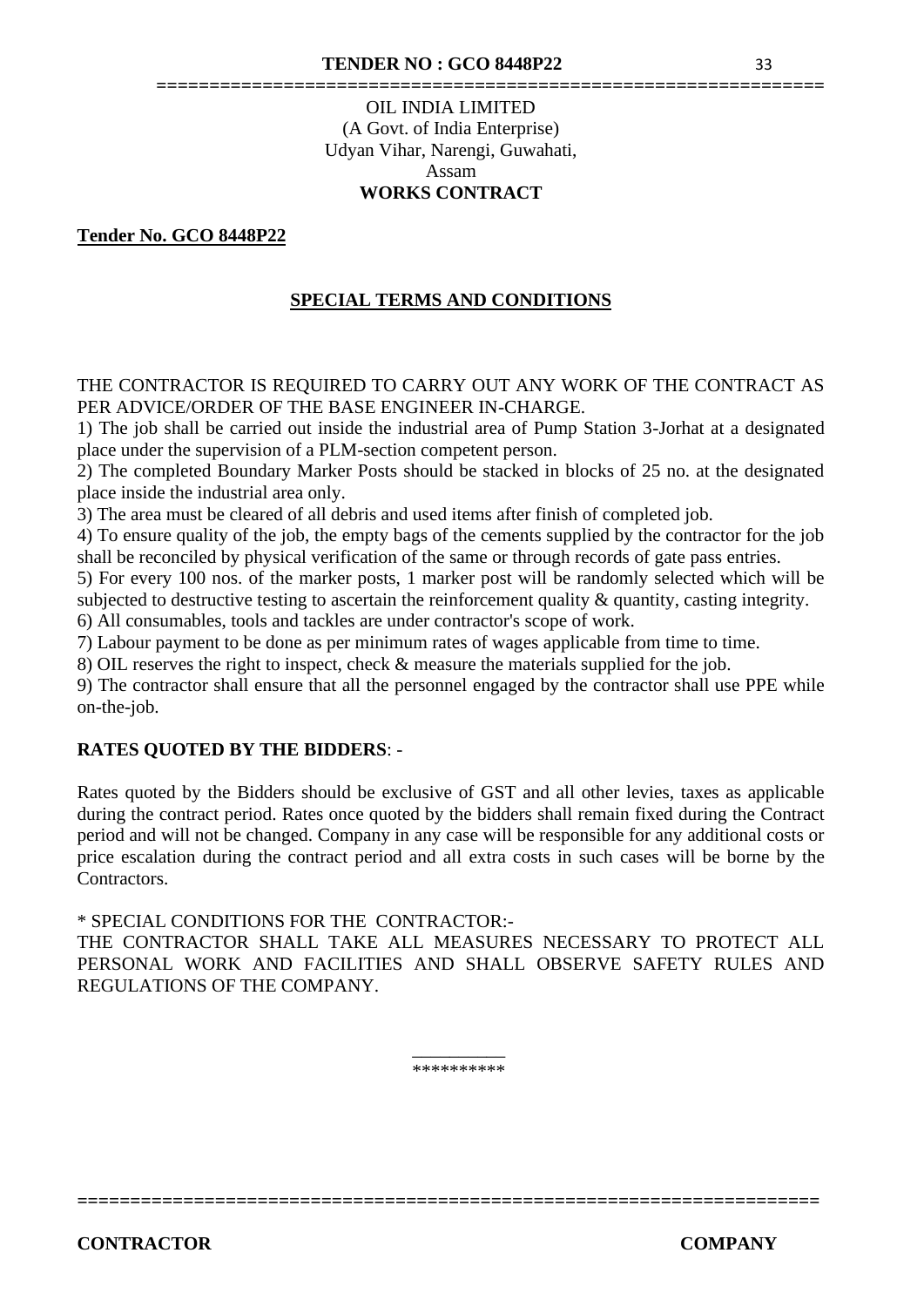**===============================================================**

OIL INDIA LIMITED (A Govt. of India Enterprise) Udyan Vihar, Narengi, Guwahati, Assam

# **WORKS CONTRACT**

Schedule of company's Plants, Materials and Equipment's (SCPME)

**Tender No. GCO8448P22** 

**NIL**

\_\_\_\_\_\_\_\_\_\_\_\_\_\_\_\_\_\_\_\_\_\_\_\_\_\_\_\_\_\_\_\_\_\_\_\_\_\_\_\_\_\_\_\_\_\_\_\_\_\_\_\_\_\_\_\_\_\_\_\_\_\_\_\_\_\_\_\_\_\_\_\_\_\_\_\_\_\_\_\_

 $\overline{\phantom{a}}$ \*\*\*\*\*\*\*\*\*\*

**======================================================================**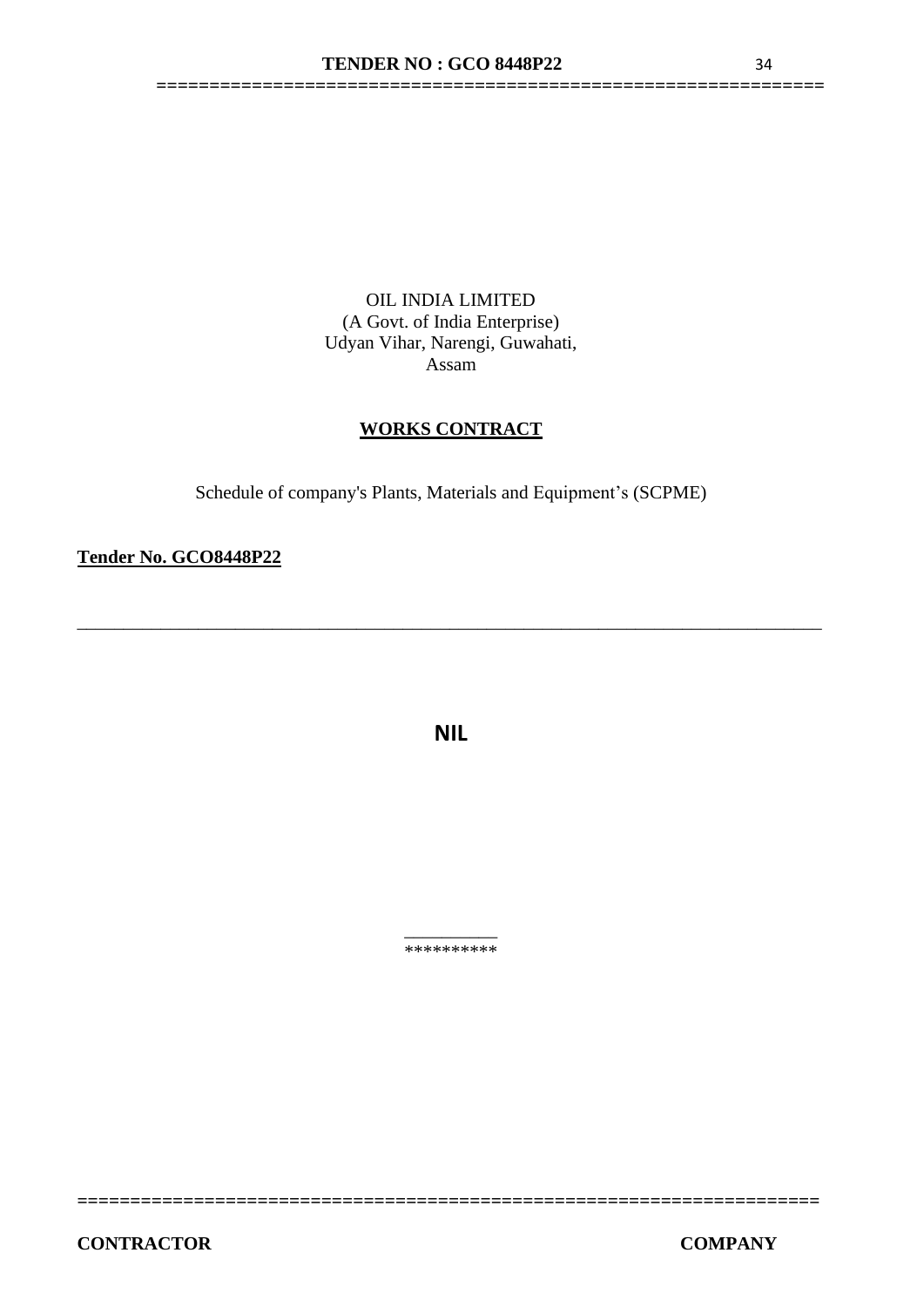**===============================================================**

To

 GENERAL MANAGER (CONTRACTS), PHQ Oil India Limited GUWAHTI, PHQ

#### **SUB: SAFETY MEASURES**

# **Tender No. GCO8448P22**

#### **Description of work/service**:

**Fabrication and supply of 400 nos. R.C.C Boundary Marker Post of size: 1.220m x 0.23m x 0.1m and 200 nos. R.C.C Boundary Marker Post of size: 1.80m x 0.23m x 0.1m at PLM/PS 3 Base-Jorhat.**

Sir,

We hereby confirm that we have fully understood the safety measures to be adopted during execution of the above contract and that the same have been explained to us by the concerned authorities. We also give the following assurances.

- a) Only experienced and competent persons shall be engaged by us for carrying out work under the said contract.
- b) The names of the authorised persons who would be supervising the jobs on day to day basis from our end are the following
	- $i)$  $\rm ii)$  $\overline{\text{iii}}$

The above personnel are fully familiar with the nature of jobs assigned and safety precautions required.

c) Due notice would be given for any change of personnel under item(b) above.

d) We hereby accept the responsibility for the safety of all the personnel engaged by us and for the safety of the Company's personnel and property involved during the course of our working under this contract. We would ensure that all the provisions under the Factory Act & Rules and other safety rules related to execution of our work would be strictly followed by our personnel. Any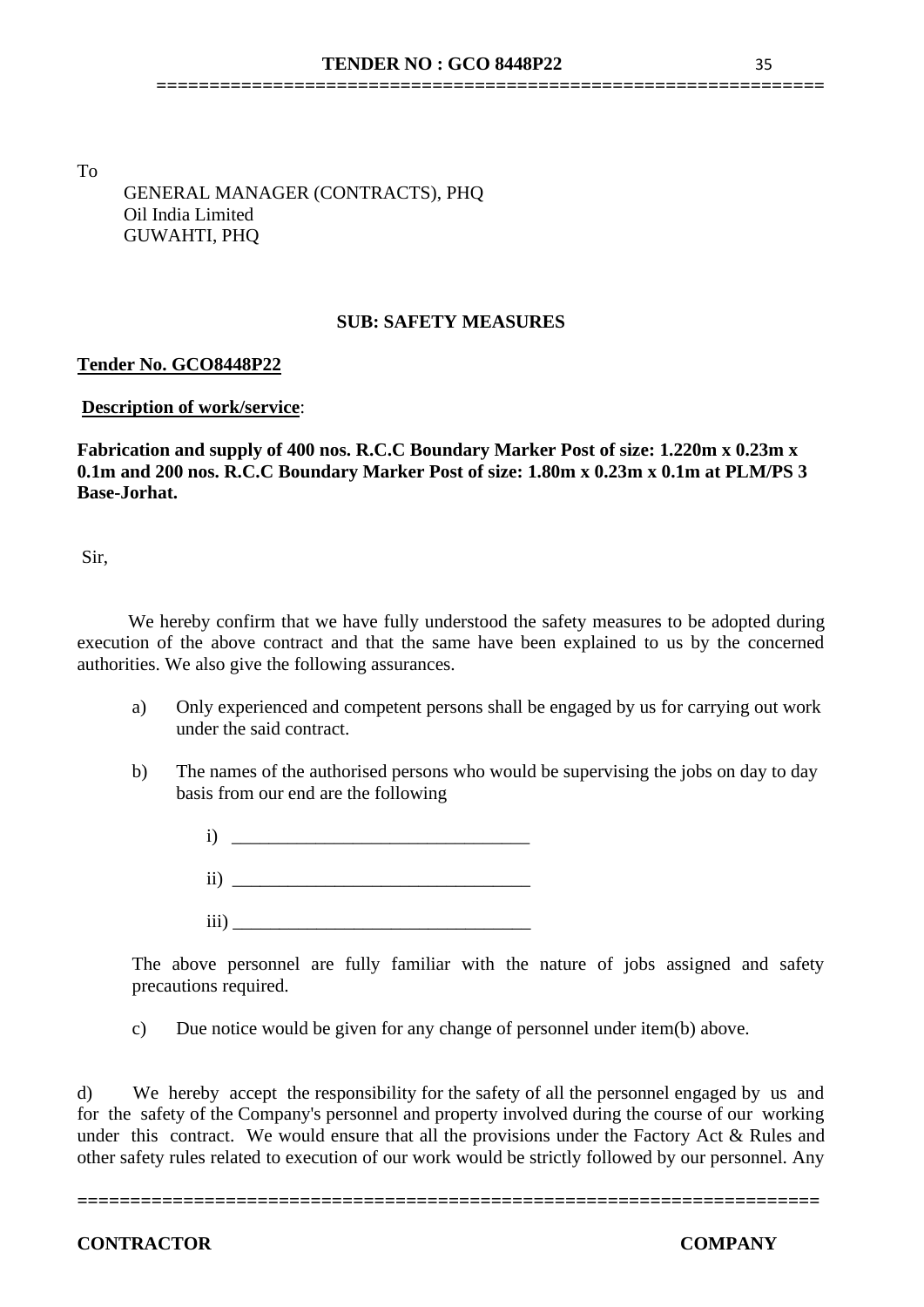**===============================================================** violation pointed out by the Company's Engineers would be rectified forthwith or the work suspended till such time the rectification is completed by us and all expenditure towards this would be on our account.

- e) We confirm that all persons engaged by us would be provided with the necessary Safety Gears at our cost.
- f) All losses caused due to inadequate safety measures or lack of supervision on our part would be fully compensated by us and the Company will not be responsible for any lapses on our part in this regard.

(Seal) Yours Faithfully

Date  $M/s$ 

CONTRACTOR FOR & ON BEHALF OF

\_\_\_\_\_\_\_\_\_\_ \*\*\*\*\*\*\*\*\*\*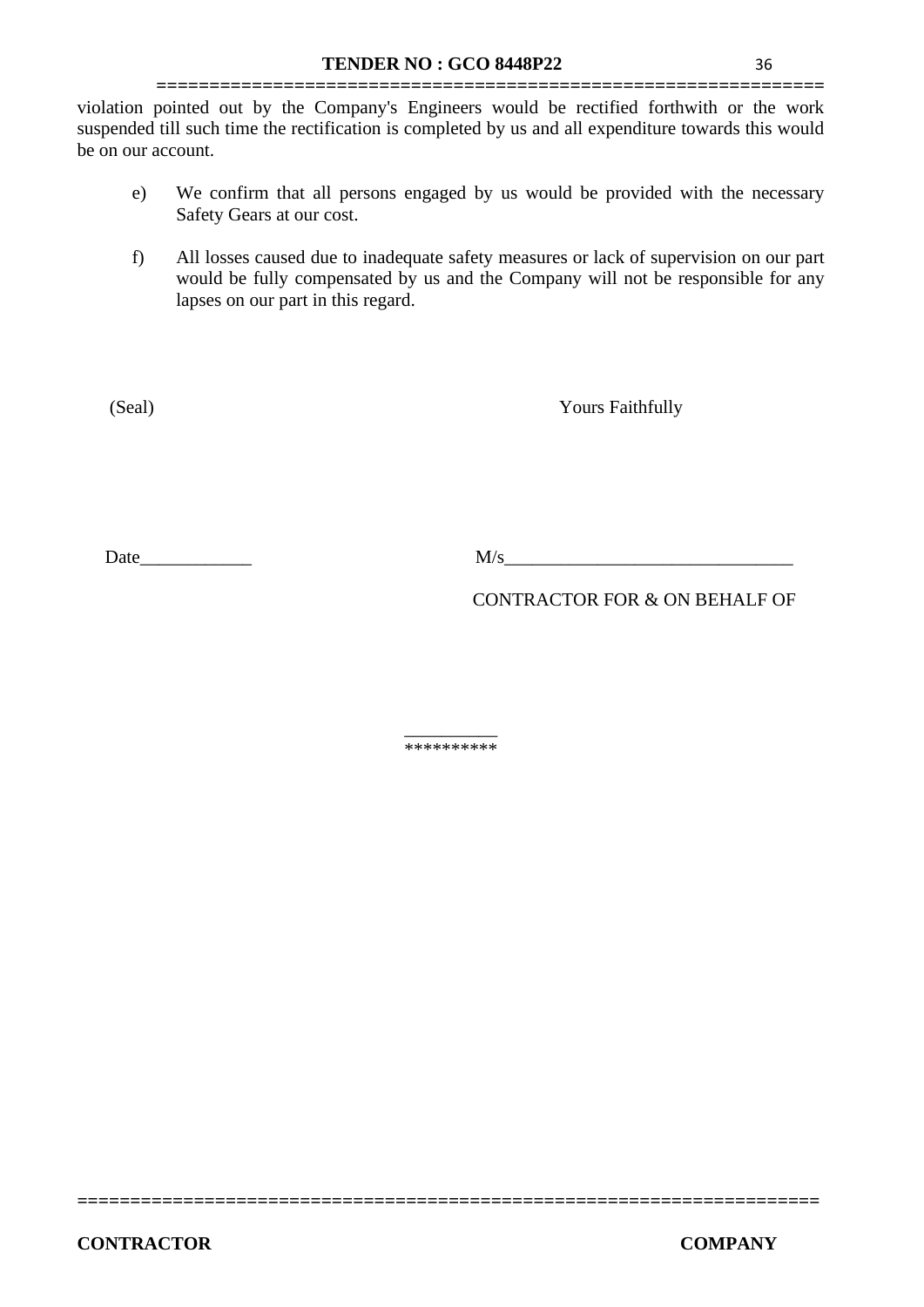# **===============================================================**

#### **ANNEXURE-A**

#### *BANK GUARANTEE FORMAT FOR EARNEST MONEY DEPOSIT (EMD)*

To:

# M/s. OIL INDIA LIMITED, ( **GENERAL MANAGER -CONTRACTS**) Oil India Ltd. Pipeline Headquarter Narangi, Guwahati-781171

| WHEREAS                                                  |  | (Name and address of Bidder) (hereinafter called                   |            |
|----------------------------------------------------------|--|--------------------------------------------------------------------|------------|
| "Bidder") desires to participate against your Tender No. |  |                                                                    | to execute |
|                                                          |  | (Brief Description of the Work) (hereinafter called "the Tender"). |            |

AND WHEREAS it has been stipulated by you in the said Tender that the Bidder shall furnish you with a Bank Guarantee as security for compliance with bidder's obligations in accordance with the terms and conditions of the Tender.

AND WHEREAS we have agreed to give the Bidder such a Bank Guarantee; NOW THEREFORE we hereby affirm that we are Guarantors on behalf of the Bidder, up to a total of (Amount of Guarantee in figures) \_\_\_\_\_\_\_\_\_\_\_\_ (in words \_\_\_\_\_\_\_\_\_\_\_\_\_\_\_\_\_\_), such amount being payable in the types and proportions of currencies as desired by you and we undertake to pay you, upon your first written demand and without cavil or argument, any sum or sums within the limits of guarantee sum as aforesaid without your needing to prove or to show grounds or reasons for your demand for the sum specified therein. We hereby waive the necessity of your demanding the said debt from the Bidder before presenting us with the demand.

We further agree that no change or addition to or other modification of the terms of the Tender or the work to be performed there under or of any of the terms of the Tender which may be additionally made by you shall in any way cease us from any liability under this guarantee, and we hereby waive notice of such change, addition or modification.

This guarantee is valid until the date \_\_\_\_\_\_\_\_\_ (**calculated at 1 month after Bid Validity date**).

| Name of Bank |  | <u> 1980 - Jan Samuel Barbara, margaret e</u> |  |
|--------------|--|-----------------------------------------------|--|
| Address      |  |                                               |  |
| Witness      |  |                                               |  |
| Address      |  |                                               |  |
| Date         |  |                                               |  |
| Place        |  |                                               |  |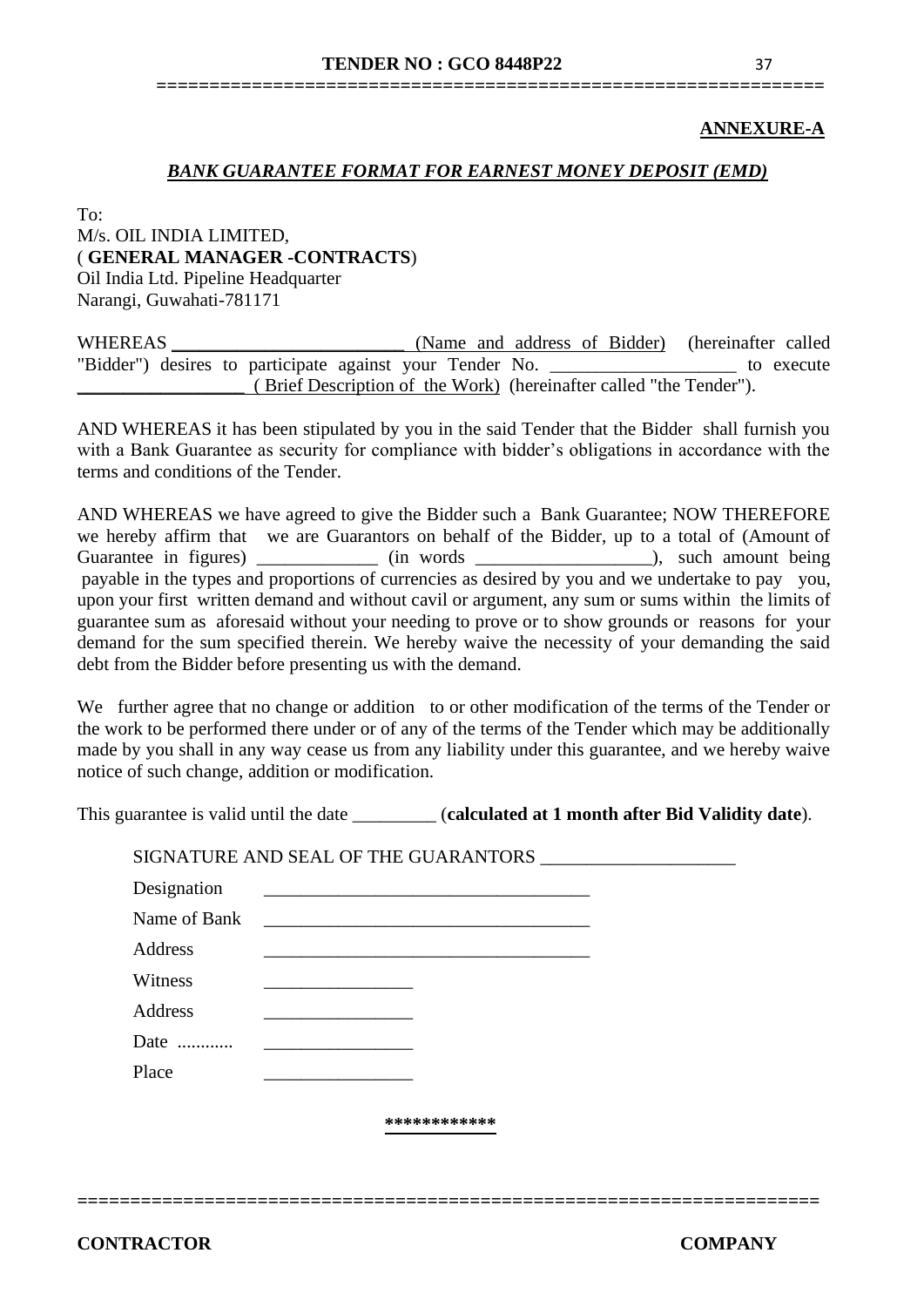#### **STANDARD FORMAT OF PERFORMANCE SECURITY (BANK GUARANTEE)**

#### **(TO BE FURNISHED BY THE CONTRACTOR IN CASE OF SUBMITTING PERFORMANCE SECURITY IN THE FORM OF BANK GUARANTEE AFTER ISSUE OF LOA)**

# To, **OIL INDIA LIMITED GUWAHATI, KAMRUP ASSAM**

#### **ON NON – JUDICIAL STAMP PAPER OF ADEQUATE VALUE**

#### **AS PER STAMP DUTY ACT**

This deed of guarantee made between ………………………………………………… (**Full address of the issuing Bank**) …………………………………………… having the head office at ………………. (hereinafter called the "Bank", which expression, unless repugnant to the context or contrary) to the ONE PART and Oil India Limited, a Company incorporated in India, having its Registered Office at Duliajan 786602, Assam (hereinafter called "**OIL**", which expression shall include its successors and assignees) of the OTHER PART.

Whereas OIL has placed a contract vide Contract No./**Agreement No**. ………….. (hereinafter referred to as the said "Agreement") for …………. (brief description of the nature of the contract) …….…….. for the period from ……………. to ……………….. with M/s. ……………….(**Contractor**) …………………………. (Full address of the contractor) …………………………………………………………… having its Regional Headquarters at ………………………….(hereinafter called the "said Contractor").

And whereas it is one of the terms of the said Contract/Agreement that the said Contractor shall furnish to OIL a guarantee to the extent of **Rs**. ………… (Rupees ……………………) towards the security deposit / mobilization advance/ release of retention money/performance security from a Bank. Whereas the Bank has, at the request of the Contractor, agreed to give in favour of OIL a guarantee in the manner hereinafter appearing which OIL has agreed to accept.

- 1. We, the Bank, do hereby undertake to pay to OIL an amount not exceeding **Rs**………………. (Rupees ………………………….) against any loss or damage caused to or suffered or would be caused to or suffered by OIL by reason of any breach by the said Contractor of any of the terms and conditions contained in the said Agreement.
- 2. We, the Bank, do hereby undertake to pay the amounts due and payable under this guarantee without any demur merely on receipt of a written demand from OIL stating that the amount claimed is due by way of loss or damage caused to or would be caused to or suffered by OIL by reason of any breach by the said Agreement or by reason of the Contractor's failure to perform, the said Agreement provided such demand in writing is received by the Bank on or before ……………. Any such demand made on the Bank shall be conclusive as regards the amount due and payable by the Bank under this guarantee, subject however, our liability under this guarantee shall be restricted to an amount not exceeding Rs. ………………..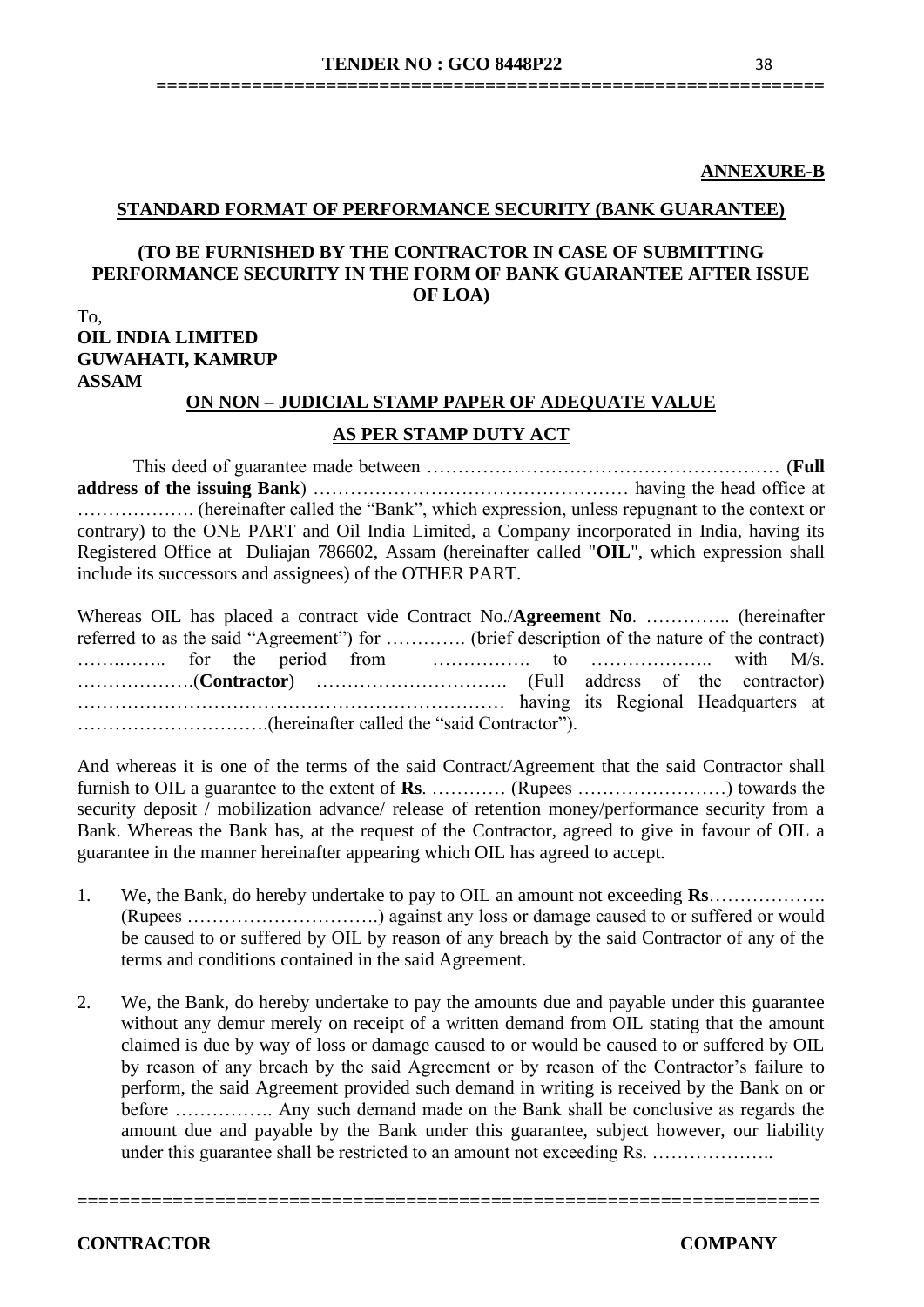**===============================================================**

#### **Contd…..P/2**

#### **ANNEXURE-B**

#### **Page No.2**

- 3. We, the Bank, further agree that the guarantee herein contained shall remain in full force and effect during the period that would be taken for the performance of the said Agreement and that it shall continue to be enforceable till all the dues of OIL under or by virtue of the said Agreement have been fully paid and its claims satisfied or discharged or till OIL certifies that the terms and conditions of the said Agreement have been fully and properly carried out by the said Contractor and accordingly discharges the guarantee or till……………... whichever is earlier. Unless a demand or claim under this guarantee is made on and received by us in writing on or before ………….. we shall be discharged from all liabilities under this guarantee thereafter.
- 4. We, the Bank, further agree with OIL that OIL shall have the fullest liberty without our consent and without affecting in any manner our obligations hereunder to vary any of the terms and conditions of the said Agreement or to extend time of performance by the said Contractor from time to time or to postpone for any time or from time to time any of the powers exercisable by OIL against the said Contractor and to forbear or to enforce any of the terms and conditions relating to the said Agreement and we shall not be relieved from our liability during the currency of this guarantee by reason of any such variation or extension being granted to the said Contractor or for any forbearance, act on omission on the part of OIL or for any indulgence shown by OIL to the said Contractor or by any such matter or thing whatsoever which under the law relating to sureties would but for this provision have the effect of so relieving us.
- 5. We, the Bank, undertake not to revoke this guarantee during the currency of this guarantee except with the previous consent of OIL in writing.
- 6. This guarantee shall not in any way be affected by the change in the constitution of the contractor or us nor shall be affected by the change in the constitution, amalgamation, absorption or reconstruction of the contractee company or otherwise but shall ensure for and be available to and enforceable by the absorbing, amalgamated or reconstructed company of the contractee.
- 7. Notwithstanding anything contained in the foregoing our liability under this guarantee is restricted to Rs. ………….….. (Rupees ……………………………..) our guarantee shall remain in force until………….… Unless a claim in writing is received in this office before the close of business on …….……. all your rights under this guarantee shall be forfeited and we shall be released and discharged from all liabilities thereunder.

| Dated<br>20 | this | dav<br>ΟÌ                                 |  |  |  |  |
|-------------|------|-------------------------------------------|--|--|--|--|
|             |      |                                           |  |  |  |  |
|             |      | <b>AUTHORIZED SIGNATORY WITH SEAL AND</b> |  |  |  |  |
|             |      | <b>AUTHORIZATION NUMBER</b>               |  |  |  |  |

\_\_\_\_\_\_\_\_\_\_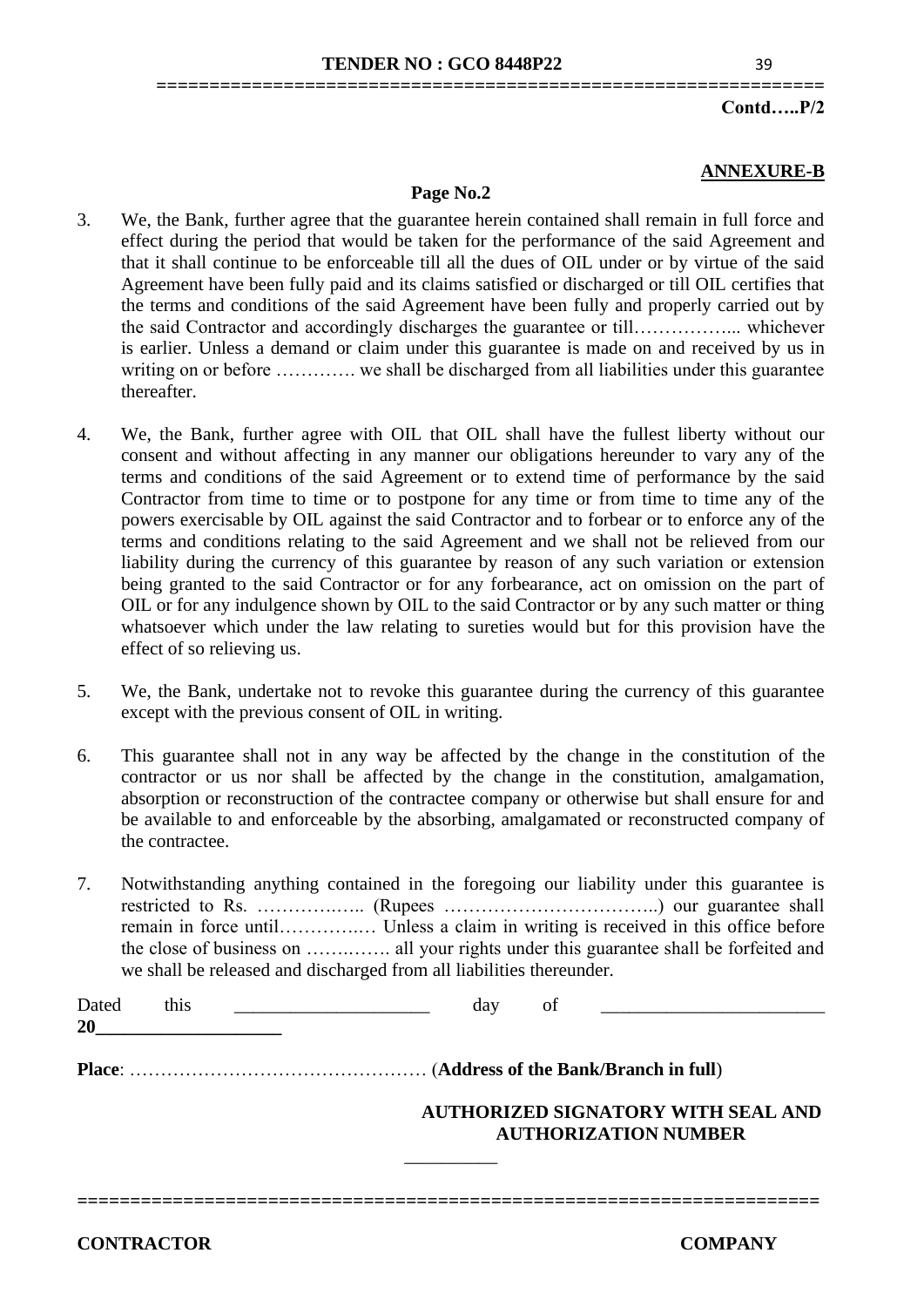\*\*\*\*\*\*\*\*\*\*

# **ANNEXURE - C**

# **FORMAT FOR UNDERTAKING**(HARD COPY TO BE SUBMITTED ALONG WITH BID SECURITY)

**===============================================================**

# **Tender No. GCO8448P22**

# (On Non-Judicial Stamp Paper of Rs. 100/-) TO BE NOTARISED

To GENERAL MANAGER (CONTRACTS) OIL INDIA LIMITED PO: UDYANVIHAR – 781 171 GUWAHATI, ASSAM, INDIA

Dear Sirs,

#### UNDERTAKING/DECLARATION BY THE BIDDER IN RESPECT OF

#### **Tender No. GCO8448P22**

This is in connection with the Bid submitted by me/us, ………….... (Name of Bidder), against **Tender No. GCO8448P22** "**Fabrication and supply of 400 nos. R.C.C Boundary Marker Post of size: 1.220m x 0.23m x 0.1m and 200 nos. R.C.C Boundary Marker Post of size: 1.80m x 0.23m x 0.1m at PLM/PS 3 Base-Jorhat."**

I/We, the afore mentioned Bidder against the subject tender, hereby declare that my/our quoted rates include the following -

- (a) Labour wages as per Minimum Wages Act and notifications issued by the Central Govt. from time to time, including P.F, insurance and Bonus.
- (b) Material and Equipment (if any) cost.
- (c) PPE cost.
- (d) IME (Initial Medical Examination) cost.
- (e) Other charges / cost including overheads, profit, insurance and handling charge.

I/We, the afore mentioned Bidder against the subject tender take note that minimum wages may increase from time to time as notified by statutory authority and Central Govt. and undertake that I/We shall not make Company (i.e. OIL) liable to reimburse me/us for such statutory increase in wage rates of the labours/workers engaged by me/us during the entire period of the contract, including extension if any. Currently, such increase in the wage rates is twice in a year. I/We have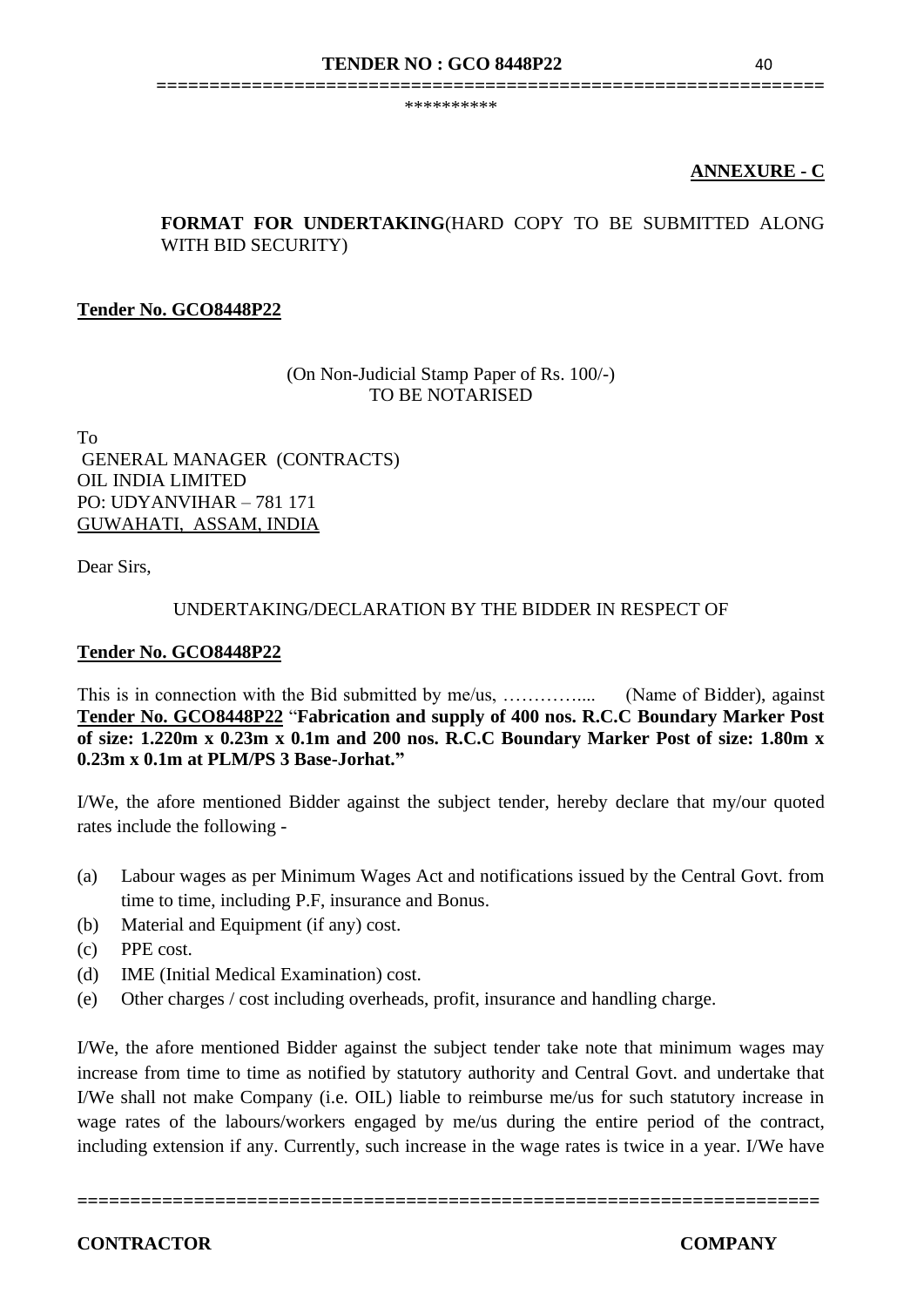**===============================================================** bid after considering this increase in wage rates for the entire period of Contract including extension provision.

I/We, the afore mentioned Bidder against the subject tender, further undertake that I/We will pay my/our workers the existing Daily wages as notified under the Minimum Wages Act from time to time by the Central Govt. and such statutory or any other increase in the wages rates including consequent increase in statutory contributions like provident fund etc. of contract labours engaged by me/us shall be borne solely by me/us during the entire period of the contract, including extension if any, without any cost implication whatsoever upon the Company.

I/We further agree and undertake that in case of any violation of the above undertaking, Oil India Limited (OIL) shall be at liberty to take appropriate action against me/us in terms of the Tender/Contract including but not limited to termination of contract and debarment from future business with OIL. I shall duly comply with all the statutory obligations, more particularly under applicable labour laws. I further agree and undertake that in case of any dispute or claims arise out of my non-compliance of statutory obligations under the Contract, by the Labourers engaged by me or by any statutory authorities, I shall only be responsible for the same and hold the Company harmless against such dispute or claims. I further authorize the Company, in the event of my default or non-compliance of any statutory obligations, to deduct/recover and adjust such amount or claim against my Bills due under the Contract or against any other existing or future Contracts with the Company including performance security.

I/We declare that the information given above is true and any misstatement, misrepresentation, or suppression of facts in connection with the above undertaking may entail rejection of the bid and cancellation of contract, if awarded.

**======================================================================** 

Yours faithfully,

Authorized Signatory with Seal

\_\_\_\_\_\_\_\_\_\_\_\_\_\_\_\_\_\_\_\_\_\_\_\_\_\_\_\_\_\_\_\_\_\_\_\_\_\_\_\_\_\_\_\_\_\_\_

(Bidder)

Place :

Date :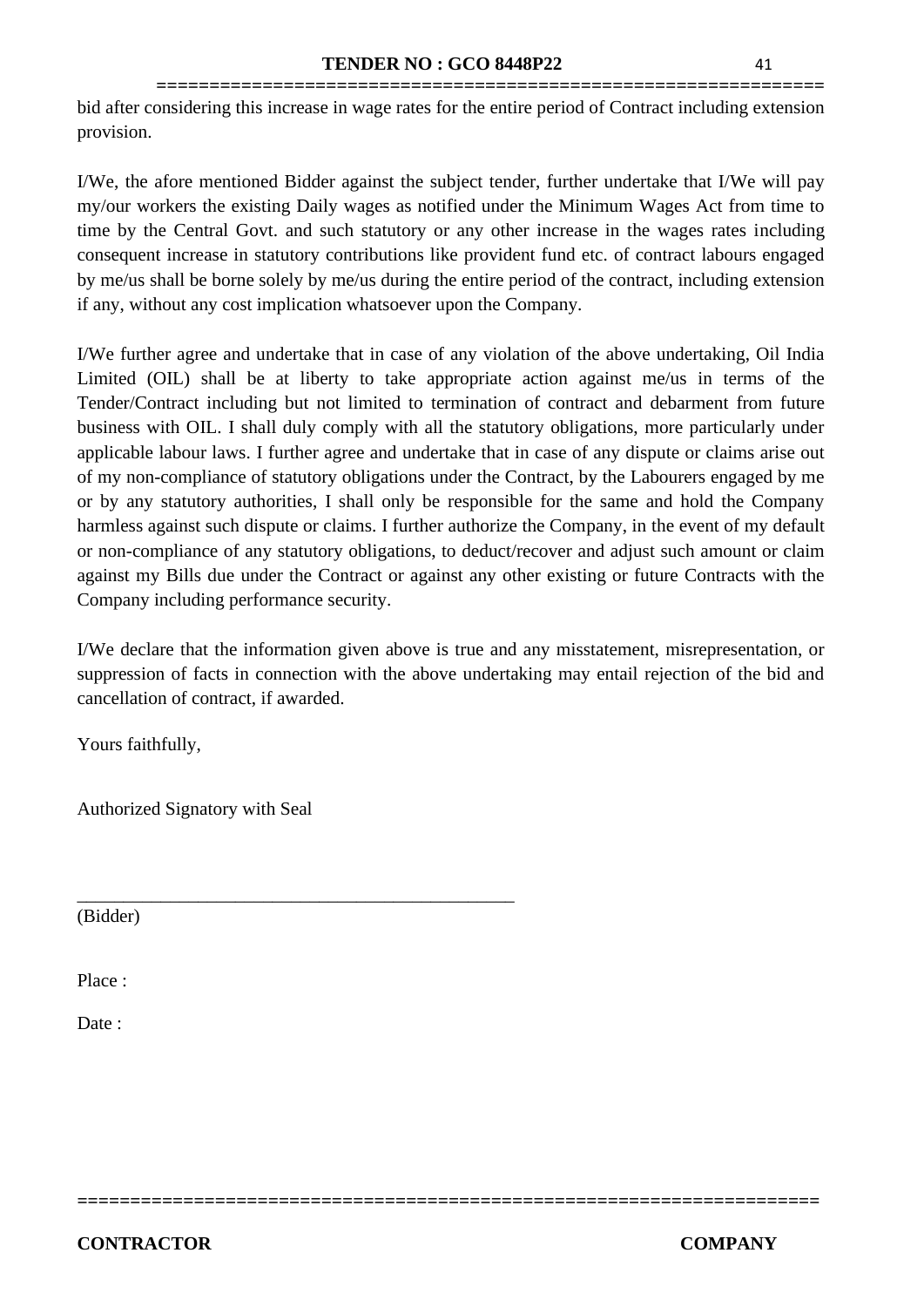# **ANNEXURE - D**

# **CERTIFICATE OF ANNUAL TURNOVER & NET WORTH**

# **(TO BE ISSUED BY PRACTISING CHARTERED ACCOUNTANTS' FIRM ON THEIR LETTER HEAD )**

#### **TO WHOM IT MAY CONCERN**

This is to certify that the following financial positions extracted from the audited financial statements of M/s.......................................... (Name of the Bidder) for the last three (3) completed accounting years up to ……………..**(as the case may be)** are correct.

| <b>YEAR</b> | <b>TURN OVER</b><br>In $INR(Rs.)$ | <b>NET WORTH</b><br>In $INR(Rs.)$ |
|-------------|-----------------------------------|-----------------------------------|
|             |                                   |                                   |
|             |                                   |                                   |
|             |                                   |                                   |

**Place:**

**Date:**

**Seal:**

**Membership Code & Registration No. :**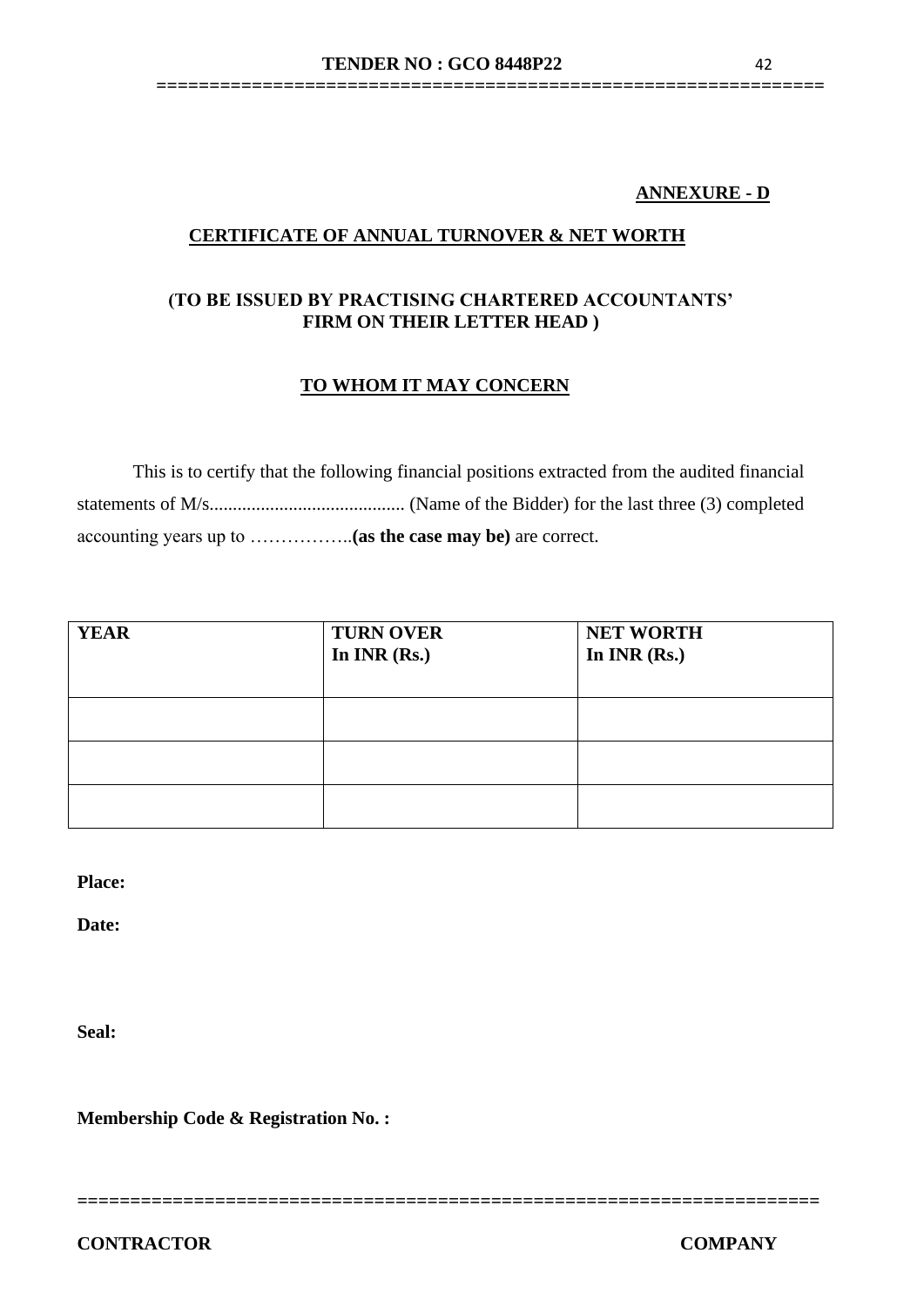**===============================================================**

#### **Signature**

#### **ANNEXURE - E**

To, Dy.General Manager (F&A)-PLS Oil India Limited Pipeline HQ, Narangi , Guwahati ,Assam-781171

Dear Sir,

Sub: E–Payments vide RTGS/NEFT

I/We request and hereby authorise you to execute E-Payment vide RTGS/NEFT modes to My /Our Bank account as per the details given below:

#### (A) BANK DETAILS

1. Bank A/c No. ( Must Enclose Cancelled Cheque)

- 2. Account Type Saving Bank/ Current Account
- 3. Bank Branch
- 4. Bank Address
- 5. IFSC Code
- 6. MICR No.
- (B) VENDOR DETAILS :
- 1. Vendor Code ( See the vendor code given in the PO/Contract)
- 2. Name
- 3. PAN No. (Must enclosed self-attested photo copy of PAN Card )
- 4. Address with Mobile/Telephone No.
- 5. VAT TIN No.
- 6. CST Regn. No.
- 7. **GST** Regn. No.
- 8. Central Excise Regn.No.
- 9. Email ID

I/We hereby declare that the particulars given above are correct and complete. I/We confirm that I/we shall bear the charges, if any levied by my/our bank for the credit in our above account through NEFT. If the transaction is delayed or lost because of incomplete or incorrect information, we would not hold the company responsible. Thanking you,

Date: Authorised Signatory & Stamp

 $\frac{1}{\sqrt{2}}$  ,  $\frac{1}{\sqrt{2}}$  ,  $\frac{1}{\sqrt{2}}$  ,  $\frac{1}{\sqrt{2}}$  ,  $\frac{1}{\sqrt{2}}$  ,  $\frac{1}{\sqrt{2}}$  ,  $\frac{1}{\sqrt{2}}$  ,  $\frac{1}{\sqrt{2}}$  ,  $\frac{1}{\sqrt{2}}$  ,  $\frac{1}{\sqrt{2}}$  ,  $\frac{1}{\sqrt{2}}$  ,  $\frac{1}{\sqrt{2}}$  ,  $\frac{1}{\sqrt{2}}$  ,  $\frac{1}{\sqrt{2}}$  ,  $\frac{1}{\sqrt{2}}$ 

………………………………………………………………………………………………………

……………………….. Bank Certificate

We confirm that the details given above are correct as per our records.

Date:

**CONTRACTOR COMPANY**

**======================================================================** 

\_\_\_\_\_\_\_\_\_\_\_\_\_\_\_\_\_\_\_\_\_\_\_\_\_\_\_\_\_\_\_\_\_\_\_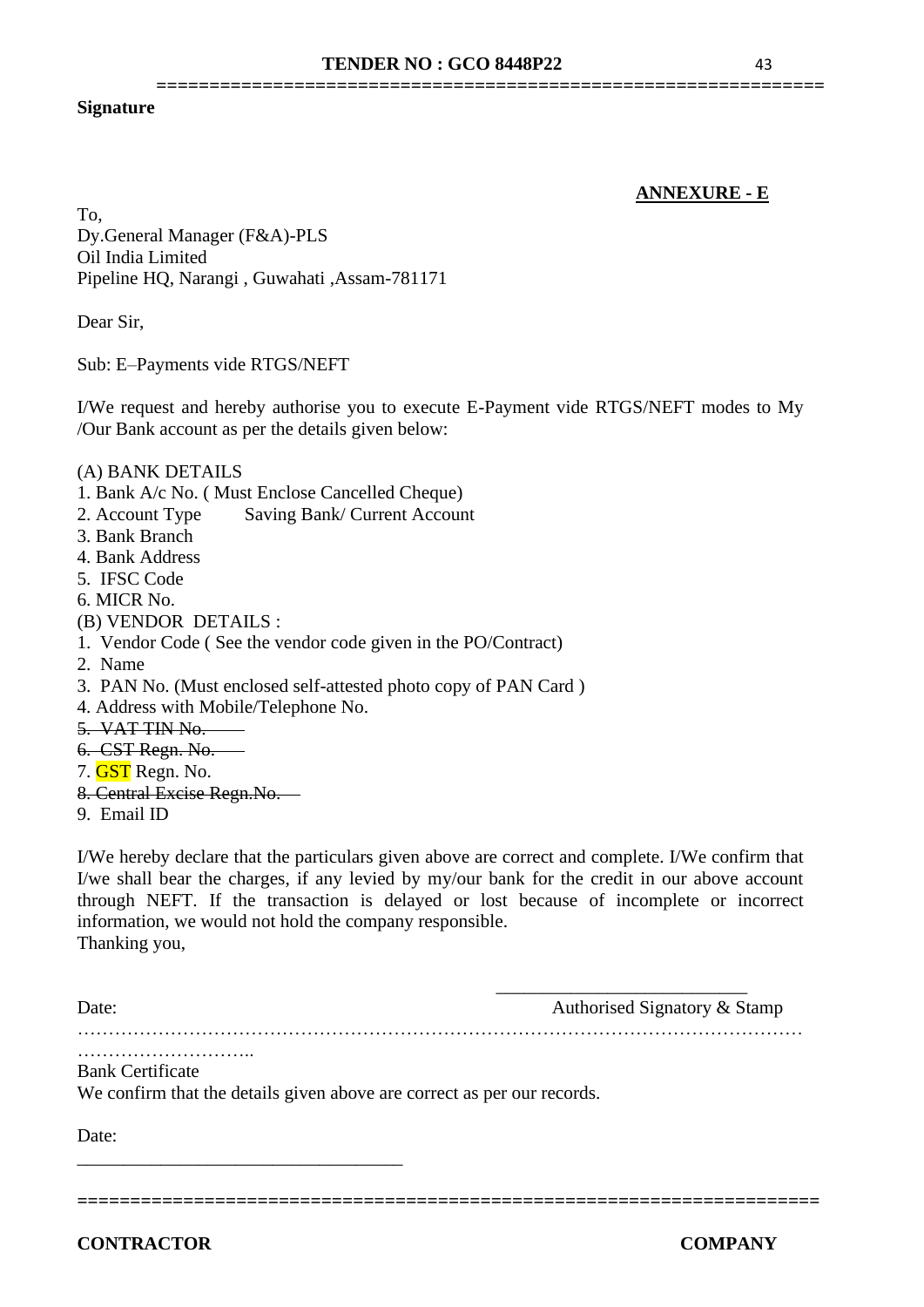**===============================================================**

**Official** 

Place: Signature, Code & Stamp of Authorised Bank

#### **PROFORMA-V**

#### **DETAILS OF BIDDER**

# **(WHEREVER APPLICABLE, TO BE FILLED BY THE BIDDER)**

| a.             | Name of the Bidder / Firm:                     |                        |               |                       |                          |
|----------------|------------------------------------------------|------------------------|---------------|-----------------------|--------------------------|
| b.             | Registered postal<br>address<br>with PIN code: |                        |               |                       |                          |
| $\mathbf{c}$ . | Telephone No:                                  |                        |               |                       |                          |
| d.             | Mobile No:                                     |                        |               |                       |                          |
| e.             | E-mail ID:                                     |                        |               |                       |                          |
| f.             | Fax No:                                        |                        |               |                       |                          |
| g.             | <b>Contact Person:</b>                         |                        |               |                       |                          |
| h.             | Contact person's contact No:                   |                        |               |                       |                          |
| i.             | PAN No:                                        |                        |               |                       |                          |
| $\mathbf{j}$ . | Bidder's Bank details:                         | Name:                  |               |                       |                          |
|                |                                                | Address:               |               |                       |                          |
|                |                                                | A/c Type:              |               |                       |                          |
|                |                                                | $A/c$ No.:             |               |                       |                          |
|                |                                                | <b>IFSC/RTGS Code:</b> |               |                       |                          |
|                |                                                | <b>NEFT Code:</b>      |               |                       |                          |
| k.             | EMD / Bid Security Details:                    |                        |               |                       |                          |
|                | EMD / Bid Security                             |                        |               |                       |                          |
|                | Deposited vide:                                |                        |               |                       |                          |
|                | (Tick $\sqrt{}$ whichever is                   | <b>ONLINE</b>          | <b>DEMAND</b> | <b>BANKER'S</b>       | <b>BANK</b>              |
|                | applicable)                                    | <b>PAYMENT</b>         | DRAFT (DD)    | <b>CHEQUE</b><br>(BC) | <b>GUARANTEE</b><br>(BG) |
|                | EMD Instrument No. &                           |                        |               |                       |                          |
|                | Date:                                          |                        |               |                       |                          |
|                | Validity of BG:                                |                        |               |                       |                          |
|                | (If EMD submitted vide BG)                     |                        |               |                       |                          |
|                | Name & Address of EMD<br>issuing Bank / Branch |                        |               |                       |                          |
|                | (only in case of EMD                           |                        |               |                       |                          |
|                | submitted                                      |                        |               |                       |                          |
|                | in the form of DD / BC /                       |                        |               |                       |                          |
|                |                                                |                        |               |                       |                          |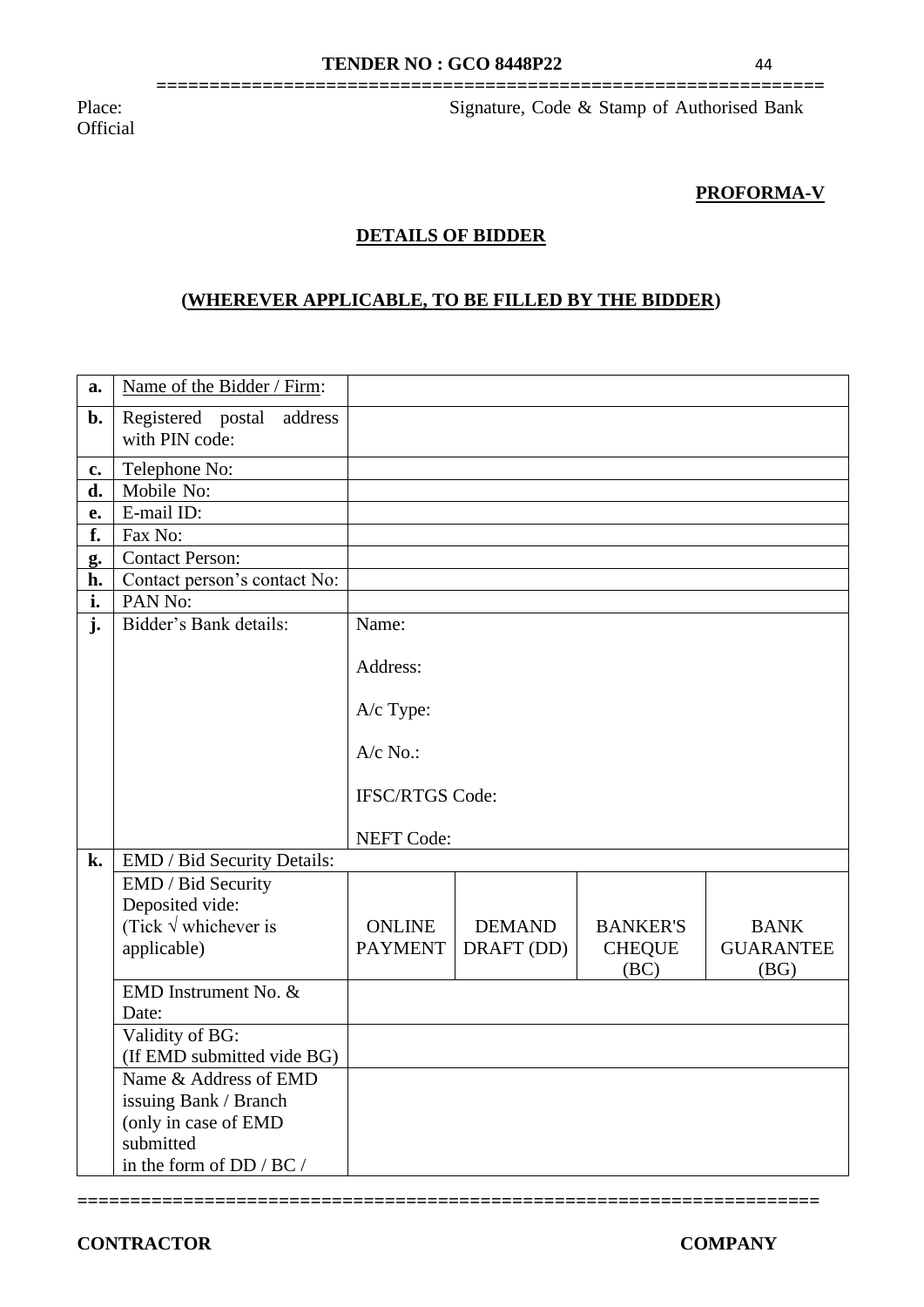# **TENDER NO : GCO 8448P22** 45

|                | BG)                          |  |
|----------------|------------------------------|--|
|                |                              |  |
|                |                              |  |
|                |                              |  |
|                |                              |  |
| $\mathbf{l}$ . | VAT Regn. No.                |  |
|                |                              |  |
|                |                              |  |
|                |                              |  |
| m.             | GST Regn. No.                |  |
|                | (If not available then to be |  |
|                | submitted on issuance of     |  |
|                | LOA)                         |  |
| n.             | PF code no.                  |  |
|                | (Or a declaration by the     |  |
|                | applicant that provisions of |  |
|                | Provident Fund Act is not    |  |
|                |                              |  |
|                | applicable to them. In case  |  |
|                | P.F. is required to be       |  |
|                | deposited later on, the same |  |
|                | will be deposited by the     |  |
|                | bidder)                      |  |
|                |                              |  |
| $\mathbf{0}$   | Vendor code with OIL         |  |
|                | (if available)               |  |

Signature: \_\_\_\_\_\_\_\_\_\_\_\_\_\_\_\_\_\_\_\_\_\_\_\_

\_\_\_\_\_\_\_\_\_\_ \*\*\*\*\*\*\*\*\*\*